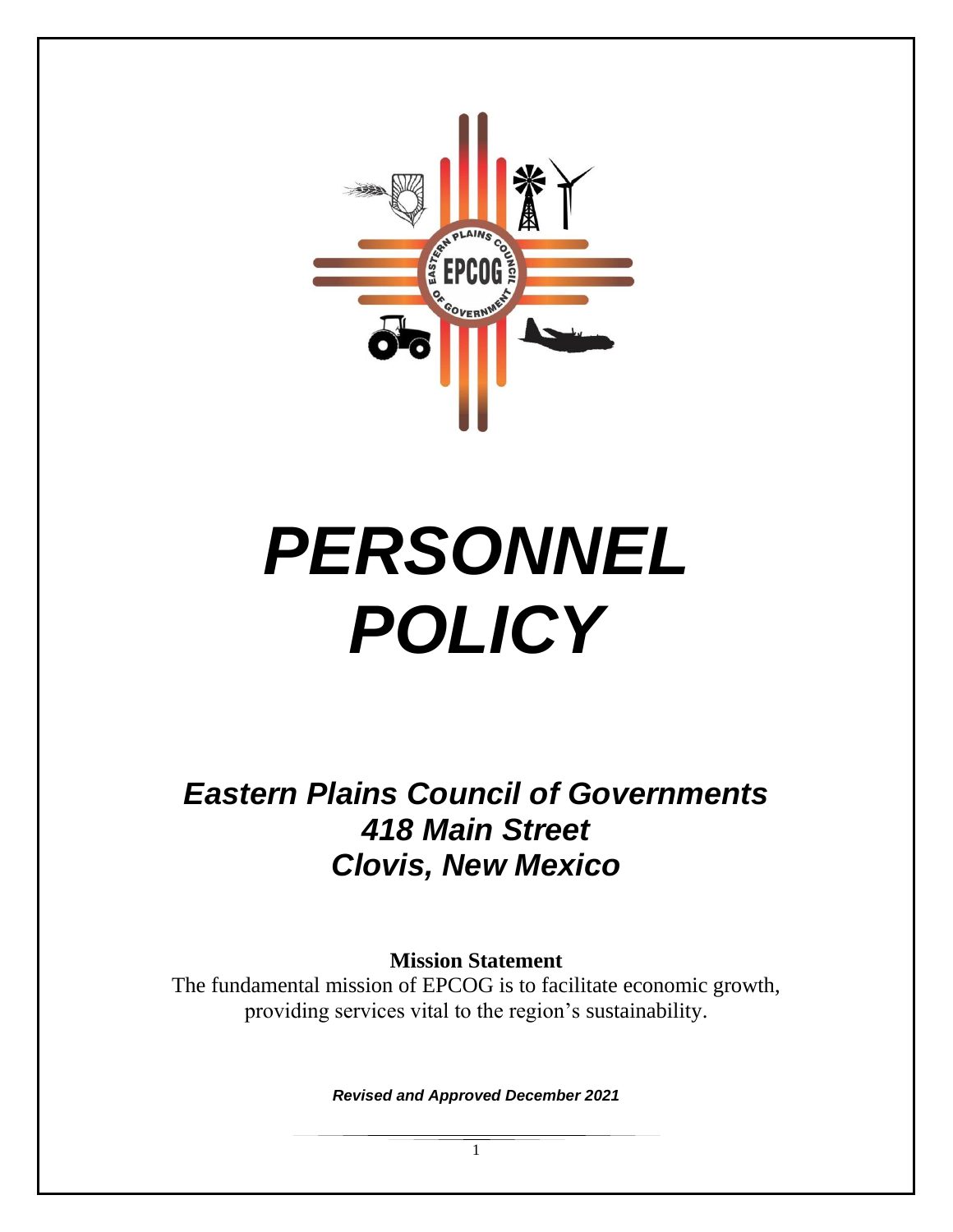#### **INTRODUCTION**

It is the mission of the **Eastern Plains Council of Governments (EPCOG)**, to serve our member communities by providing quality services in the best, most effective, and economical manner. It is important to operate in a spirit of cooperation and collaboration with all of our member agencies in every endeavor. EPCOG expects every employee to perform to the highest of their capacity and to provide leadership and resources vital to the region's sustainability.

#### **CORE VALUES OF EPCOG**

**GOOD CUSTOMER SERVICE:** Employees will be available, respectful, courteous, supportive, attentive, understanding, responsive, prompt, committed, and fair to all member communities and to any individual who obtains services and comes into contact with EPCOG.

**TEAMWORK**: Employees will interact and cooperate with each other and respect other co-workers to develop a healthy work environment.

**GOOD CHARACTER**: Employees will be positive role models. Employees are expected to be professional, ethical, dependable, honest, and respectful when dealing with member agencies and with other co-workers.

**EXCELLENCE**: EPCOG has high standards and expects its employees to help it meet those standards. Employees are expected to maintain a safe and productive work environment and to provide communication to foster an environment that encourages ideas and suggestions for improvement.

The purpose of this Personnel Policy is to establish consistent policies and practices governing relations between EPCOG and its employees. This Personnel Policy does not constitute an employment contract. This Personnel Policy will be reviewed periodically to ensure that it remains up-to-date. When the Personnel Policy is updated or modified all employees will receive a notification of any changes.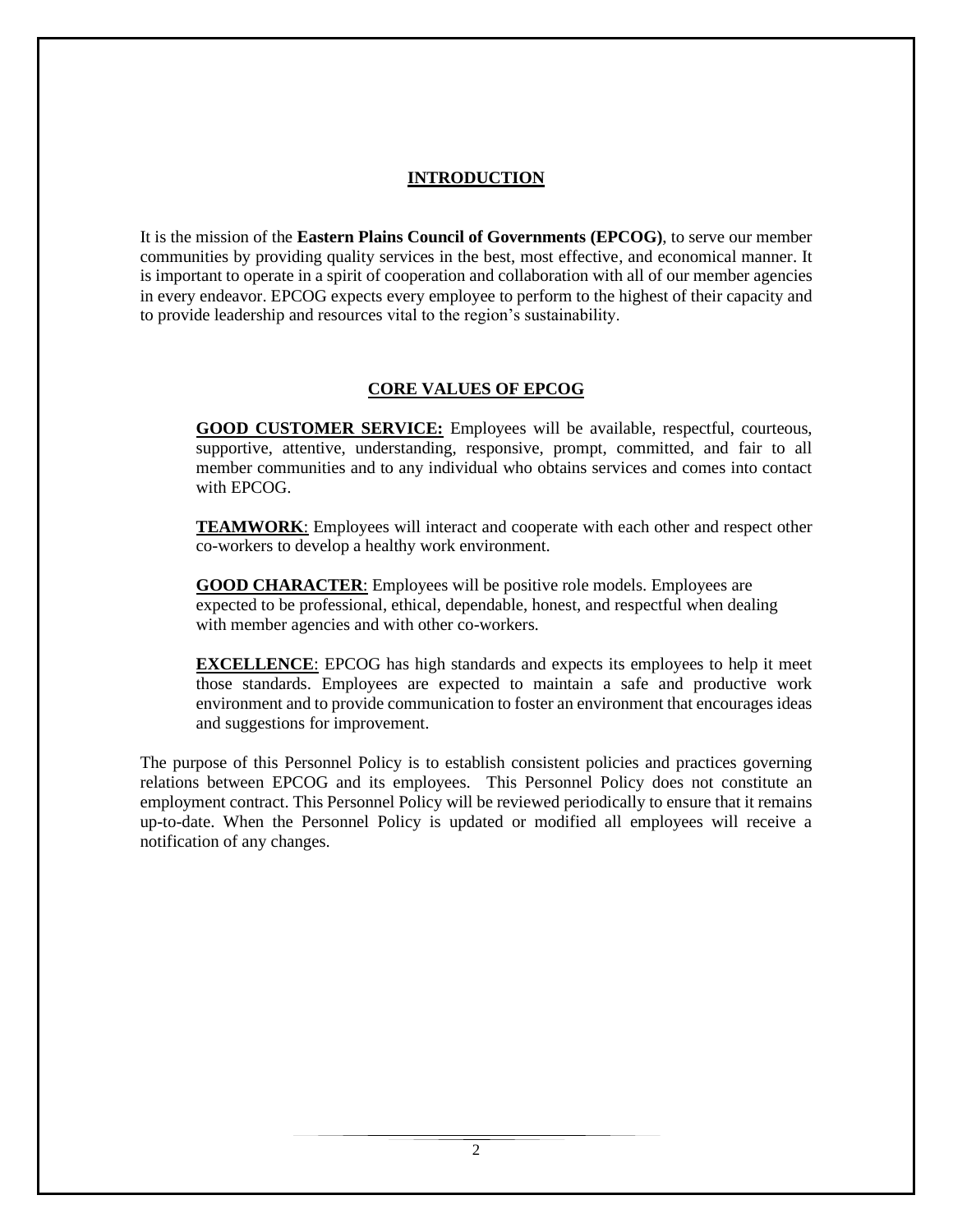#### **PERSONNEL POLICY Eastern Plains Council of Governments Revised and Approved December 2021**

#### **Forward**

It is the express intent of the Eastern Plains Council of Governments (EPCOG) that the following Personnel Policy shall establish the framework for fair and uniform management. A copy of this Personnel Policy will be made available to each employee.

**Nothing contained in this Personnel Policy or in any other statement of company policy, including statements made in the course of performance evaluation and wage reviews, should be taken as constituting an express or implied promise of continued employment.**

In order to retain necessary flexibility in the administration of policies and procedures, the EPCOG Board of Directors reserves the right to (1) change, revise, or delete the policies and procedures described in this Personnel Policy at any time the Board determines such a change is necessary or desirable; and (2) interpret and administer the policies in light of changing circumstances and events.

The administration of the Personnel Policies is the direct responsibility of the Executive Director. Employees have the right to know what is expected of them and how they are expected to perform in their job. The Personnel Policy is intended to reflect a conscientious effort of good management and provide guidance and assistance to all EPCOG employees.

Each employee is expected to read and become completely familiar with the rules and regulations set forth herein. The Personnel Policy serves to promote a better working relationship between EPCOG and its employees. EPCOG encourages its employees to feel free to suggest ideas for improvement, assume additional responsibility and to conscientiously perform their duties. There is unlimited opportunity for employees working with EPCOG.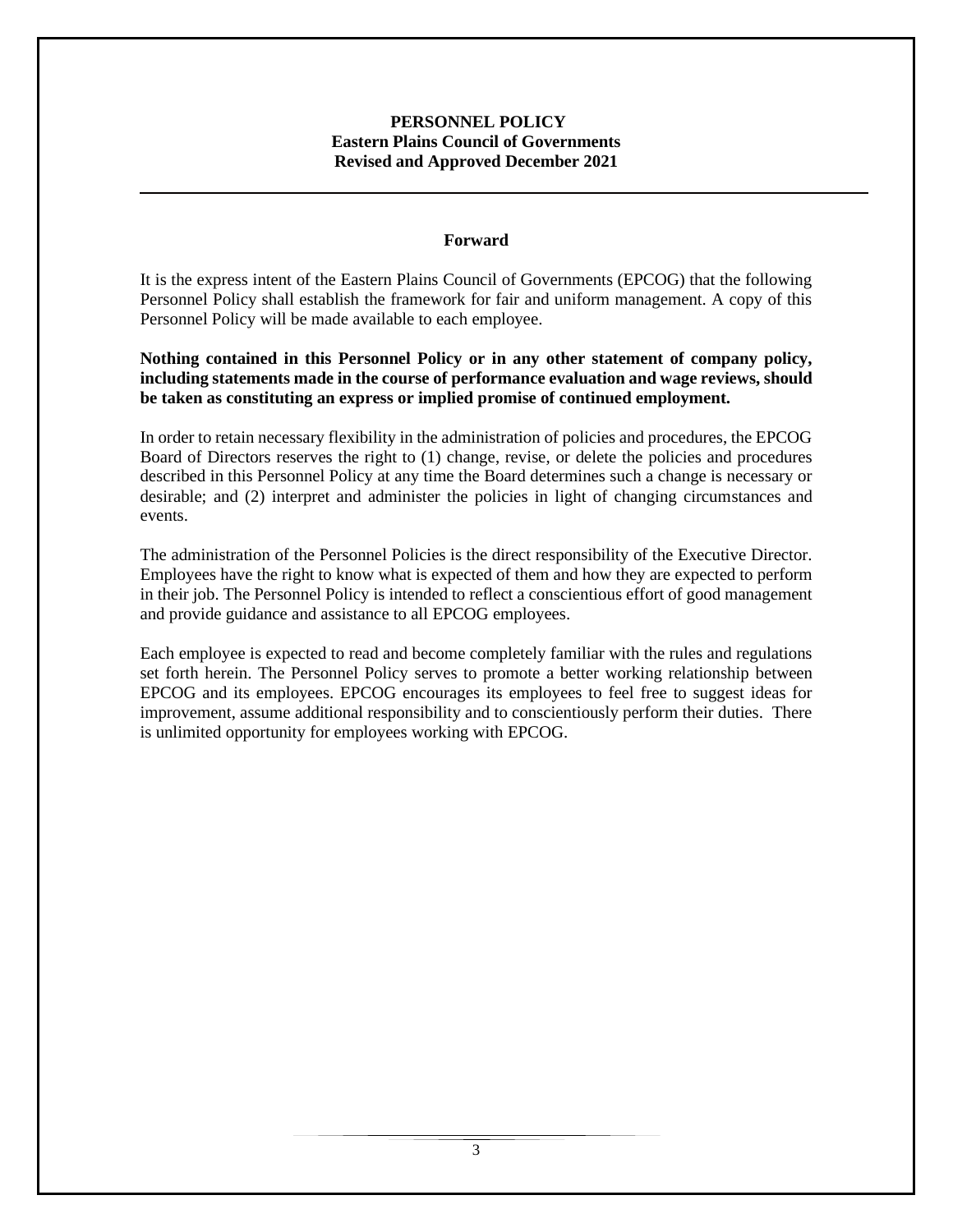# **TABLE OF CONTENTS**

| <b>SECTION I</b>     |
|----------------------|
|                      |
| <b>SECTION II</b>    |
|                      |
| <b>SECTION III</b>   |
|                      |
| <b>SECTION IV</b>    |
|                      |
| <b>SECTION V</b>     |
|                      |
| <b>SECTION VI</b>    |
|                      |
| <b>SECTION VII</b>   |
|                      |
| <b>SECTION VIII</b>  |
|                      |
| <b>SECTION IX</b>    |
|                      |
| <b>SECTION X</b>     |
|                      |
| <b>SECTION XI</b>    |
|                      |
| <b>SECTION XII</b>   |
|                      |
| <b>SECTION XIII</b>  |
|                      |
| <b>SECTION XIV</b>   |
|                      |
| <b>SECTION XV</b>    |
|                      |
| <b>SECTION XVI</b>   |
|                      |
| <b>SECTION XVII</b>  |
|                      |
| <b>SECTION XVIII</b> |
|                      |
| <b>SECTION XIX</b>   |
|                      |
| <b>SECTION XX</b>    |
|                      |
|                      |
|                      |
|                      |
|                      |
|                      |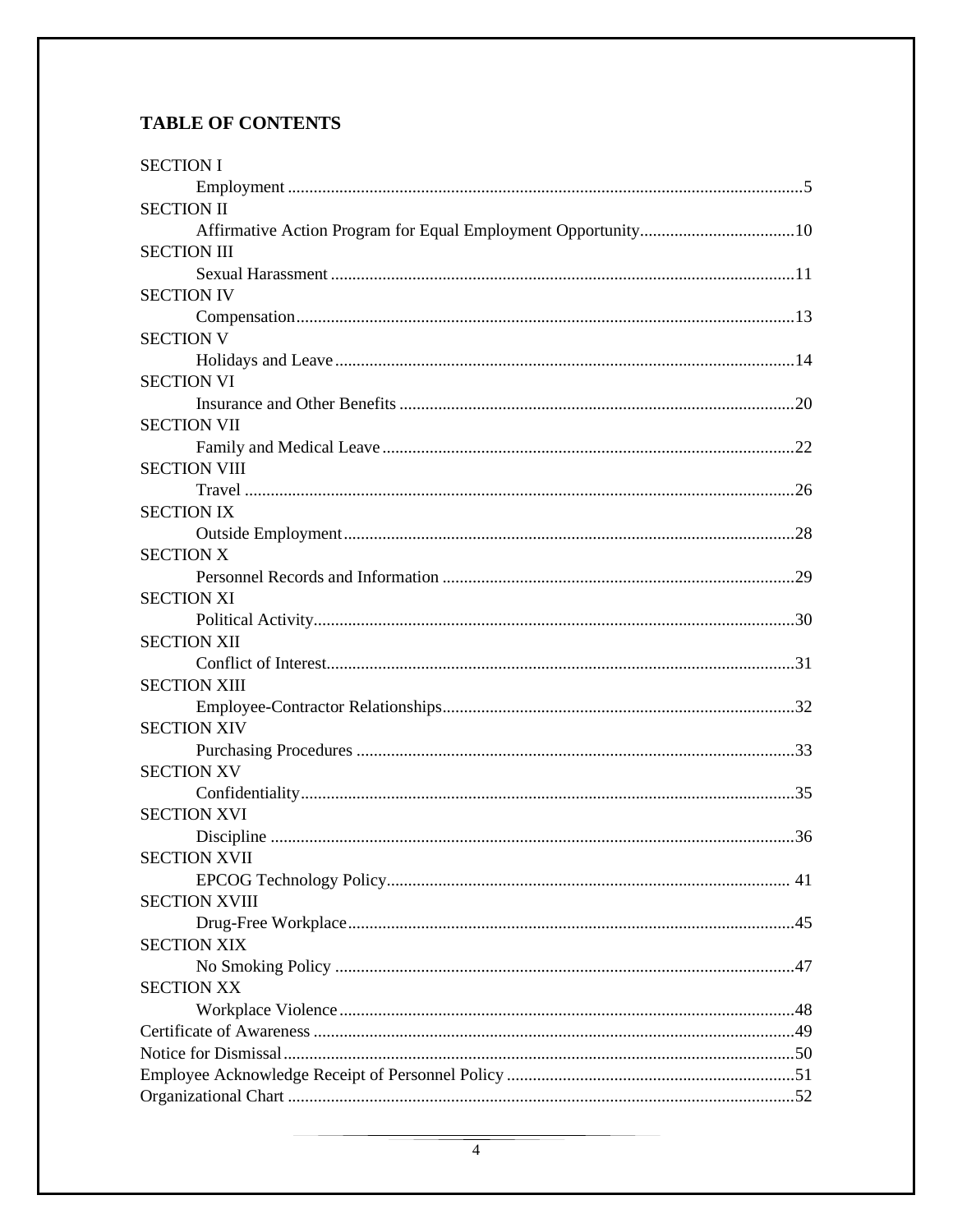#### **SECTION I – EMPLOYMENT**

#### **A. ELIGIBILITY**

Employment shall be offered to persons with the highest qualifications available without regard to race, age, religion, color, national origin, ancestry, sex, physical or mental handicap, sexual orientation, serious medical condition, or gender identity.

## **B. EMPLOYMENT CATEGORIES**

#### **1. Probationary Employee:**

- a. A new hire selected to a regular position that has not completed the initial probationary period of (1) year.
- b. Any employee whose employment is terminated during or at the end of the probationary period shall not be entitled to two weeks (10 working days) severance pay. Probationary employees will receive a formal evaluation of their performance at the end of the one (1) year probationary period.

#### **2. Full-time Employees:**

- a. An employee who works at least thirty-two (32) hours or more per week and has completed any applicable probationary period. Employees in this status are eligible for salary increases and employee benefits if such funds and benefits are deemed available and approved by the Executive Director and the Board of Directors.
- b. Individuals employed by EPCOG on a full-time schedule are considered full-time employees after the successful completion of the initial probationary period of (12) twelve months. Full-time employees are eligible for all fringe benefits offered by EPCOG at the time of employment.

#### **3. Temporary Employees:**

- a. An employee who works less than twenty (20) hours per week and does not serve a probationary period and can be removed without just cause. Employees are not eligible for salary increases or employee benefits. Employees in this status would be considered as seasonal or employment that will not exceed six months.
- b. Individuals employed to perform one particular job, the length of which may vary from one week to six (6) months. Temporary employees are not eligible for holiday pay or any fringe benefits, other than those benefits required by law.

#### **4. Part-time Employees:**

- a. An employee who works less than thirty-two (32) per week.
- b. Part-time employees may acrrue paid time off and other fringe benefits as detailed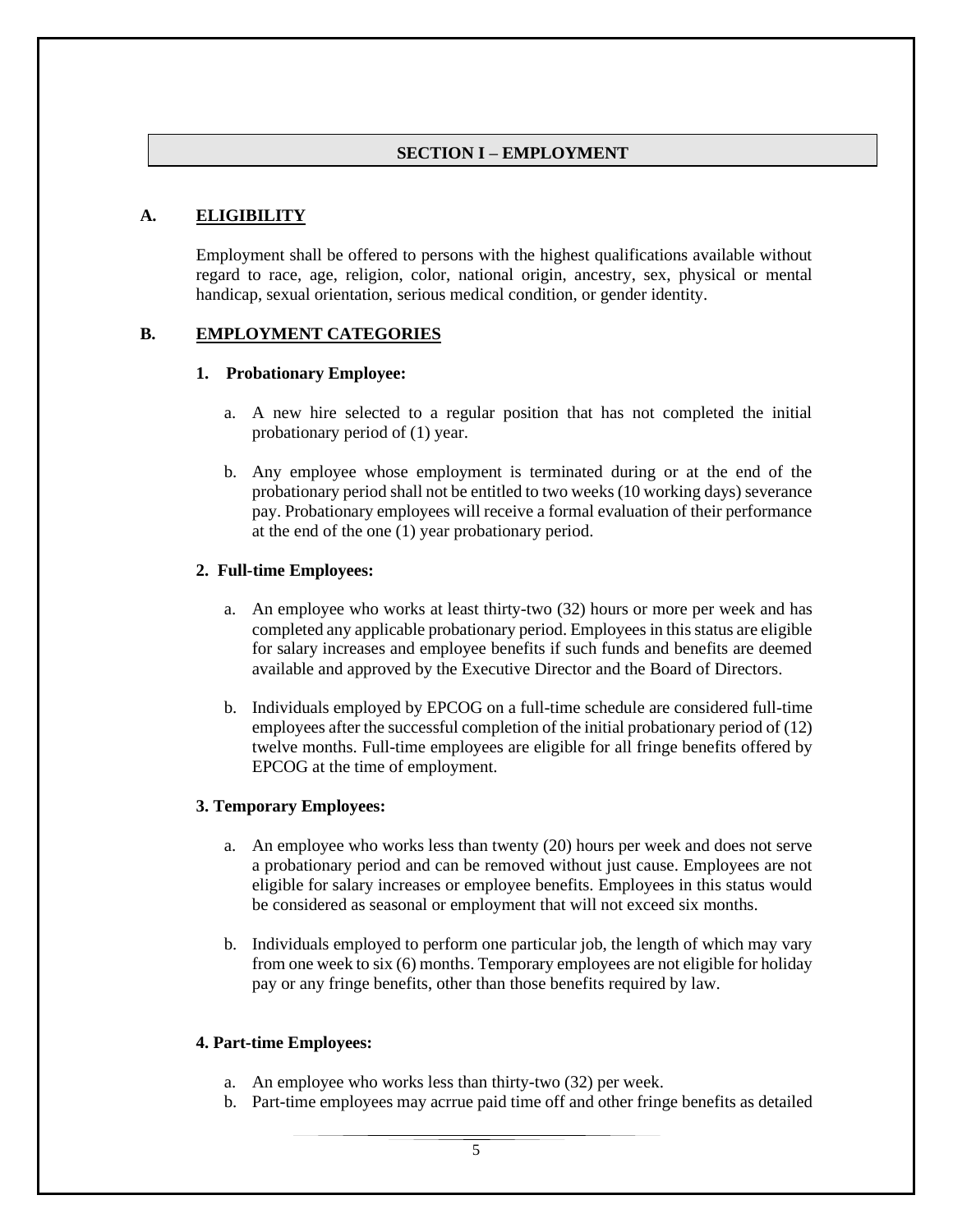in the policy further. Accrual of benefits is subject to a minimum of twenty (20) work hours per week.

#### **6. Non-Exempt and Exempt Employees:**

Exempt or non-exempt status classification is determined by each position's requirements and responsibilities as measured by a specific formula established by the Fair Labor Standards Act (FLSA). Generally speaking, exempt means that positions assigned to that class are not subject to FLSA overtime provisions. Non-exempt positions are subject to overtime provisions cited in FLSA regulations.

a. Non-Exempt Employees.

No non-exempt employee will not be paid less than the statutory minimum wage. No non-exempt employee will be employed for a workweek of more than forty (40) hours per seven (7) day period. The employee will receive compensation for any worked hours over forty (40) hours weekly at a rate of not less than one and one-half  $(1 \frac{1}{2})$  times the employee's regular rate at which the employee is employed.

b. Exempt Employees.

All personnel exempt from the overtime requirements of the Fair Labor Standards Act as "executive, administrative, or professional" employees are considered by the Council of Governments to be paid for the work done rather than the time spent in doing it. It is EPCOG's policy that such exempt employee shall not, in any case, receive additional pay or compensatory time for working longer hours than the standard for non-exempt employees.

With the authorization of the Executive Director, an employee who works more than forty (40) hours during a workweek may adjust the overtime the following week.

## **C. CONDITIONS OF EMPLOYMENT**

#### **1. Responsibility**

- a. The Executive Director is employed by and is responsible to the Board of Directors and shall serve **as an at-will employee** at the discretion of the Board. The Executive Director serves in an at-will position and may be terminated at any time with or without cause. All other staff personnel shall be employed by, and be responsible to the Executive Director and are also considered **at-will employees**.
- b. **At-Will Employment:** During the employee's employment with EPCOG, the employee may terminate his or her employment with EPCOG at any time. EPCOG similarly has the right to terminate the employee's employment at any time with or without cause.
- c. All EPCOG policies adopted by the EPCOG Board of Directors will apply to all employees of EPCOG and the Executive Director appointed by the Board.
- d. The Executive Director shall accept and review applications for employment,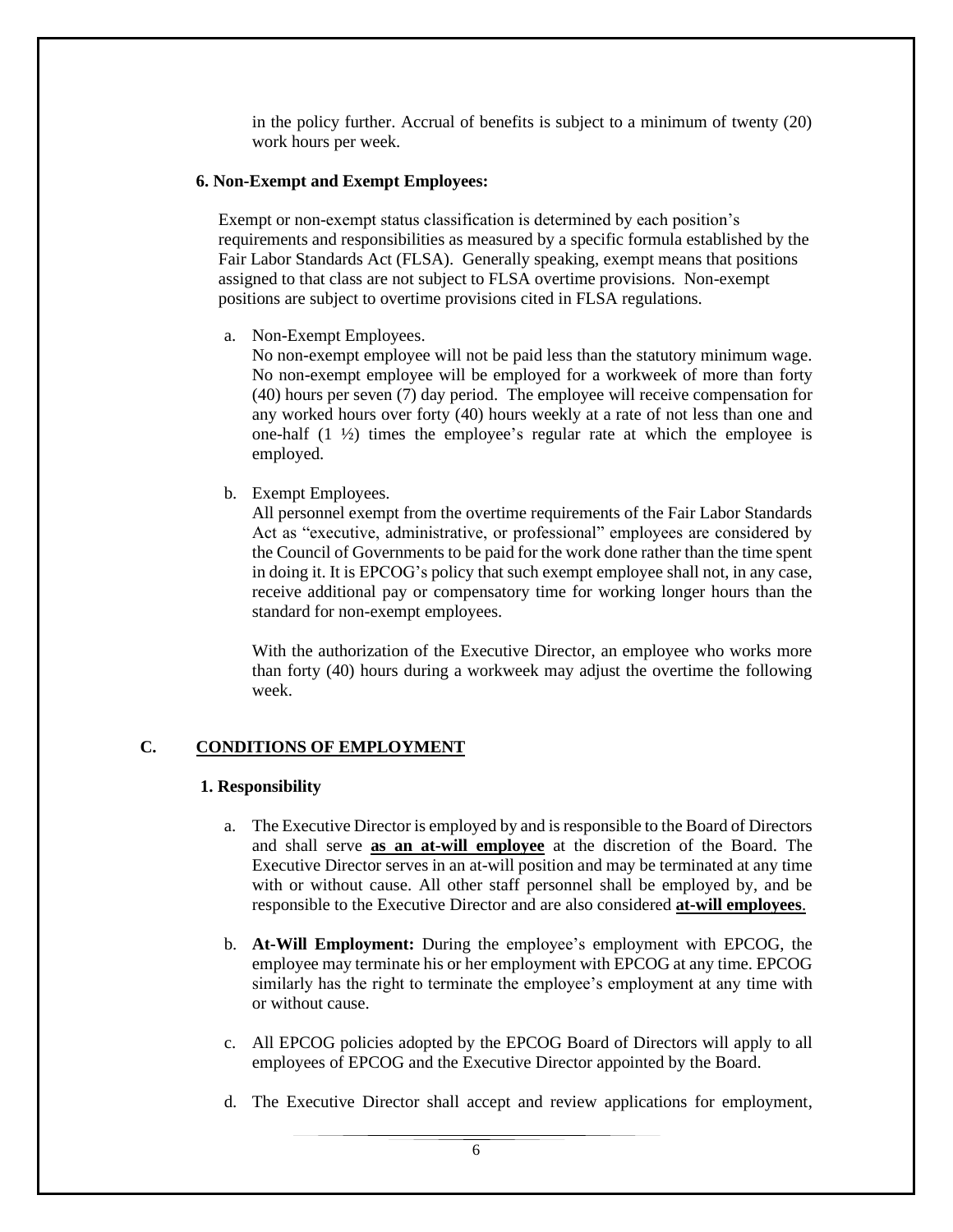determine the merit and ability of the applicants, and select qualified applicants for employment.

- e. Applications for employment with EPCOG will be accepted once a position is posted and an opening for that position is available. And the applicant shall be considered for all classes of positions for which he/she is qualified. Applications shall be submitted through a resume or on the standard form prescribed and provided by EPCOG.
- f. Where the nature and duties of the job warrant, applicants may be subject to further examination. The examination shall pertain to those matters which fairly test the capacity and fitness of the applicant to efficiently discharge the duties of the position for which the examination is held. The examination may be oral, written, physical, performance, or any combination of these.
- g. Applications, whether accepted or rejected, shall remain on file for a reasonable period of time, but not less than three (3) months.
- h. All candidates for a position shall be evaluated against the same qualification requirements. Standards with respect to education and experience requirement limitations shall be used where essential to the performance of the duties of the position.

## **2. Resignation**

Any employee in good standing wishing to resign shall furnish written notice of intention to resign at least two (2) weeks in advance of the effective date of resignation. Prior to departure, the employee is to present to the Executive Director and their direct supervisor in writing the status of all pending projects which have been assigned during his/her tenure for review of priority projects.

#### **3. Discharge**

The Executive Director may dismiss a full-time employee with either two (2) weeks (14 days) advance notice in writing of the date of their dismissal or without notice. If dismissed without notice, severance pay equivalent to two weeks (10 working days) regular salary will be paid. In the event of dismissal by the Executive Director, the employee may appeal in writing to the EPCOG Board of Directors within five (5) working days from the date of dismissal notification. Any employee dismissed for reasons of misconduct, illegal or immoral conduct shall not be entitled to two weeks (10 working days) severance pay. During the initial probationary period, an employee may be dismissed at any time with or without notice

#### **4. Reduction in Force**

An employee may be separated for, including but not limited to, the following reasons: Termination of a work program, lack of funds, or changes in the organizational structure. Employees affected by such reduction in force shall receive not less than four (4) weeks written notice of termination of employment. Such termination will be without adverse effect on the employee's eligibility for further employment by the EPCOG or other organizations.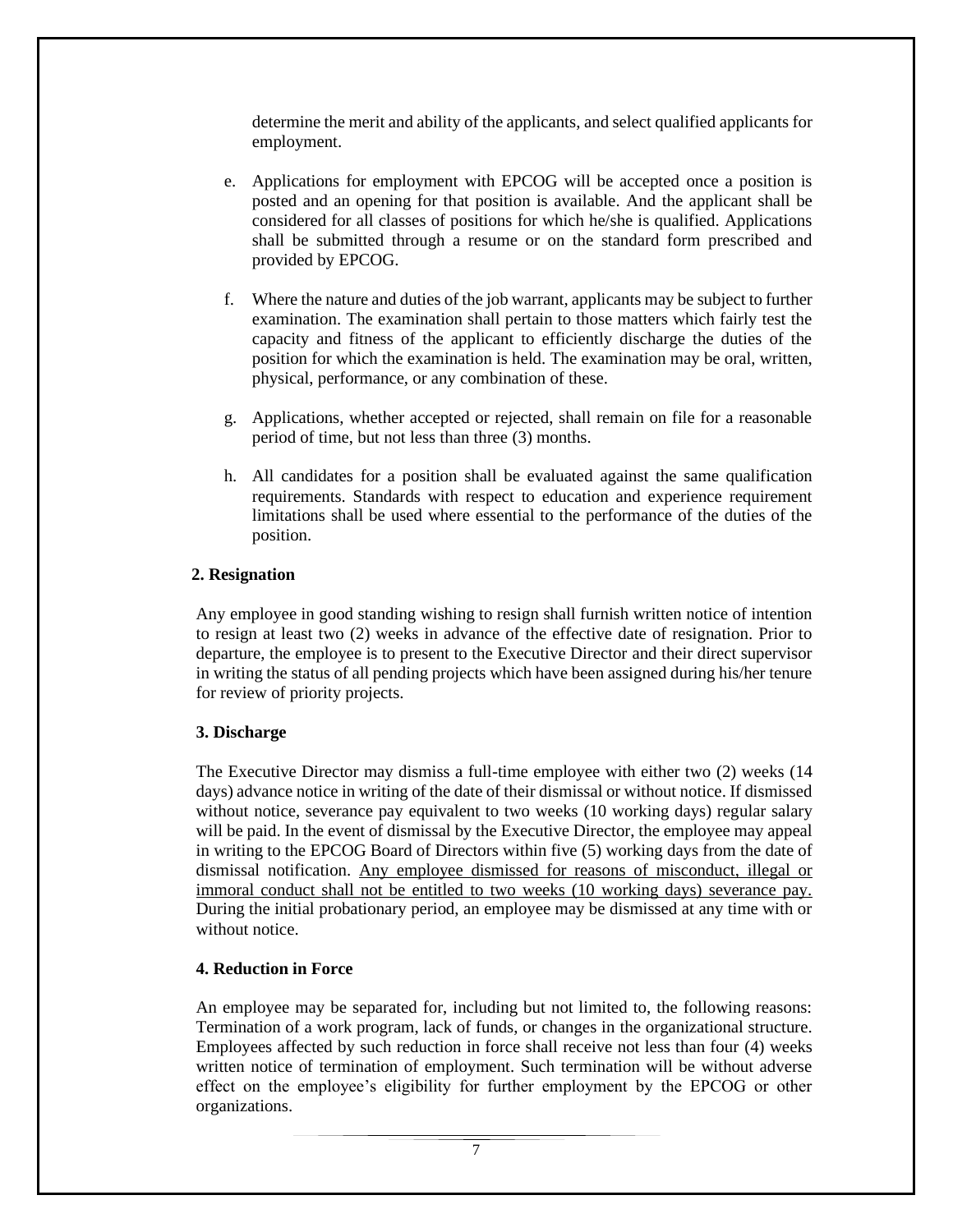If it becomes necessary to reduce the number of personnel in any department, the selection of employees to be retained shall be based on the efficiency and effectiveness in performing their jobs and on the skills needed by the department to maintain essential operations and services. Employees of equal ability, skills, and job performance will be retained according to seniority (number of years of continuous service in permanent employment status). A plan for the reduction of personnel and maintenance of basic operations shall be prepared by the Executive Director and approval by the EPCOG Board of Directors.

Employees who are released due to a reduction in force will be given first consideration for openings in other departments of EPCOG for which they might qualify (these may be jobs in a lower salary range). No employee, however, shall be offered more than two (2) such positions. In the event he/she turns down two (2) such positions, the employee still retains the rights listed below. After release, the employee shall retain a status in and right to the position for a period of one (1) year from the date of separation. In the event that the abolished positions are reinstated during this time period, offers of re-employment shall be made to release employees based on previous job performance, evaluations, and seniority. A refusal of any offer by the former employee after reasonable notice by EPCOG nullifies an employee's rights to any further consideration for a position with the EPCOG pursuant to this policy.

#### **5. Employee Evaluation**

Each employee shall be evaluated at the end of the twelve (12) month probationary period and as needed thereafter. The evaluation shall be used to guide the employee toward a more professional discharge of their responsibilities and will also be used as a basis for salary recommendations. The evaluation will be discussed in detail with the employee and will become a part of the employee's permanent personnel file.

#### **6. Personal Appearance**

EPCOG is a professional organization, and employees of EPCOG are constantly in the public eye. Therefore, the employees must present the best possible image to the public. All employees shall present a professional appearance by wearing attire appropriate to their job classification to promote a positive image to customers.

#### **A. Employees are expected to abide by the following standards:**

- 1. Employees shall present a neat, clean, and professional appearance in their performance of duties at all times based on employees' assignments and/or work location.
- 2. Employees must dress in a manner that will not hinder their ability to effectively complete their work assignments, including consideration of the communities served, customer expectations, business needs or standards of the department, and the employee's safety.
- 3. Employees are expected to practice personal hygiene that does not interfere with the public and/or co-workers in their work environment.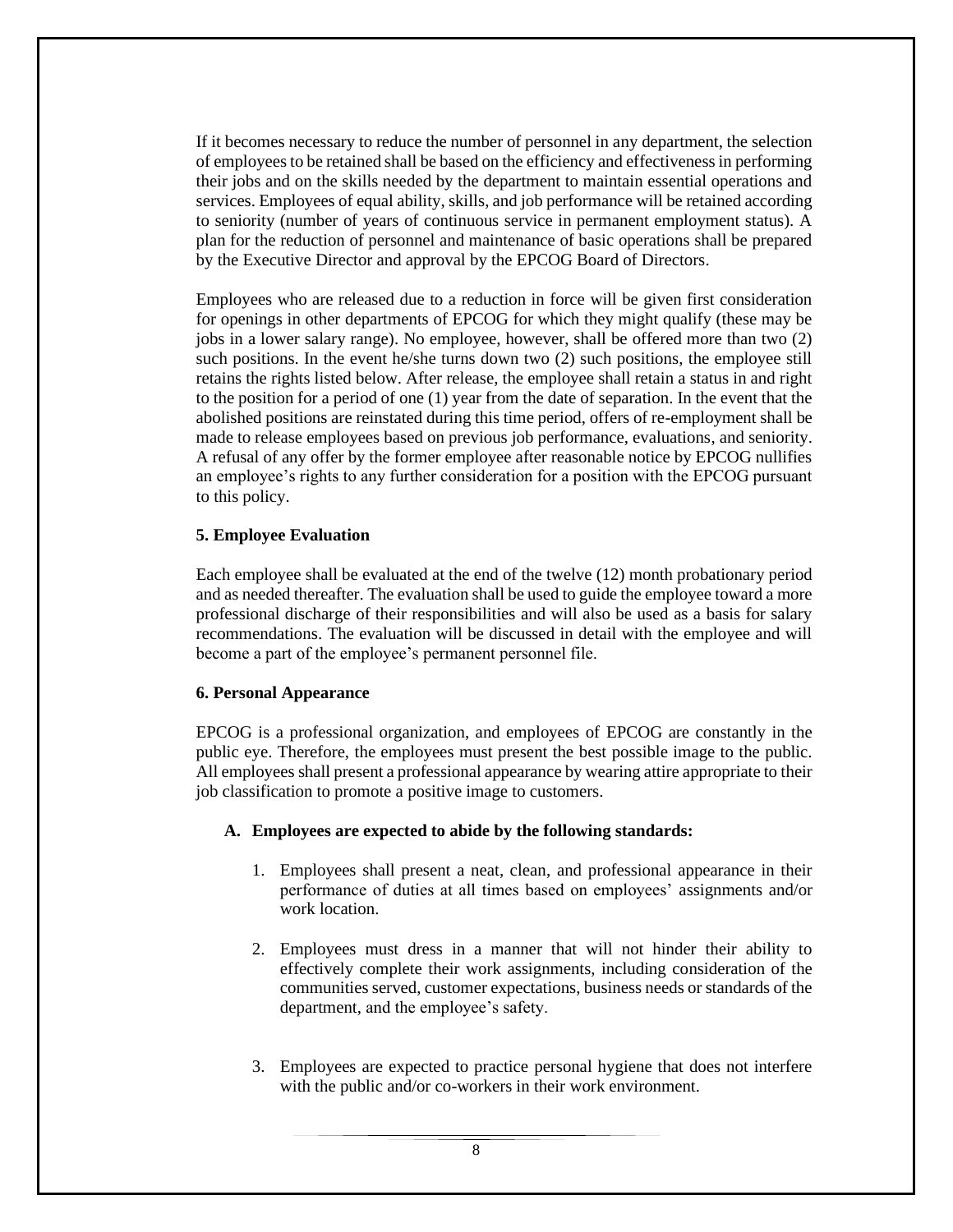- 4. Employees should be mindful of and dress appropriately for, special events, meetings, and appointments with customers.
- 5. Employees may not wear graphic or revealing clothing articles that may disrupt the work environment, such as (but not limited to) sexually suggestive cartoons, pictures, or words.
- 6. Employees may wear denim pants or jean style pants of any color as long as they are neat, clean, and professional-looking.

## **B. Dress policy enforced:**

This policy is intended to provide guidelines on dress and appearance and is not meant to address all situations. Therefore, depending on the nature of the work environment, nature of work performed, involvement with the public, or other circumstances, there may be some differences in dress guidelines. Consistent with this policy, exceptions can be made by the Executive Director. The first offense for employees who report to work and are not in compliance with this policy will result in being sent home to change and returning to work. Further offenses will be addressed accordingly with verbal or written counseling and reprimands.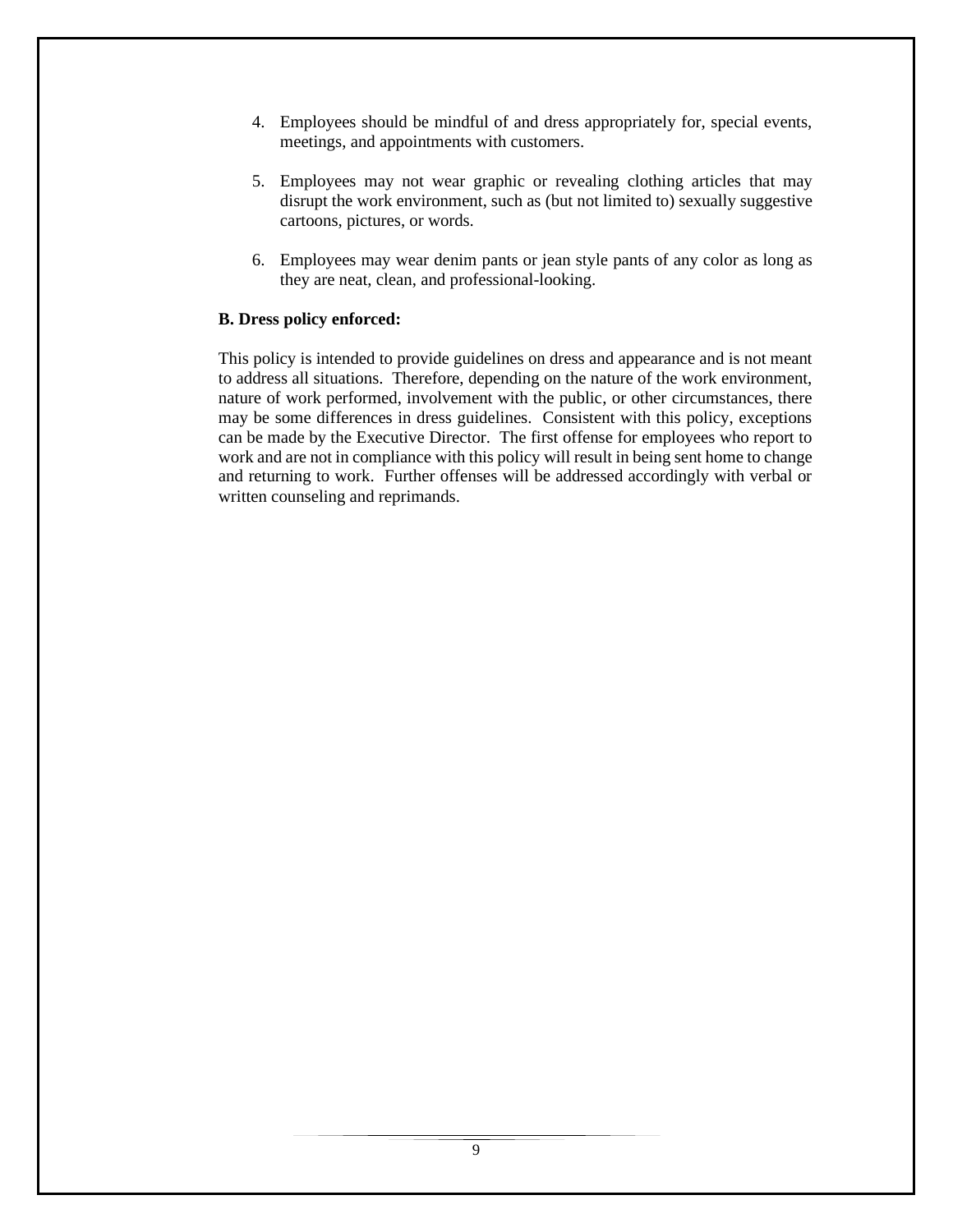#### **SECTION II - AFFIRMATIVE ACTION PROGRAM FOR EQUAL EMPLOYMENT OPPORTUNITY**

## **A. EQUAL EMPLOYMENT POLICY**

It is the policy of EPCOG to recruit, hire, and promote employees without discrimination because of race, religion, color, political affiliation, national origin, sex, sexual orientation, age, or handicap. This policy applies to all levels and phases of personnel administration such as recruitment, testing, hiring, training, promotion, transfer, leave policy, rate of pay, and selection for supervisory positions. All officials and employees of EPCOG will be informed of this policy statement.

## **B. ASSURING NON-DISCRIMINATORY HIRING**

According to the operating policies of EPCOG, only the Executive Director has the authority to authorize the hiring of personnel. The Executive Director shall be familiar with the Equal Employment Opportunity Policy of EPCOG and shall instruct employees interviewing prospective employees not to discriminate due to race, color, religion, age, sex, sexual orientation, national origin, or disability in recommending employees.

## **C. ASSURING NON-DISCRIMINATORY PLACEMENT AND PROMOTION**

EPCOG's Equal Employment Opportunity Policy assures nondiscrimination in placement and promotion. The Executive Director is responsible for the execution of EPCOG's policy.

## **D. REASONS FOR INELIGIBILITY FOR EMPLOYMENT**

The following persons are ineligible for employment with EPCOG or any of its component projects:

- A. No person shall hold a job for which he/she or a member of his/her immediate family or member of a common household serves on a board or committee of EPCOG or any of its delegate agencies if that board or committee has authority to order personnel actions affecting his/her job.
- B. Persons shall be considered ineligible for employment if a relative or member of a common household is employed with EPCOG.
- C. For the purpose of this section, a relative is defined as a spouse, child, step-child, parent, step-parent, brother, sister, son-in-law, daughter-in-law, parent-in-law, brother-in-law, sister-in-law**,** grandparents, grandchild, aunt, uncle, niece, nephew, and first through third cousins.
- D. For the purpose of this section, a member of a common household is defined as any person that resides in the same residential unit.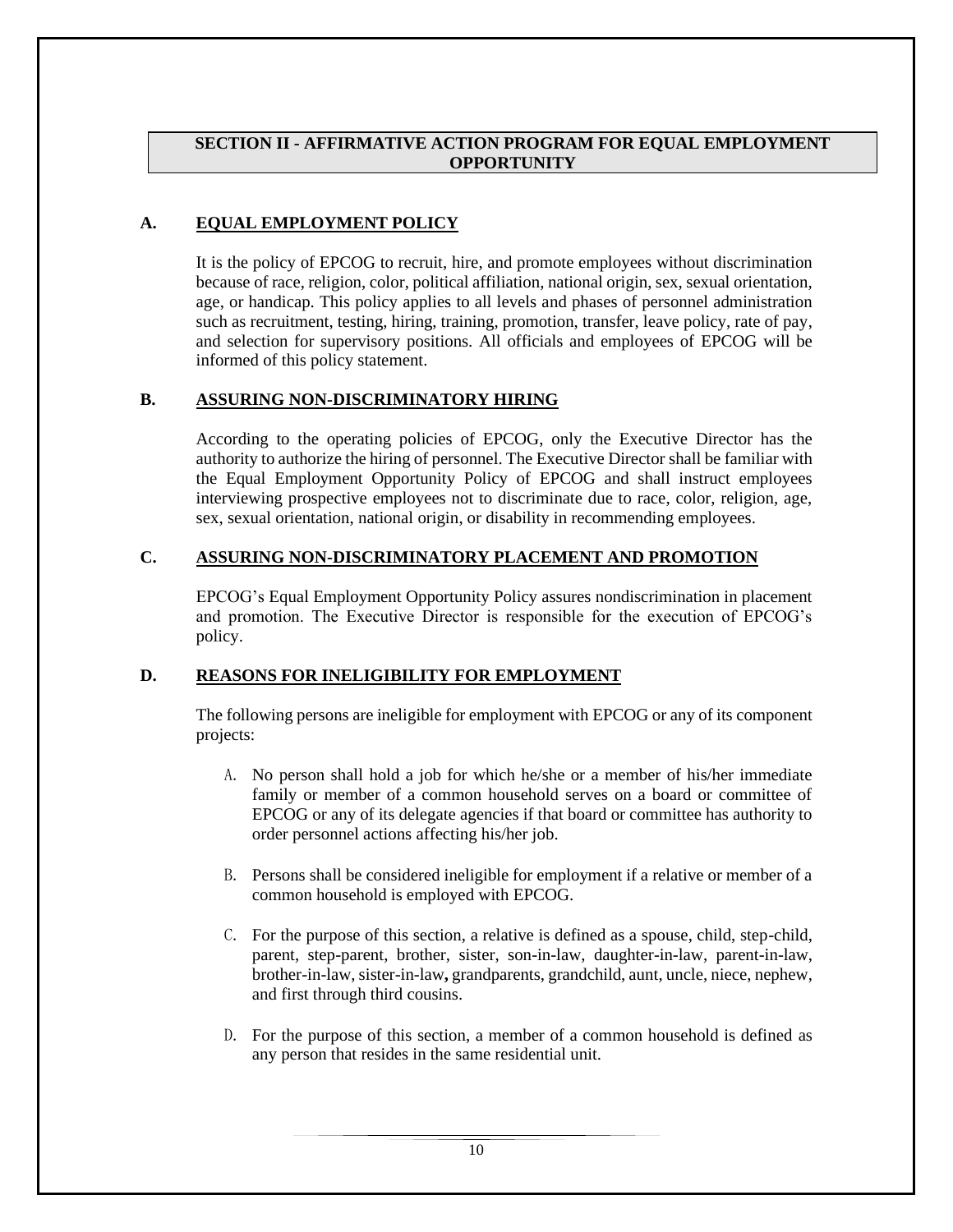## **SECTION III - SEXUAL HARASSMENT POLICY**

- **A.** EPCOG disapproves of, and will not tolerate, sexual harassment of its employees or by its employees. Any employee who engages in sexual harassment will be subject to discipline and appropriate corrective action will be taken to prevent its reoccurrence. Any incidents of sexual harassment by anyone, including non-employees, should immediately be brought to the attention of the Executive Director or immediate supervisor, for appropriate action.
- **B.** The Equal Employment Opportunity Commission (EEOC) has adopted guidelines which state that unwelcome sexual advances, requests for sexual favors, and other verbal or physical conduct of sexual nature constitute "sexual harassment" when:
	- 1. Submission to the conduct is an explicit or implicit term or condition of an individual's employment;
	- 2. Submission to or rejection of the conduct by an individual is the basis for an employment decision affecting that individual; or
	- 3. Conduct has the purpose or effect of unreasonably interfering with an individual's work performance or creating an intimidating, hostile, or offensive working environment. A hostile working environment may be one where crude or vulgar language is used, jokes of sexual nature are told, comments are made that demean an individual based on gender, unwelcome nicknames, photographs, calendars, magazines, books, etc. of crude and/or vulgar nature or containing nudity, are disseminated.

## **C. COMPLAINT PROCEDURE:**

Any employee who feels that they has been the subject of sexual harassment by anyone, including non-employees, should follow the following procedure in bringing the matter to the management's attention:

- 1. The employee should promptly bring the matter to the attention of their supervisor. If the supervisor is unavailable or the employee wishes, the employee should bring the matter to the attention of the Executive Director. The report may be oral or written.
- 2. If the matter is reported directly to the Executive Director, the Executive Director will look into the allegations and address the issue immediately.
- 3. The Executive Director will advise the person who allegedly engaged in the sexual harassment of the charge and the Executive Director or designee will conduct an investigation of the allegation. The complaint will be kept as confidential as possible.
- 4. After the investigation, the Executive Director will determine the correct course of action to take and the individuals involved will be notified of the decision.
- 5. If a determination is made that sexual harassment has occurred, or may have occurred, appropriate disciplinary action, which may include termination, will be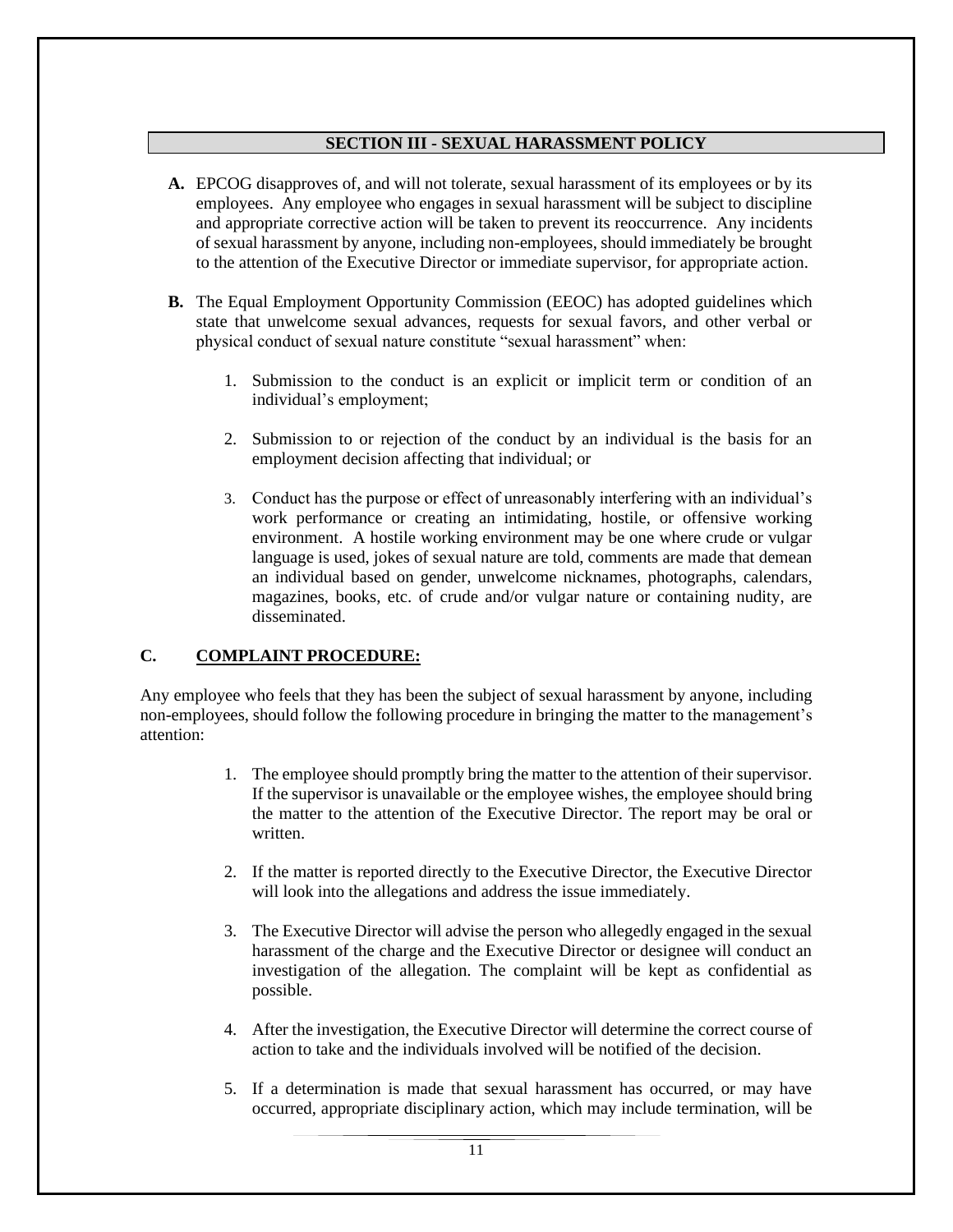taken. The severity of the discipline will be determined by the degree and/or frequency of the offense, or on the type of allegation; and

6. Employees who bring a complaint of sexual harassment to the attention of management or who assist another will not be retaliated against.

Any person who is employed by EPCOG who has a question about this policy concerning sexual harassment should contact their immediate supervisor or the Executive Director. Such discussions will be considered confidential.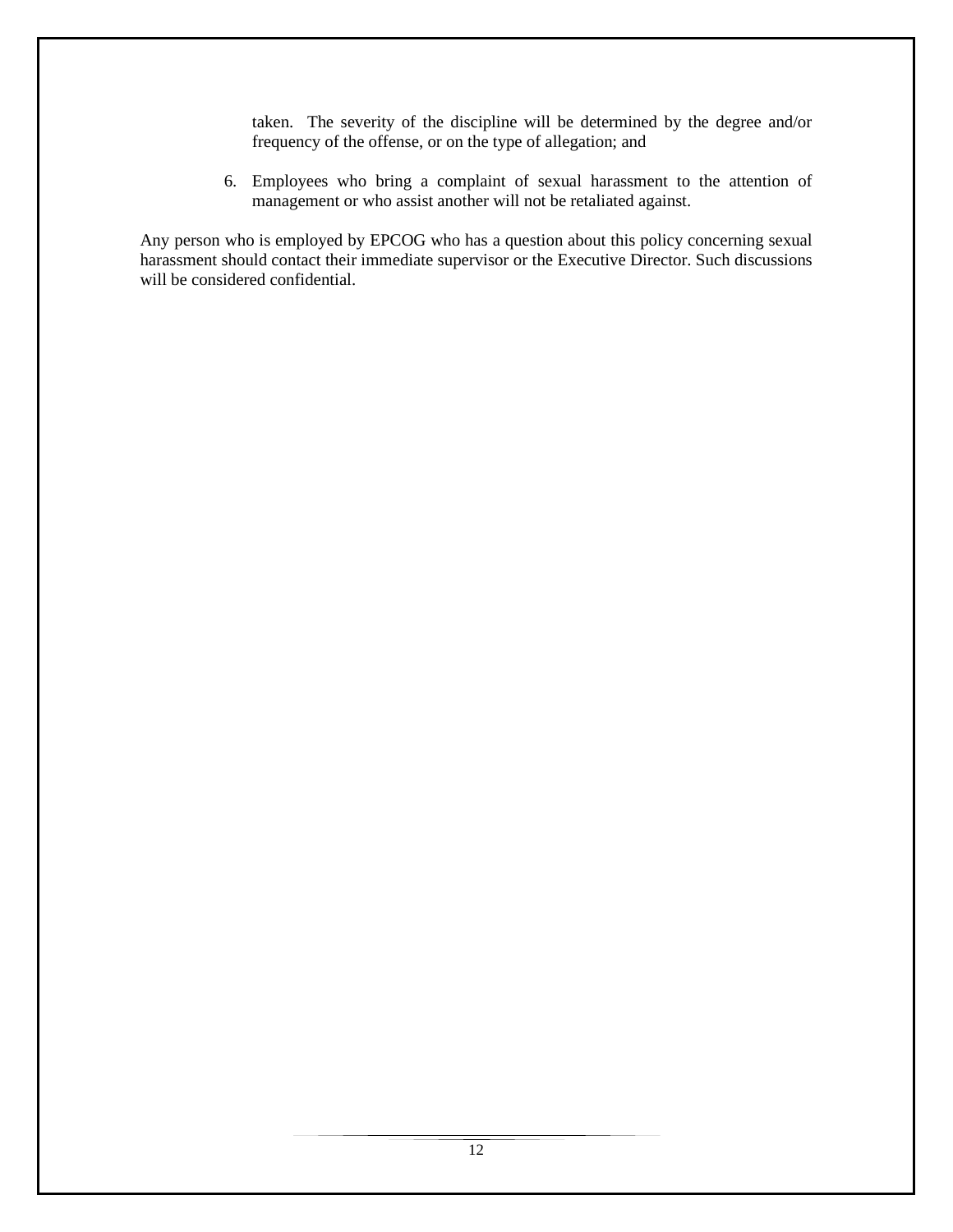## **SECTION IV - COMPENSATION**

## **A. SALARY**

Salary ranges are established for each classification. These ranges are intended to provide administrative flexibility in providing employees with incentives for growth and improved performance, and in rewarding employees for meritorious service.

## **B. JOB DESCRIPTIONS**

The Executive Director should use job descriptions and position qualifications to determine the salary range and position of an employee.

## **C. SALARY INCREASES**

A salary increase may be considered by the Executive Director based on the employee's performance and merits. Employees will be evaluated by their immediate supervisor and all recommendations will be presented to the Executive Director.

## **D. SALARY PAYMENT**

Paychecks will be issued semi-monthly, which consists of twenty-four (24) payroll periods in a year. The pay date shall be on the fifteenth  $(15<sup>th</sup>)$  and the last day of every month. If the pay date falls on a non-working day, payroll will be made on the last working day before the fifteenth  $(15<sup>th</sup>)$  and the last day of the month. **Employees will not receive payroll checks without the submission of timesheets.**

All employees are expected to keep timesheets and submit them first to their supervisor for approval and accuracy, then to the Finance/Administration Manager for calculating hours. Timesheets are to reflect any leave time taken by the employee during the pay period. Any changes or corrections to the timesheets by the Finance Manager will be initialed by the Finance Manager. Any timesheets with changes made by upper management shall be returned to the employee for their initials.

#### **E. WORK ATTENDANCE**

Office hours are from 8:00 a.m. until 5:00 p.m. Monday through Thursday. Any variance from this schedule shall be approved by the employee's immediate supervisor. One (1) hour will be allowed for lunch unless prior approval has been received from the Executive Director or immediate supervisor.

## **F. ADHERENCE TO THE POLICY**

All rules and regulations outlined in this Personnel Policy are to be adhered to completely. Should it be necessary to bring to the attention of the employee three (3) times that policy rules have been disregarded, it will be grounds for dismissal of the employee. All notices to employees for non-adherence to the policy will be in writing, signed by the employee signifying notice of the infraction, and will become a part of the permanent personnel file.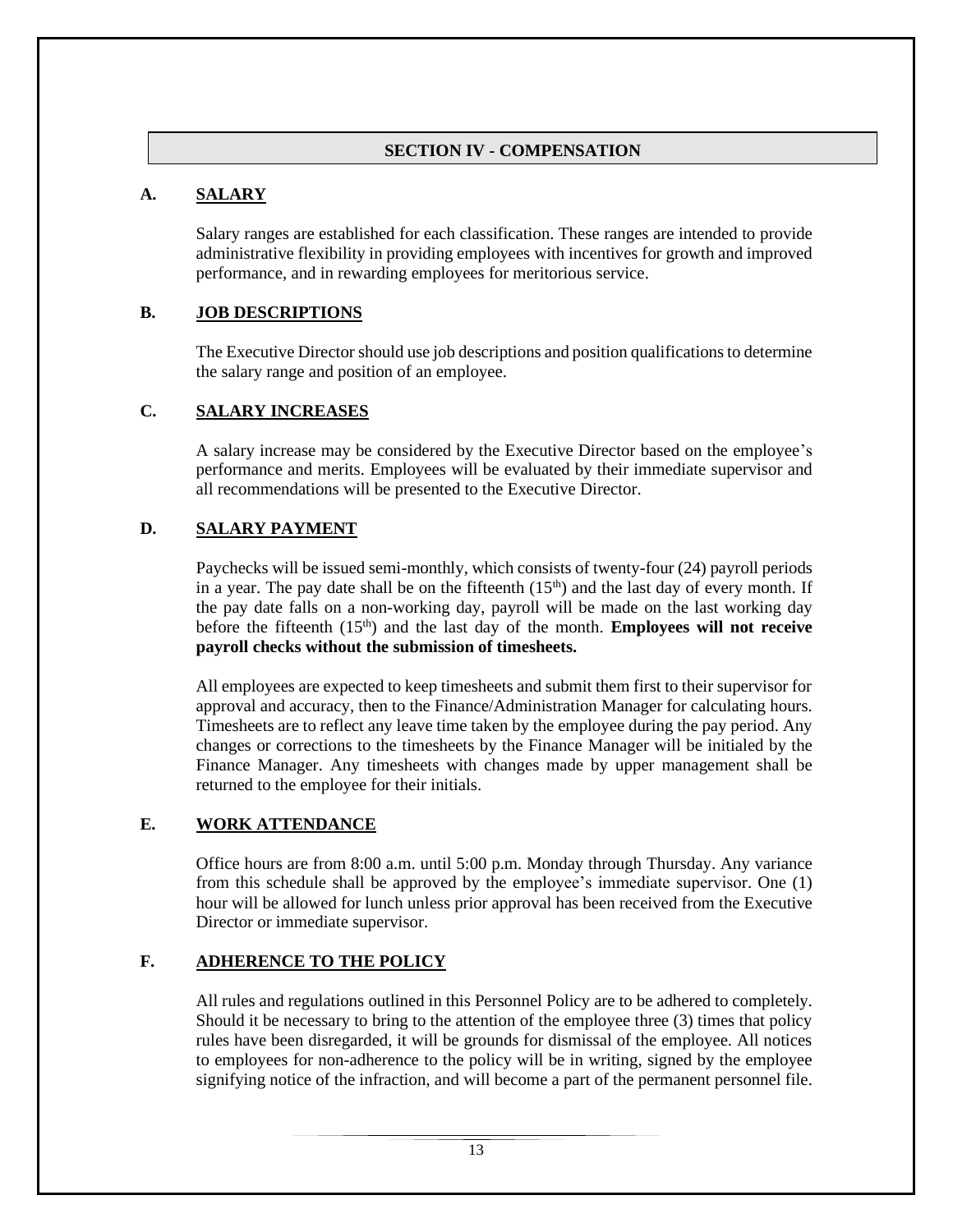# **SECTION V - HOLIDAYS AND LEAVE**

## **A. HOLIDAYS**

| Month     | <b>Holiday</b>                 |
|-----------|--------------------------------|
| January   | New Year's Day                 |
| January   | Martin Luther King Day         |
| February  | President's Day                |
| May       | Memorial Day                   |
| July      | Independence Day               |
| September | Labor Day                      |
| October   | Columbus Day                   |
| November  | Veteran's Day                  |
| November  | Thanksgiving and the day after |
| December  | Christmas Week                 |

The following days shall be observed as paid holidays:

Other paid holidays may be designated from time to time by the Executive Director. When a holiday falls on a scheduled non-working day of an employee, either the day prior or the day after the nonworking day shall be designated as a holiday. No employee shall resign on a holiday and receive payment for that date, nor shall holiday pay be granted when an employee is on leave without pay.

In order to receive payment for a legal holiday, an employee must be in work or leave status and the employee must not have been absent without leave either the workday before or after the scheduled holiday.

Holiday leave is given to part-time and full-time employees based on their standard workweek.

# **B. ANNUAL LEAVE**

1. Full time employees of EPCOG, who complete a full month of service, earn vacation time based on years of service and completion of continued employment as follows:

| Years<br>Completed | (Full-Time Employees)<br><b>Hours Earned</b><br>Per Month | (Part-Time Employees)<br><b>Hours Earned</b><br>Per Month |
|--------------------|-----------------------------------------------------------|-----------------------------------------------------------|
| 0-4 Years          |                                                           |                                                           |
| 5-9 Years          |                                                           |                                                           |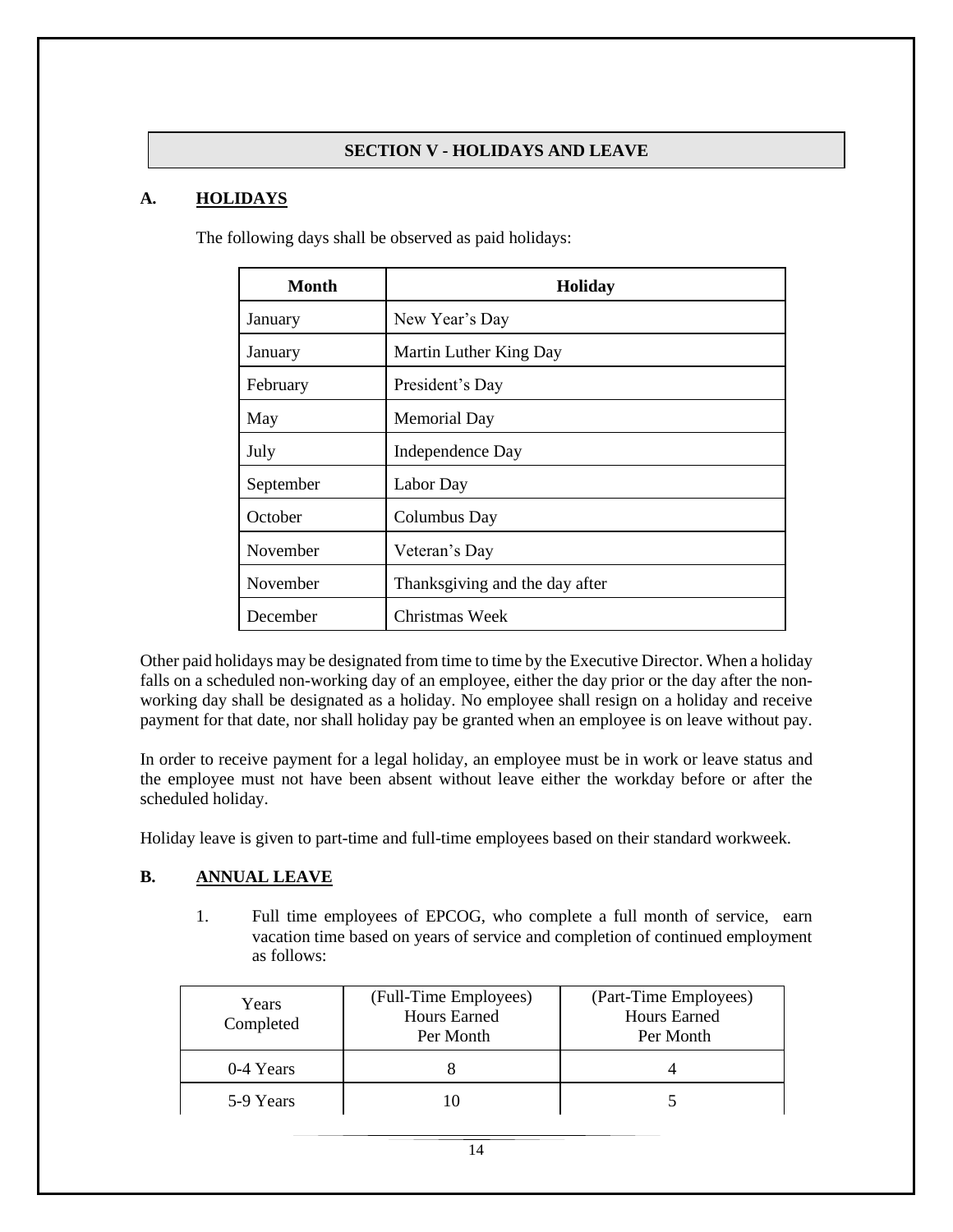| Years or more |  |
|---------------|--|
|---------------|--|

Part-time employees earn leave at half rate, from the chart above, if they are scheduled for a minimum of twenty (20) working hours per week, not to exceed thirty-two (32) hours per week.

2. Vacation leave accrual for less than a full month period regardless of tenure shall be prorated according to the following schedule:

| Hours<br>Worked | <b>Vacation Leave</b><br><b>Hours Earned</b> |
|-----------------|----------------------------------------------|
| $0-19$          | 0                                            |
| 20-39           | $\mathbf{1}$                                 |
| 40-59           | 2                                            |
| 60-79           | 3                                            |
| 80-99           | $\overline{4}$                               |
| 100-119         | 5                                            |
| 120-139         | 6                                            |
| 140-159         | 7                                            |
| 160 or more     | 8                                            |
|                 |                                              |

- 3. Advance vacation leave will not be granted until earned.
- 4. Vacation leave may be accumulated as follows:
	- a. Employees who have worked 0-4 years may carry over 160 hours.
	- b. Employees who have worked 5-9 years may carry over 240 hours.
	- c. Employees who have worked ten (10) years or more may carry over 336 hours.
	- d. If more than the maximum hours of vacation leave has been accrued, vacation leave will be reset to the maximum hours allowed at the end of each calendar year.
- 5. Upon separation, an employee shall be paid for any unused vacation leave, not to exceed the maximum that the employee can accumulate. This shall be calculated by their final hourly rate.
- 6. Vacations will be scheduled to allow minimum interference with the work of EPCOG. Choice of vacation time will be determined by the supervisor or the Executive Director based upon who the employee is supervised by. Requests for Time Off Forms for vacation leave shall be made at least twenty-four (24) hours before the time vacation leave is to be taken.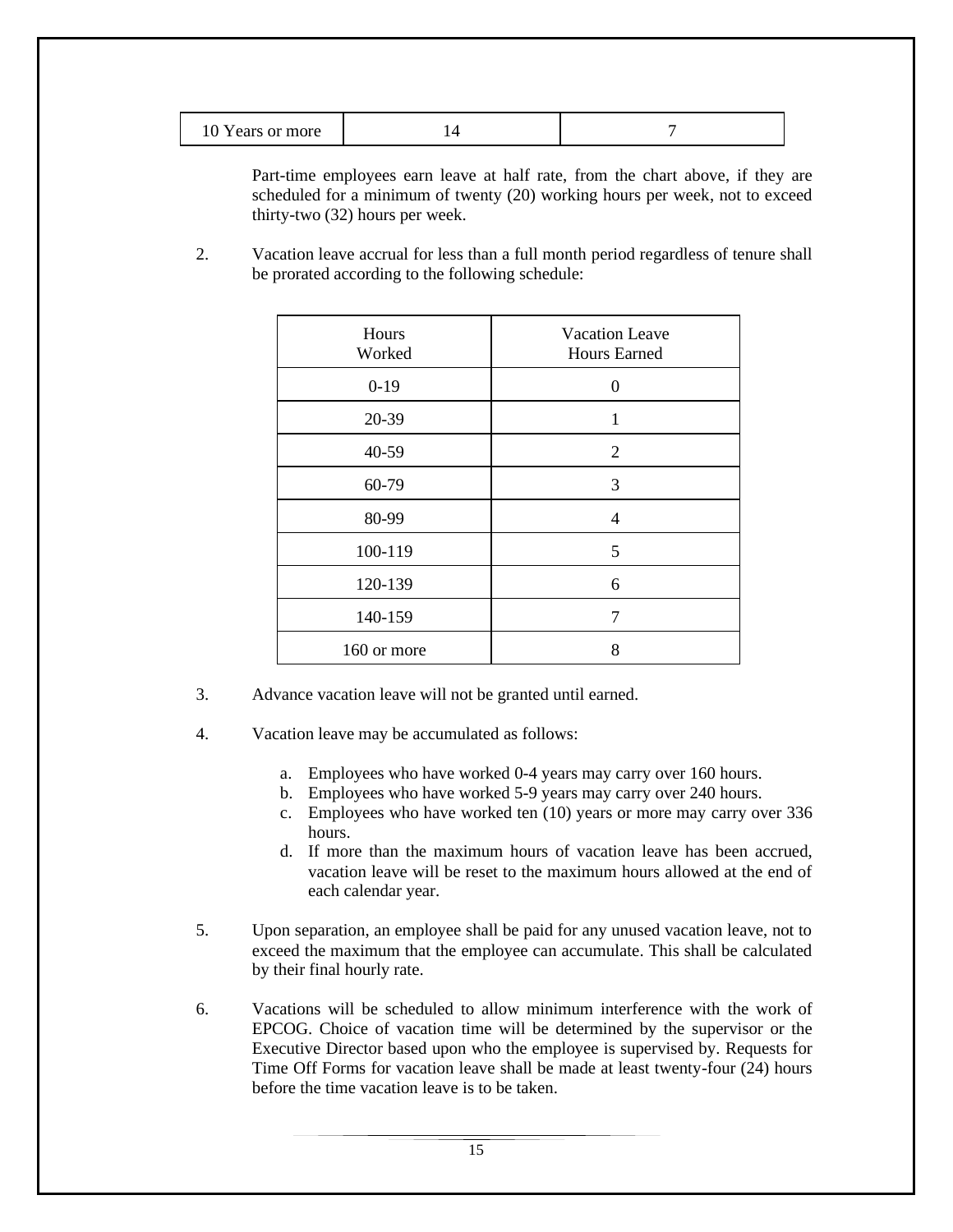- 7. Leave records shall be accurately maintained by EPCOG. The payroll department will keep records of time, attendance, deductions, leave, insurance, and other matters. Each employee is entitled to review the contents of their personnel file. All information shall be kept confidential.
- 8. Vacation leave will not be granted in increments of less than (1) one hour.
- 9. An employee in suspension status shall not accrue vacation leave during the time of suspension.
- 10. Annual leave is given based on the employee's standard workweek.

# **C. SICK LEAVE**

1. Full-time Employees of EPCOG shall earn sick leave time at the rate of eight (8) hours per month of service. Part-time employees scheduled for at least twenty (20) hours will accrue four (4) hours per month of service. Part-time sick leave accrual for less than a full month shall be prorated according to the following schedule:

| Hours<br>Worked | <b>Sick Leave</b><br><b>Hours Earned</b> |
|-----------------|------------------------------------------|
| $0-19$          | 0                                        |
| 20-39           | 1                                        |
| 40-59           | $\overline{2}$                           |
| 60-79           | 3                                        |
| 80-99           | 4                                        |
| 100-119         | 5                                        |
| 120-139         | 6                                        |
| 140-159         | 7                                        |
| 160 or more     | 8                                        |

- 2. Advance sick leave will not be granted until earned.
- 3. Payment for any sick leave will not be granted upon termination, resignation, or retirement.
- 4. Employees may accumulate more than 160 hours of sick leave during the year.
- 5. At the end of each calendar year, the maximum allowed carryover of accrued sick leave will be reset to 160.
- 6. Sick leave may be extended at the discretion of the Executive Director.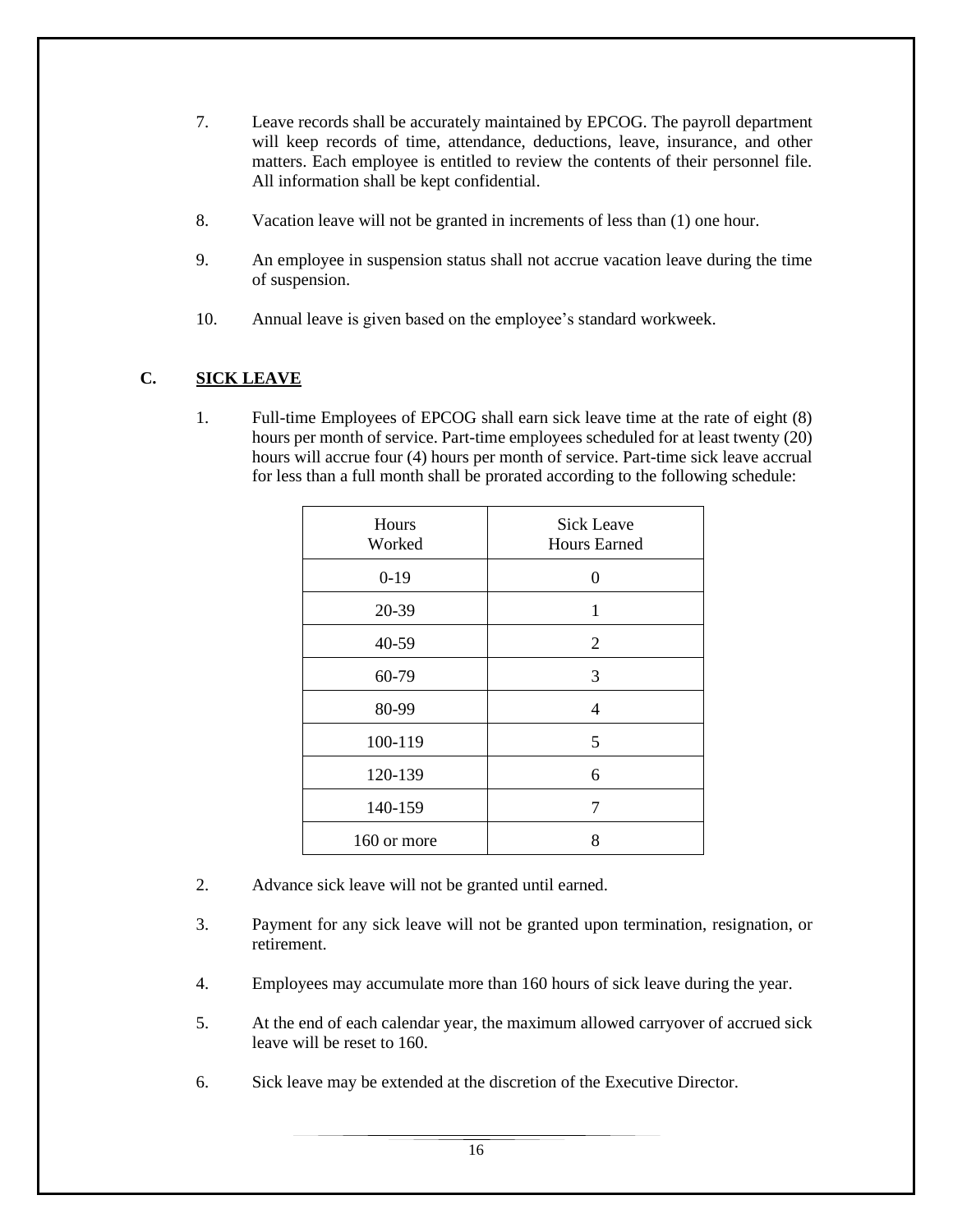- 7. The Executive Director may require a medical examination or medical certificate from a professional medical authority, as deemed necessary, before approving the utilization of sick leave.
- 8. Sick leave shall be authorized when an employee is incapacitated by sickness or injury; for medical, dental, or optical diagnosis or treatment; when an employee's attendance at work jeopardizes the health of others; or for the care of immediate family members in the event of serious illness.
- 9. Sick leave will not be granted in increments of less than (1) one hour.
- 10. An employee in suspension status shall not accrue sick leave during the time of suspension.
- 11. Sick leave is given based on the employee's standard workweek.

# **D. OTHER PAID LEAVE**

# 1. **Bereavement Leave**

- A. In the case of a death of a relative of an employee, a regular or probationary employee may be granted bereavement leave of up to three (3) days with pay to attend the funeral and take care of personal matters related to the death of a member of his/her immediate family or any person substantially dependent upon them. Additional days may be approved at the discretion of the Executive Director. Bereavement leave shall not be cumulative. For purposes of this section only, "relative" includes uncles, aunts, nephews, nieces, brother-in-law, sister-in-law, stepchildren, grandchildren, grandparents, or first cousins in any capacity if related by blood or marriage.
- B. Bereavement leave shall not be charged to accumulated annual leave or sick leave. Bereavement leave does not count towards hours worked for computing overtime or compensatory time.
- C. In the event an employee needs more than three (3) days, the Executive Director may grant additional time, on a case-by-case basis. Such additional time will not exceed (5) five working days.

 In the event an employee is qualified for bereavement leave and is unable to attend the funeral, the Executive Director may grant no more than one (1) workday.

If requested by the Executive Director, an employee must present reasonable proof of death, relationship, and/or attendance of a relative's funeral.

## 2. **Maternity Leave**

An employee requesting maternity leave may elect to utilize any accrued sick leave that has been accrued, annual leave if all sick leave has been exhausted, or leave without pay. Employees will adhere to FMLA guidelines.

## 3. **Military Leave**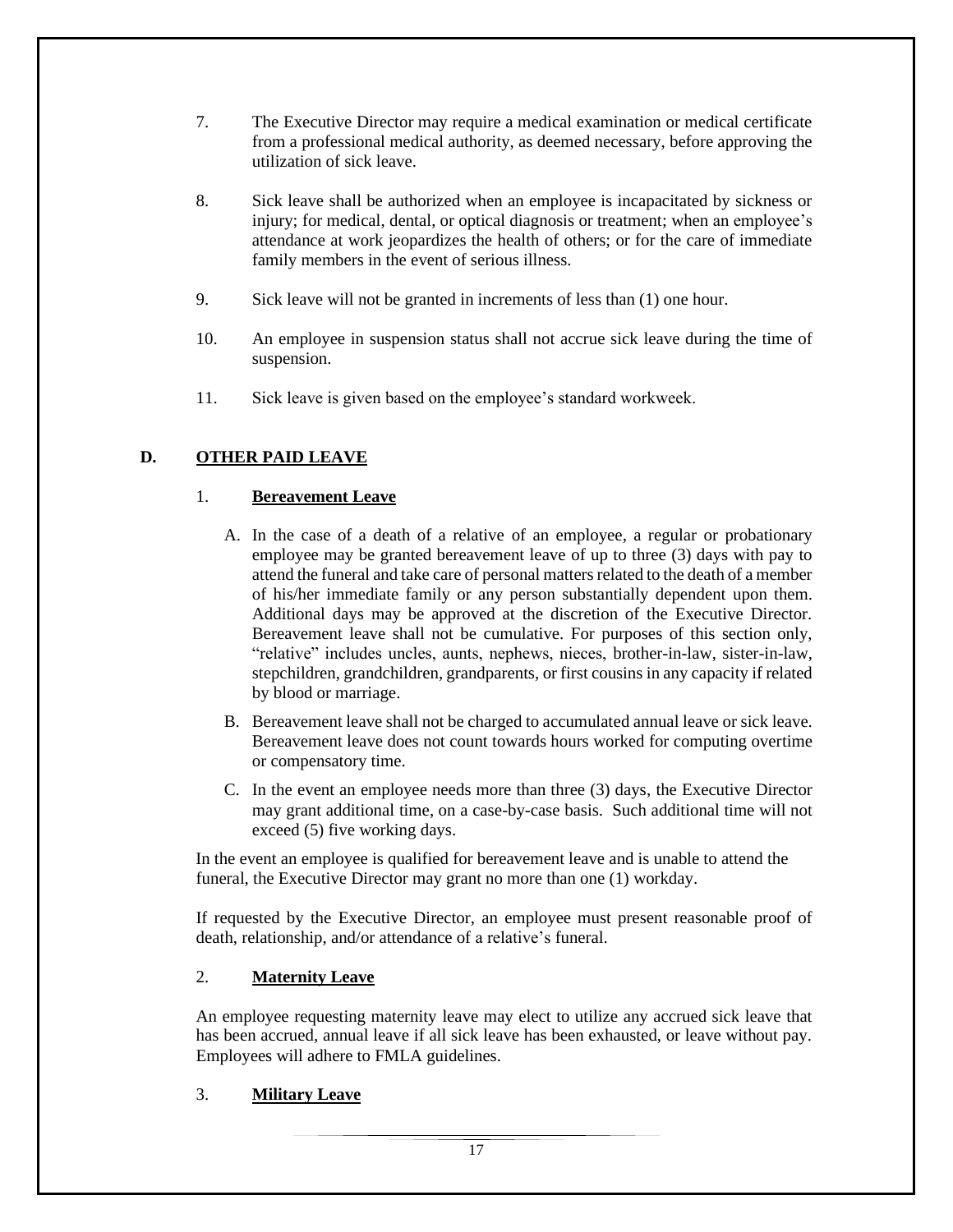A regular employee who is a member of any component of the United States Armed Forces will be allowed leave of absence with pay for required training or duty for a period not exceeding fifteen (15) working days during any one calendar year. In the event that the time of such training is optional, the time shall be designated at the discretion of the Executive Director. Pay will be the difference between military pay and regular pay.

## 4. **Court Leave**

Court leave may be granted to an employee with pay when the employee must report for jury duty or comply with a subpoena to appear before a court, a judge, any legislative committee, or any officer, board, or body authorized to conduct any hearing or inquiry. Employees will be granted Civic Duty Leave with pay to serve as a juror in federal court or the state court of a political subdivision of the State of New Mexico. Pay while serving as a juror shall be authorized only for those days that the employee was scheduled to work. If the employee is serving on a jury in another town, consideration will be made in the costs associated with lodging and food for the reimbursement of pay due back to EPCOG.

# 5. **Administrative Leave**

Administrative leave may be granted when weather conditions, acts of God, or other special reasons exist which would make attendance at work dangerous or hazardous or might result in a threat to the safety or well-being of the employee. The Executive Director may make the declaration of Administrative Leave before or during the workday involved. When, in the estimation of the Executive Director, inclement weather is not severe enough to declare Administrative leave, no leave shall be charged to the employee who is delayed by the weather who reports working within one hour of the normal starting time.

## 6. **Leave of Absence**

Occasionally for medical, personal, or other reasons, an employee may need to be temporarily released from the duties of their job with EPCOG, but may not wish to submit their resignation.

Employees, upon application in writing and upon approval of the Executive Director, may obtain a leave of absence "without pay." Leave may be for reasons such as adoption, paternity or to provide extended care to a spouse, child, or parent, or because of extraordinary reasons sufficient in the opinion of the Executive Director to warrant such leave of absence. The Executive Director may grant, with the approval of the EPCOG Board of Directors, a regular employee leave without pay for a period not to exceed one (1) year.

During the employee's approved leave of absence, his/her position may be filled by temporary appointment, a temporary promotion, or detail of another employee. At the expiration of leave without pay, the employee has the right to and shall be reinstated in the position he/she vacated if the position still exists; or if not, to any other vacant position in the same class. If this is not possible, normal layoff procedures will be used to assign the employee to a position. In the event the Executive Director determines that filling positions vacated by leave without pay on a temporary basis would not be in the best interest of the organization, the Executive Director may require the employee to sign a waiver of guarantee of re-employment as a condition of granting leave.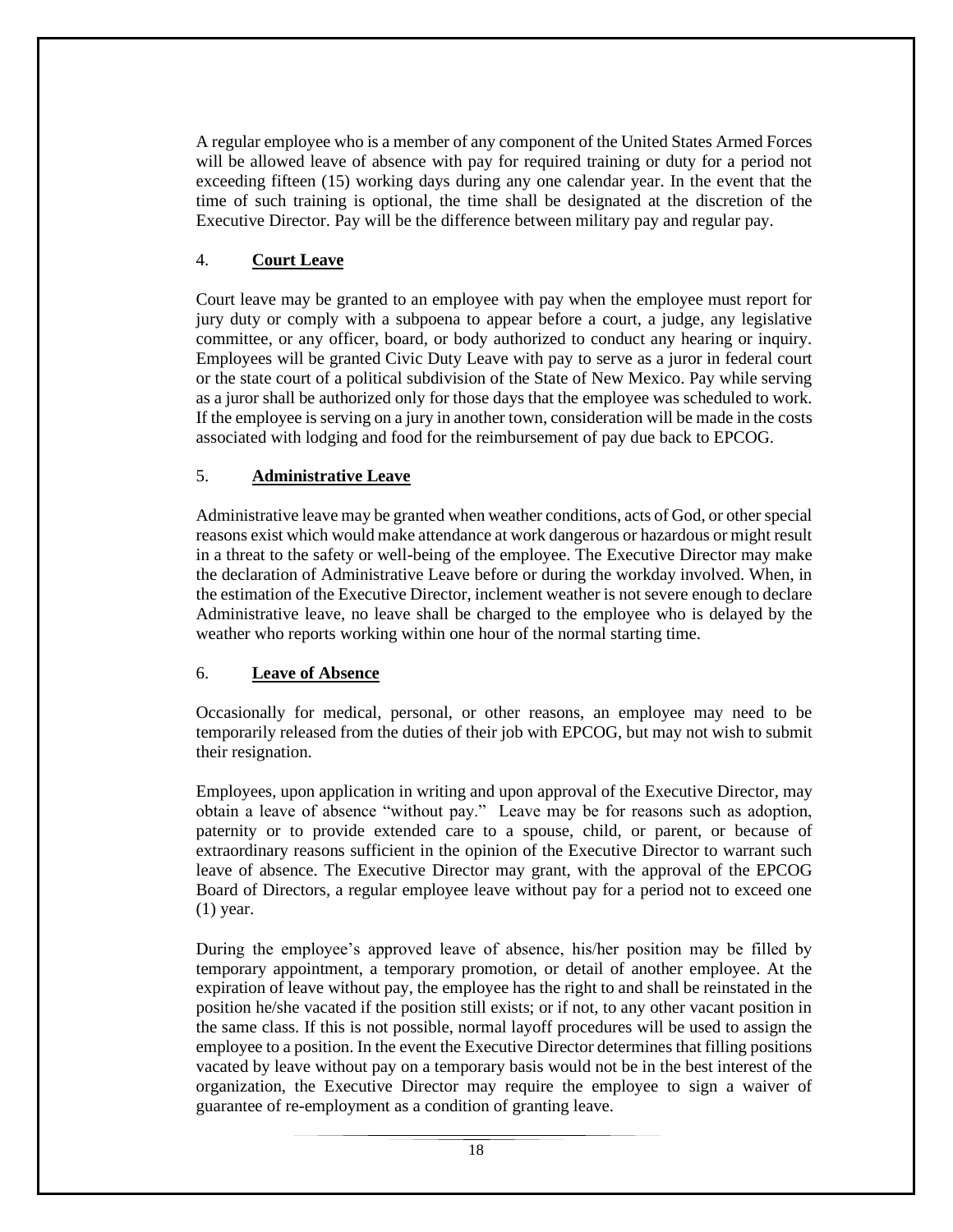# 7. **Registered Voter Leave**

Any employee who is a registered voter may, on the day of the election, take two (2) hours leave as specified by the Executive Director between the time of opening and closing of the polls for the purpose of voting,

# 8. **Absence from Duty without Approval**

An employee who is absent from work without approval shall not receive pay for the duration of the absence and shall be subject to dismissal or other appropriate disciplinary action. It is recognized that there may be extenuating circumstances for unauthorized absence and due consideration shall be given for each case. Failure of an employee to report for work at the expiration of an authorized leave or to request an extension of such leave shall be considered on absence without leave.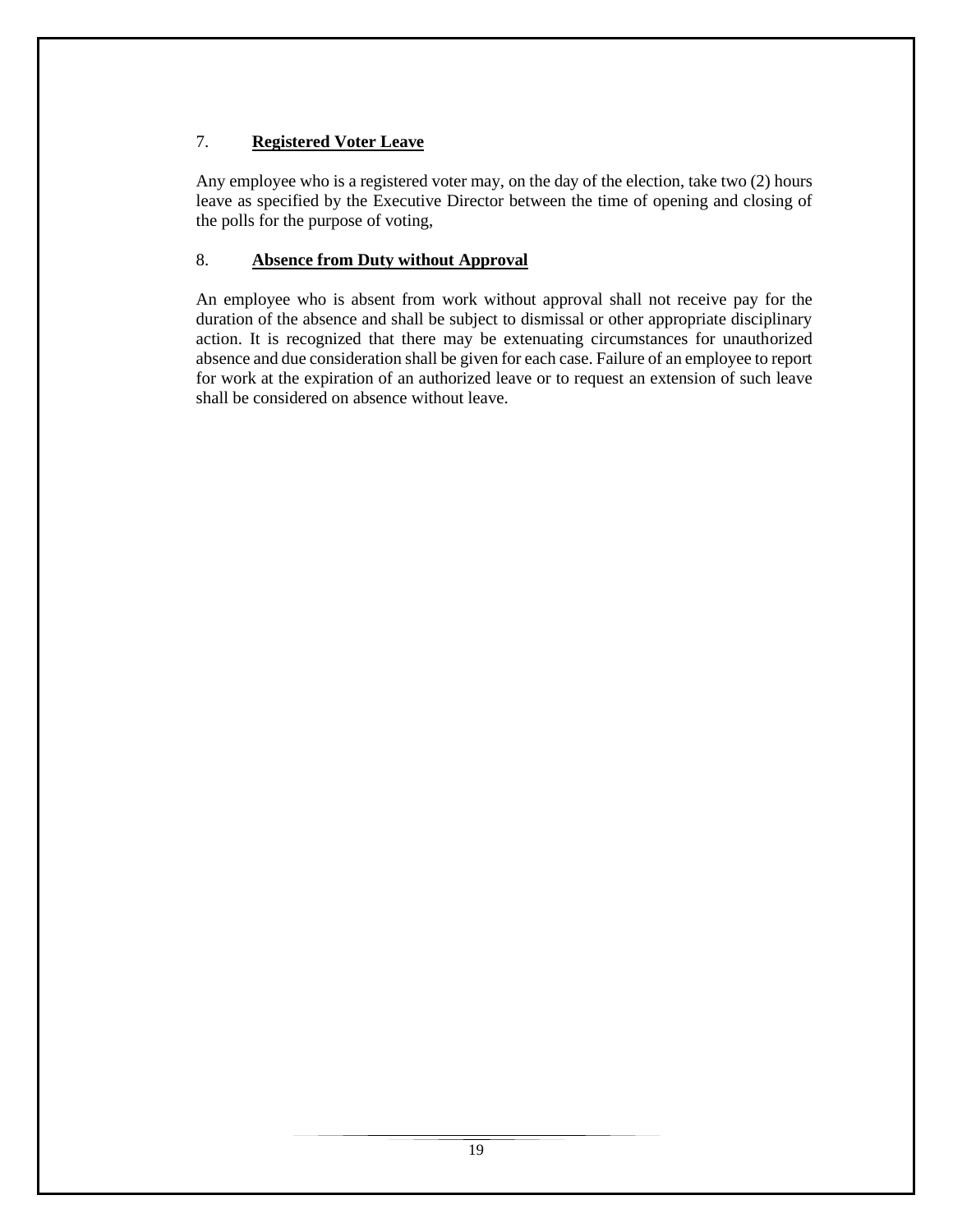## **SECTION VI - INSURANCE AND OTHER BENEFITS**

## **A. MEDICAL INSURANCE**

EPCOG provides group medical insurance to qualifying employees and their families. Qualifying employees are full-time employees and part-time employees that are scheduled for at least twenty (20) work hour per week. Deductible, co-insurance, and medical coverage are decided by the Executive Director and an insurance committee and approved by the Board of Directors according to the evaluation and coverage and premium costs. EPCOG will pay 75% of the premium costs and the employee will pay 25%.

## **B. DENTAL AND VISION INSURANCE**

EPCOG will provide dental and vision coverage for qualifying employees. All costs for dependents will be paid for by the employee.

## **C. WORKERS COMPENSATION**

Workers Compensation is a no-fault plan which is funded one hundred percent (100%) by EPCOG. The law for this insurance was designed to provide our employees with benefits for any injury which you may suffer in connection with your employment. Under the law, if an employee is injured while at work, the employee is eligible to apply for Workers Compensation. All on-the-job injuries must immediately be reported to the employee's supervisor. In the event that an immediate report is not feasible, it must be made as soon as possible. It is the responsibility of the supervisor to thoroughly investigate all reports of on-the-job injuries. A written report of all such investigations must be made and will be included in the employee's personnel file.

## **D. SOCIAL SECURITY/MEDICARE**

Both Social Security and Medicare will be deducted from the employee's paychecks and matched by EPCOG.

## **E. RETIREMENT/PENSION PLAN**

All regular, salaried, full or part-time employees that work over one thousand (1,000) hours per year shall be eligible to participate in EPCOG's Retirement Plan after completing a non-interrupted period of service of twelve (12) months. The International City Management Association Retirement Corporation (IMCA-RC) provides the following:

1. Employee contributions shall be a minimum of 6% and a maximum of 25% of their gross compensation, withdrawn from their pay for each period. This shall be placed in the ICMA "457 Deferred Compensation Plan."

2. EPCOG's contribution shall equal 6% of gross compensation for each employee. This shall be placed in the ICMA "401 Money Purchase Plan."

3. Graduated vesting based on years of service with EPCOG shall be as follows: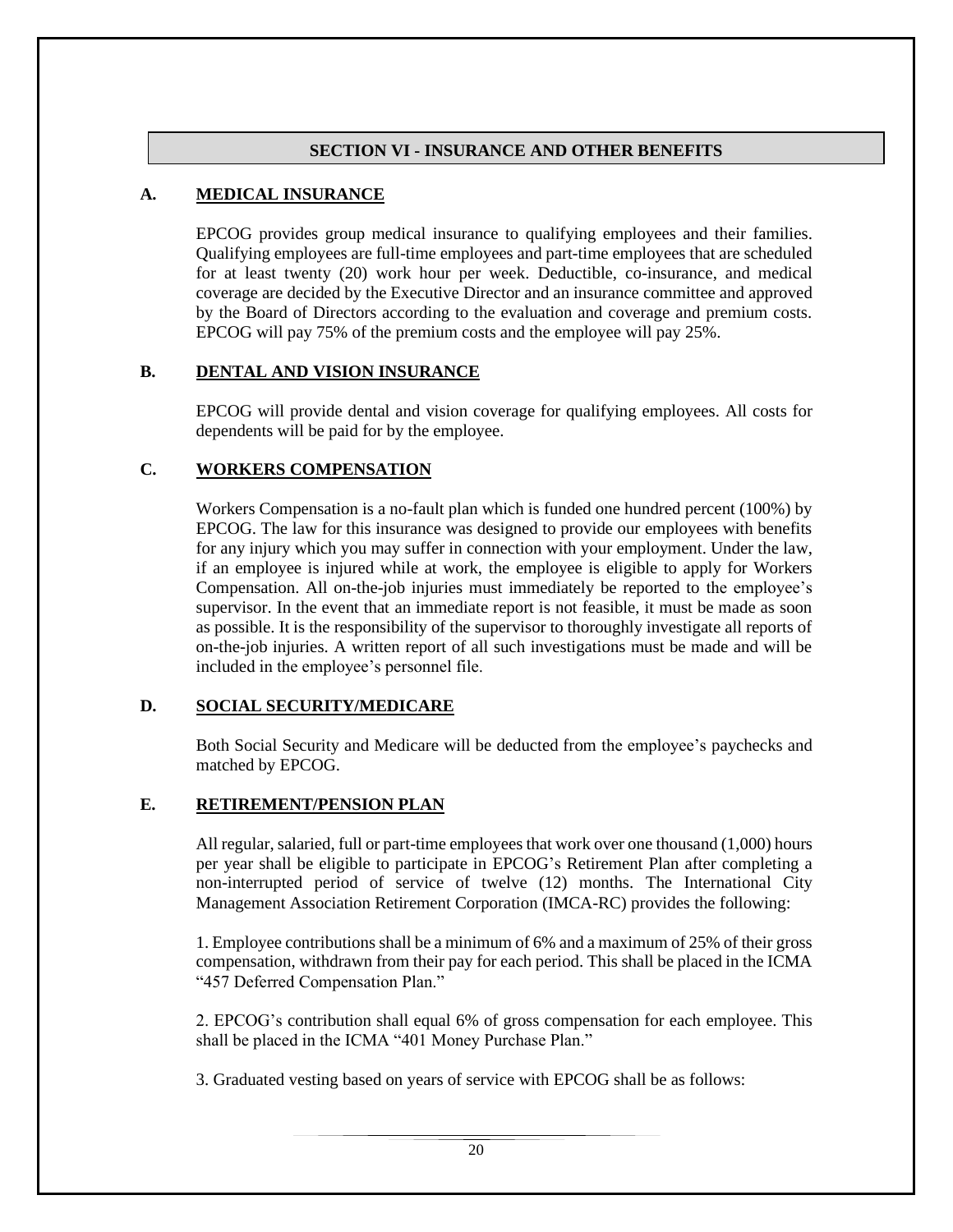| Service<br>Years | Percent<br>Vested |
|------------------|-------------------|
| 1 <sup>st</sup>  | 0%                |
| 2 <sup>nd</sup>  | 25%               |
| 3 <sup>rd</sup>  | 50%               |
| 4 <sup>th</sup>  | 75%               |
| 5 <sup>th</sup>  | 100%              |

4. Additional information shall be given upon request by any interested employee.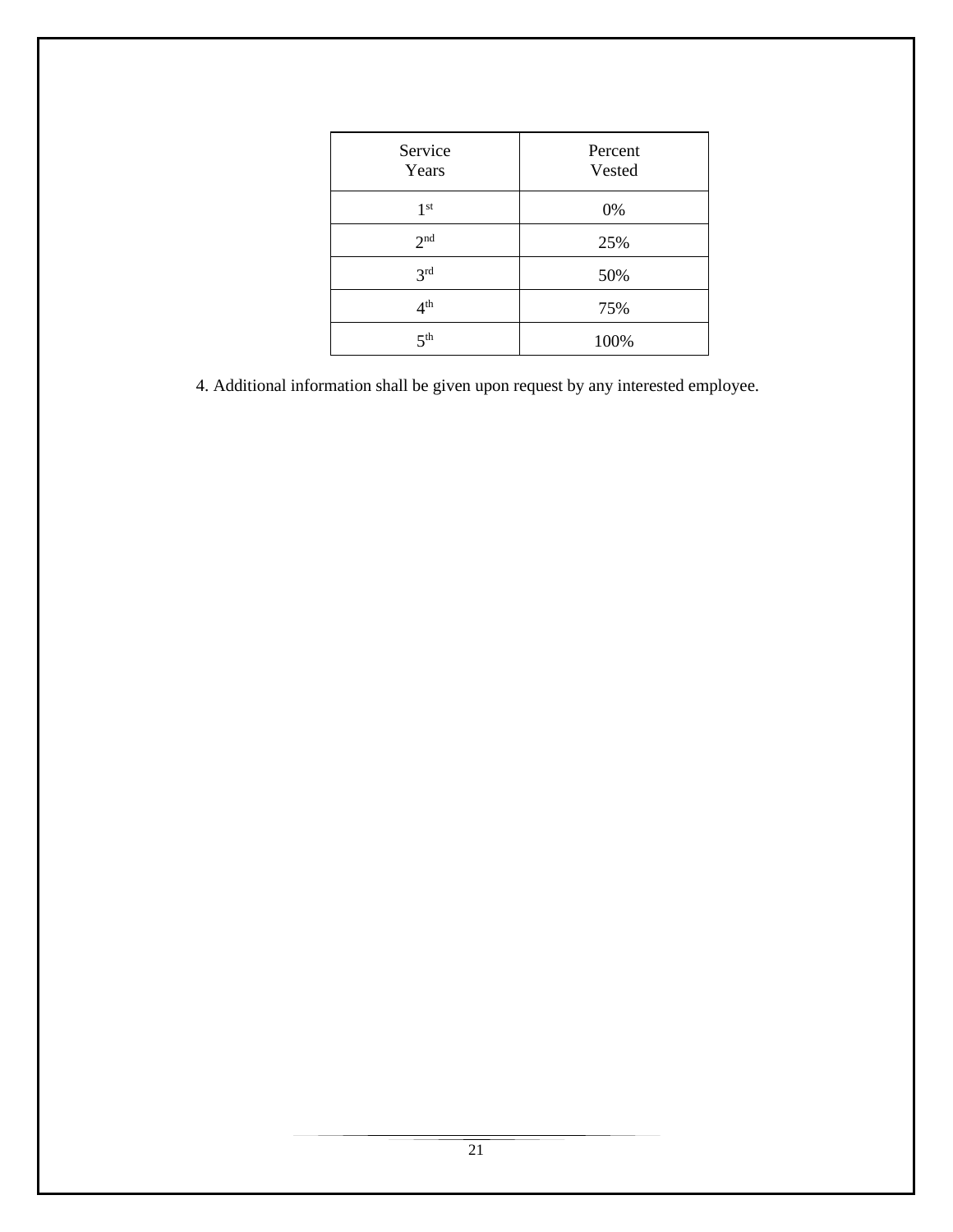## **SECTION VII - POLICY ON FAMILY AND MEDICAL LEAVE ACT**

# **A. EMPLOYEE ELIGIBILITY**

EPCOG will provide up to twelve (12) weeks of job-protected leave to "eligible" employees for certain family and medical reasons consistent with the Family and Medical Leave Act (FMLA). Employees are eligible if they have worked for EPCOG for at least one (1) year and at least one thousand two hundred fifty (1,250) hours over the past twelve (12) months preceding the request. All definitions, specific words, and phrases used in the FMLA shall have the same meaning for purposes of this Section only.

- 1. Employees may take leave for the following reasons:
	- a. For the birth of the employee's child, and to care for such child;
	- b. For the placement of a child for adoption or foster care;
	- c. To care for the employee's seriously ill spouse, son or daughter, or parent; or
	- d. Because of a serious health condition that makes the employee unable to perform one or more of the essential functions of an employee's job.

Circumstances may require that leave for the birth of a child, or placement for adoption or foster care, be taken prior to the actual birth or placement.

2. Types of Leave

All employees who meet the applicable time-of-service requirements will be granted a total of twelve (12) weeks of unpaid Family Leave and paid sick, vacation, and personal leave combined (during any 12-month period) in accordance with the terms and regulations set forth herein, for the following reasons:

- a. Full twelve (12) Week Leave: This leave is taken in one block of twelve (12) weeks due to a single qualifying event.
- b. Intermittent Leave: This is leave taken in separate blocks of time due to a single qualifying reason. Leave may be taken for an hour or more to several weeks.
- c. Reduced Leave Schedule: This is a leave schedule that reduces an employee's usual number of working hours per workweek, or hours per workday.

Leave may be taken intermittently or on a reduced leave schedule when medically necessary for planned and/or unanticipated medical treatment of a related serious health condition by or under the supervision of a health care provider, or for recovery from treatment or recovery from a serious health condition. It may also be taken to provide care or psychological comfort to an immediate family member with a serious health condition.

Intermittent Leave and Reduced Leave Schedule cannot be used for childbirth/adoption without the employer's approval.

3. Types of Leave Transfer of Employee to an Alternative Position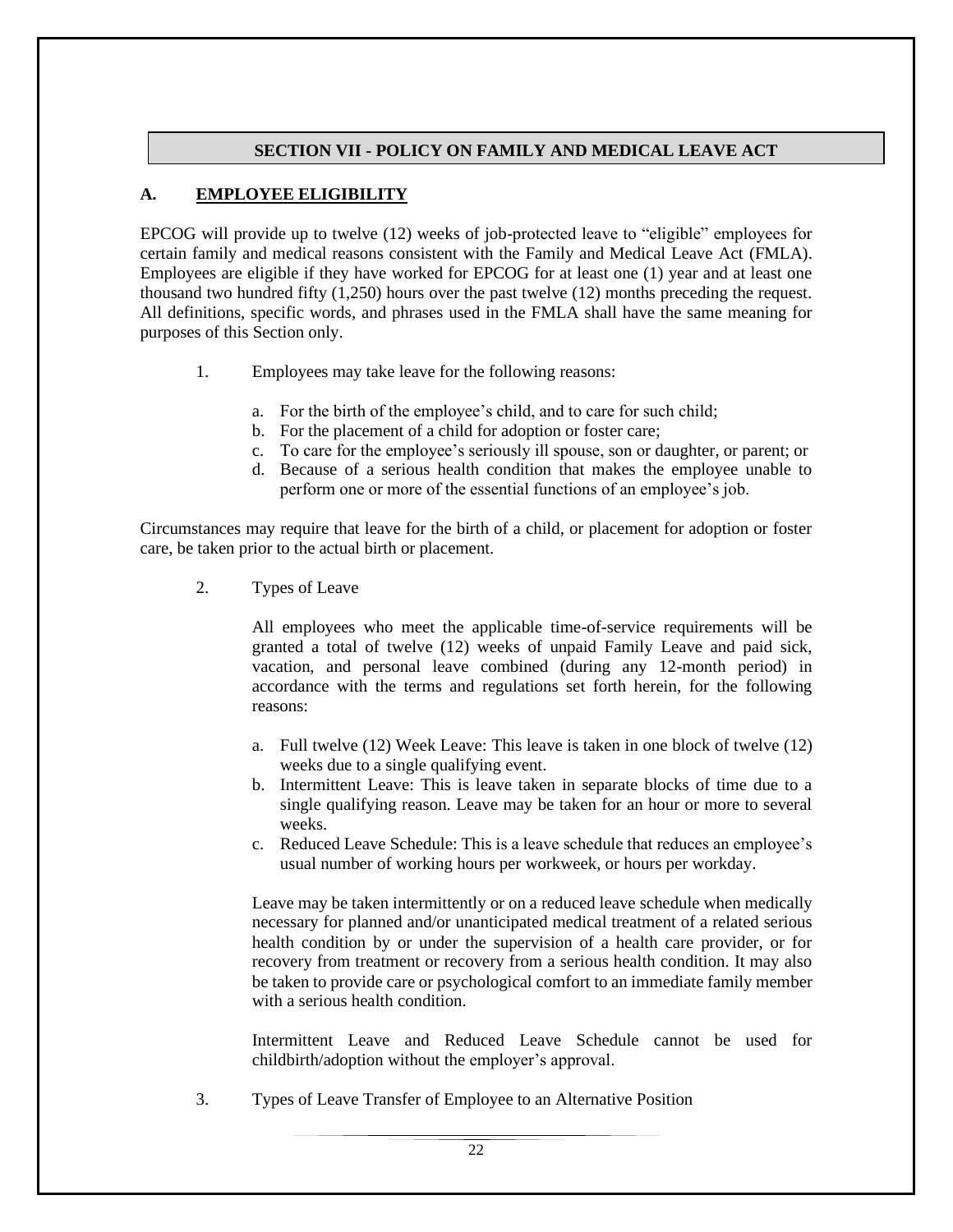If an employee needs intermittent leave or leave on a reduced leave schedule that is foreseeable based on planned medical treatment of the employee or a family member, EPCOG may require the employee to transfer temporarily, during the period the intermittent or reduced leave schedule is required, to an available alternative position for which the employee is qualified and which better accommodates recurring period of leave than does the employee's regular position.

4. Substitution of Paid Leave for FMLA Leave

EPCOG requires an employee to substitute paid leave for FMLA leave. Therefore, FMLA leave runs concurrently with any accrued paid leave such as annual leave or sick leave and with workers' compensation at a rate not less than forty (40) hours per pay period.

- 5. Medical Certification
	- a. Where FMLA qualifying leave is foreseeable and thirty (30) days notice has been provided, an employee may be required to provide a medical certification before leave begins.
	- b. Where FMLA qualifying leave is not foreseeable, an employee may be required to provide notice to the employer of the need for leave as soon as practicable (1 or 2 working days is expected except in extraordinary circumstances). The employee must then provide medical certification within a reasonable time frame established by the employer.
	- c. EPCOG may require medical certification to support FMLA qualifying leave requests either to care for an employee's seriously ill family member or leave due to a serious health condition that makes the employee unable to perform the functions of his or her job.
	- d. EPCOG may require a fitness for duty report prior to the employee's return.
- 6. Designating Leave
	- a. EPCOG may make a preliminary designation of leave as FMLA qualifying if medical certification was not provided prior to the beginning of the leave, or if EPCOG is waiting for a second or third medical opinion.
	- b. When EPCOG has knowledge that an employee's leave qualifies as FMLA leave and does not designate the leave as such, EPCOG may not designate leave retroactively as FMLA leave Unless:
	- c. The employee has been out of work and the employer does not learn of the reason for the leave until after the employee returns (in which case EPCOG must designate the leave upon the employee's return to work); or
	- d. EPCOG has provisionally designated leave as FMLA leave and awaits receipt of medical certification or other reasonable documentation.

If the employee gives notice of the reason for the leave later than two days after returning to work, the employee is not entitled to the protections of the FMLA.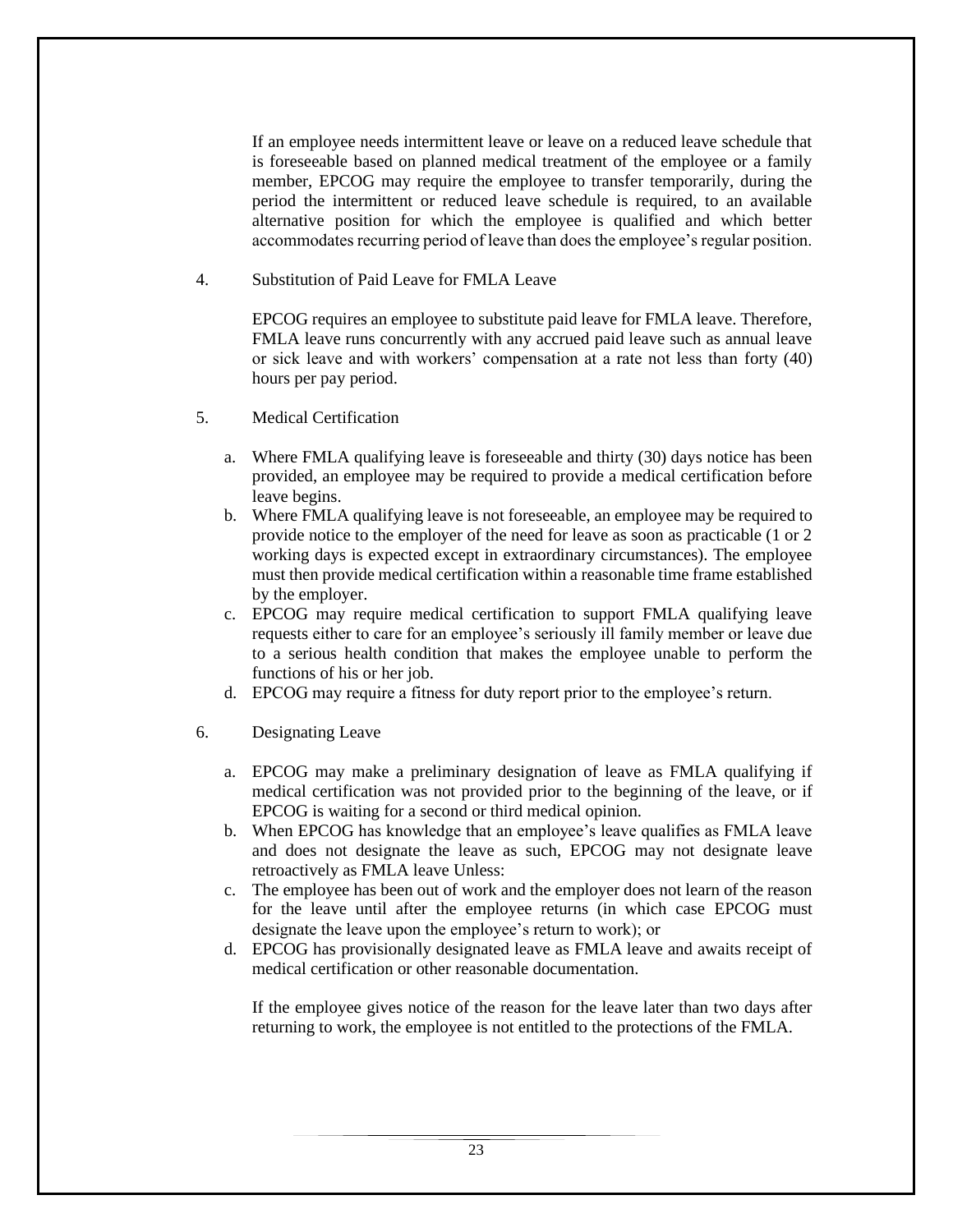## **B. JOB BENEFITS AND PROTECTION**

- 1. During an FMLA qualifying leave, the employee and dependent health and dental insurance are maintained on the same basis as coverage would have been provided if the employee had been continuously employed during the entire leave period.
- 2. An eligible employee returning from FMLA qualifying leave is entitled to be restored to the same position and shift that the employee held when the FMLA qualifying leave began, or to an equivalent position and shift with benefits, pay, and other terms and conditions of employment.
- 3. Provided the employee returns to work immediately following his/her FMLA qualifying leave benefits must be resumed upon the employee's return to work at the same level as were provided when leave began. Any new or additional coverage or changes in health benefits must be made available to an employee while on FMLA qualifying leave.

# **C. PROCEDURES AND RESPONSIBILITIES**

- 1. Employee Requests Employees must request FMLA leave thirty (30) days in advance or as soon as practicable by completing the FMLA Leave Request Form and submitting it to their immediate supervisor. The form is then routed to the Executive Director. If the employee is unable to complete the form, due to circumstances relating to a serious health condition, the form may be initiated by the Executive Director. The employee must ensure that the Certification of Physician or Practitioner is completed immediately and submitted to the Executive Director.
- 2. Employer Initiation When an employee has been absent three (3) consecutive calendar days, The Executive Director will make a preliminary designation of leave as FMLA qualifying if medical certification was not provided prior to the beginning of leave.
- 3. If either an employee-initiated or employer designated FMLA leave, the Executive Director shall provide the employee with the following:
	- a. Notice describing the employee's obligations and explaining the consequence of a failure to meet the obligations.
	- b. Notice that the leave will be counted against the employee's twelve (12) weeks of FMLA leave.

# **D. APPEAL PROCESS**

If an employee believes that his/her rights under the FMLA have been violated, he/she may:

- 1. Contact the Executive Director
- 2. File or have another person file on his/her behalf, a complaint with the Secretary of Labor. The complaint may be filed in person, by mail or by telephone, with the Wage and Hour Division, Employment Standards Administration, U.S.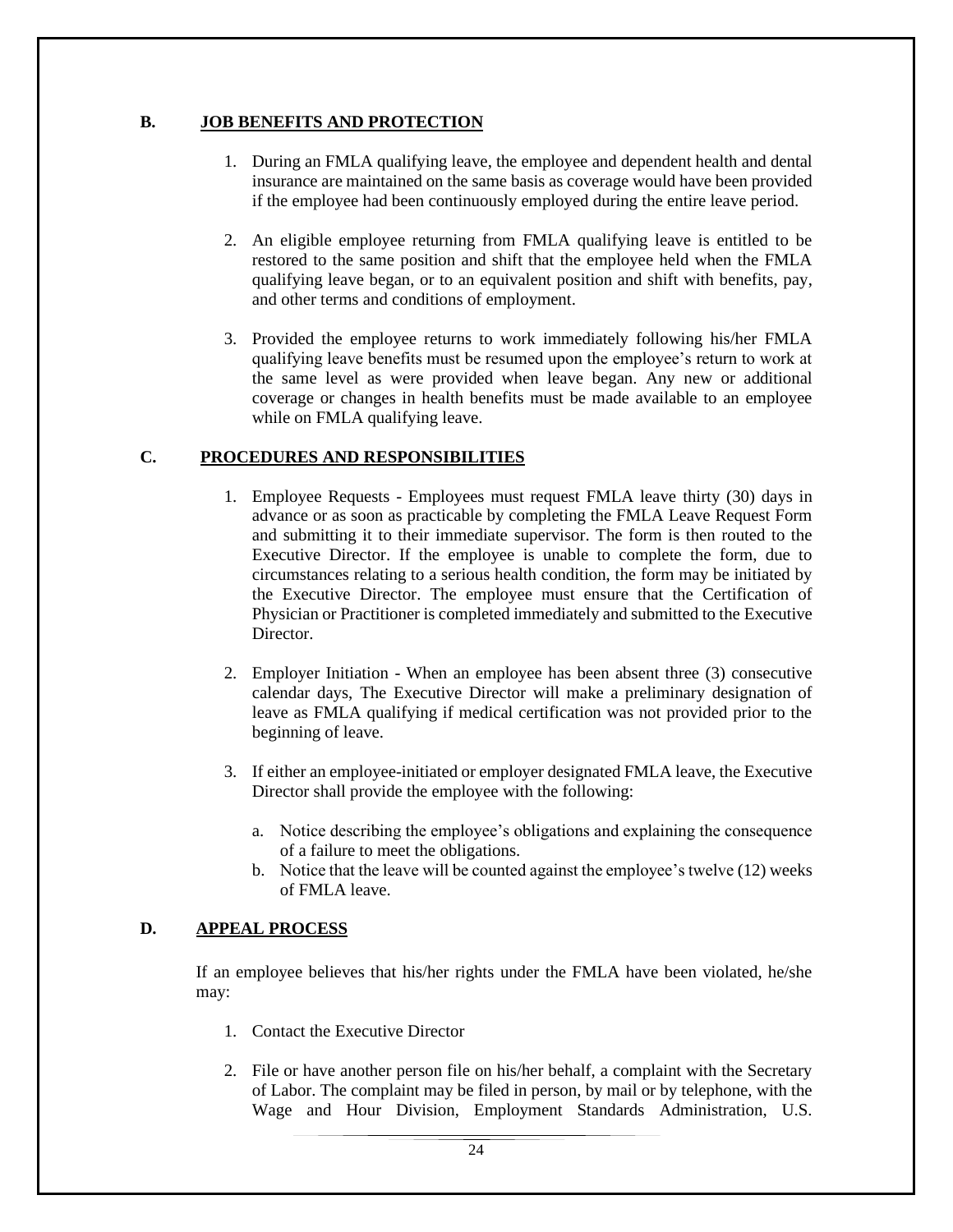Department of Labor. The complaint may be filed at any local office of the Wage and Hour Division; the address may be found in the telephone directory.

A complaint filed with the Secretary of Labor should be filed within a reasonable time after the employee discovers that his/her FMLA rights may have been violated, but in no event more than two (2) years from the date the alleged violation occurred, or within three (3) years in the case of an alleged willful violation.

3. File a private lawsuit pursuant to Section 107 of the FMLA.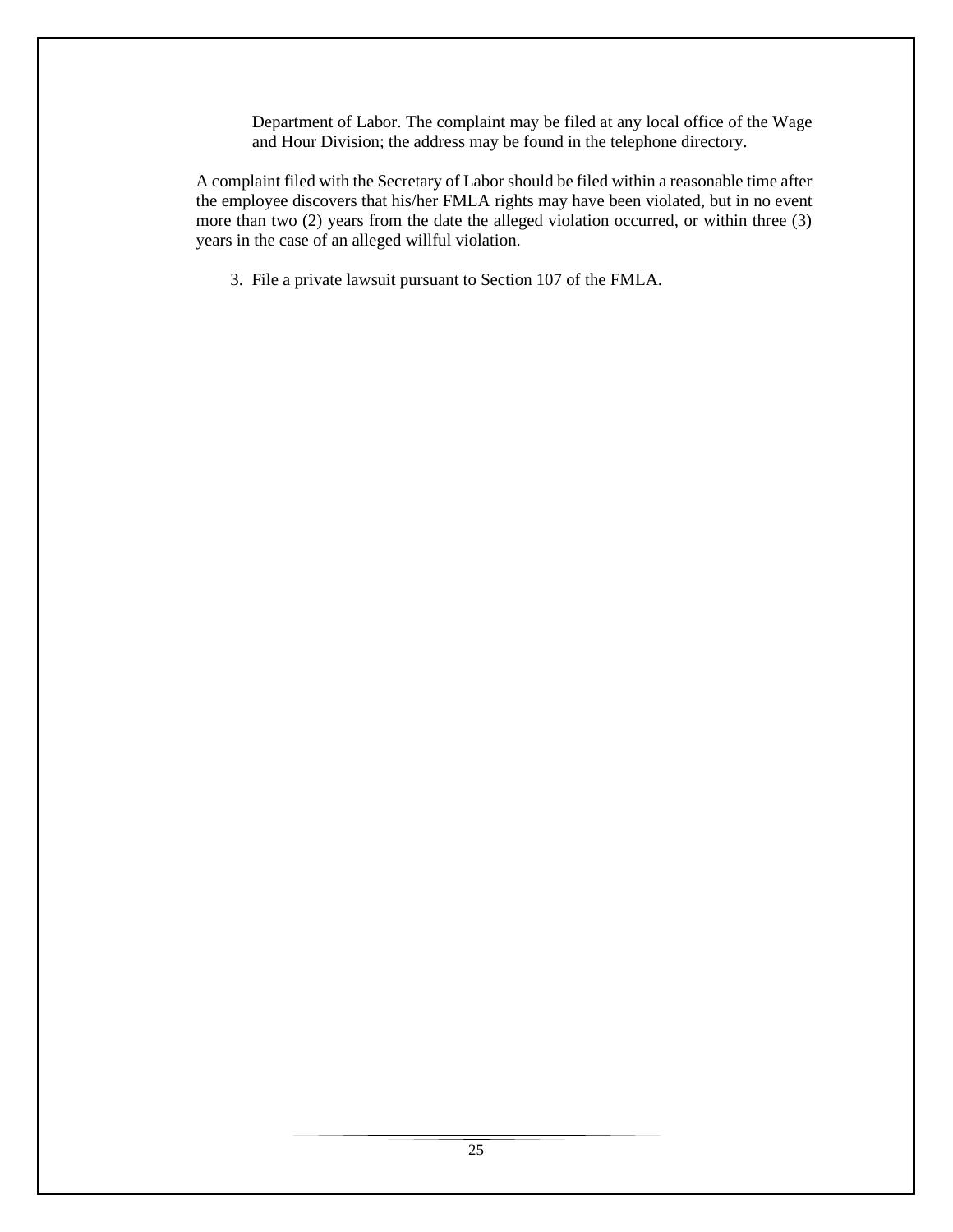## **SECTION VIII - TRAVEL**

**A.** Purchase cards are provided for travel expenses and will be issued by the Executive Director or Executive Assistant following travel approval from Finance and Executive Director.

Upon returning from a trip, the purchase card must be returned. An Itemized Schedule of Travel Expenses/Charges form, with all receipts attached, must be turned in to the Executive Assistant for reconciling with credit card bill and A/P.

#### **Purchase Card Usage:**

- ➢ May be used for lodging, per the current State of New Mexico Per Diem Rates. Lodging should be obtained at a reasonable cost appropriate for the trip.
- $\triangleright$  May be used for meals per the current State of New Mexico Per Diem Rates. Meals should be obtained at a reasonable cost.
- ➢ May be used for airfare and other transportation costs.
- $\triangleright$  Miscellaneous items such as internet charges at the motel where staying, parking, cab fare, and shuttle service, etc.
- ➢ Emergency vehicle repairs/maintenance with the Executive Director's approval and following the purchase order procedure.

## ` **Unallowable Purchases:**

- $\triangleright$  Purchase cards may not be used for cash advances, alcohol, personal items, snacks, and entertainment expenses.
- **B.** When personal vehicles are used, all travel must have prior approval of the Executive Director or his/her designee. Mileage will be reimbursed at the current rate stated in the New Mexico Mileage and Per Diem Act.
- **C.** Reimbursement of travel expenses, for mileage only, when using a personal vehicle, shall be supported by a travel voucher. When using personal vehicle use of a company purchase card is not allowed for fuel, maintenance, any type of repairs to a personal vehicle.
- **D.** The EPCOG's Board Chairman or Executive Committee must authorize any out-of-state travel for the Executive Director.
- **E.** EPCOG vehicles are provided for use by the entire staff. Vehicles are to be scheduled in advance by recording destination, time of departure, and return in the trip book. This should be done as soon as the trip is planned in order for others to make arrangements for the use of other vehicles. Employees must be licensed drivers and covered by EPCOG's vehicle insurance policy. If an employee does not have a valid driver's license and/or suspended driver's license, the employee will immediately notify the Executive Director in writing and the reason why. (The Executive Director will evaluate the situation and may take additional action)
- **F.** All persons traveling in an EPCOG vehicle shall be secured by a seat belt. Each staff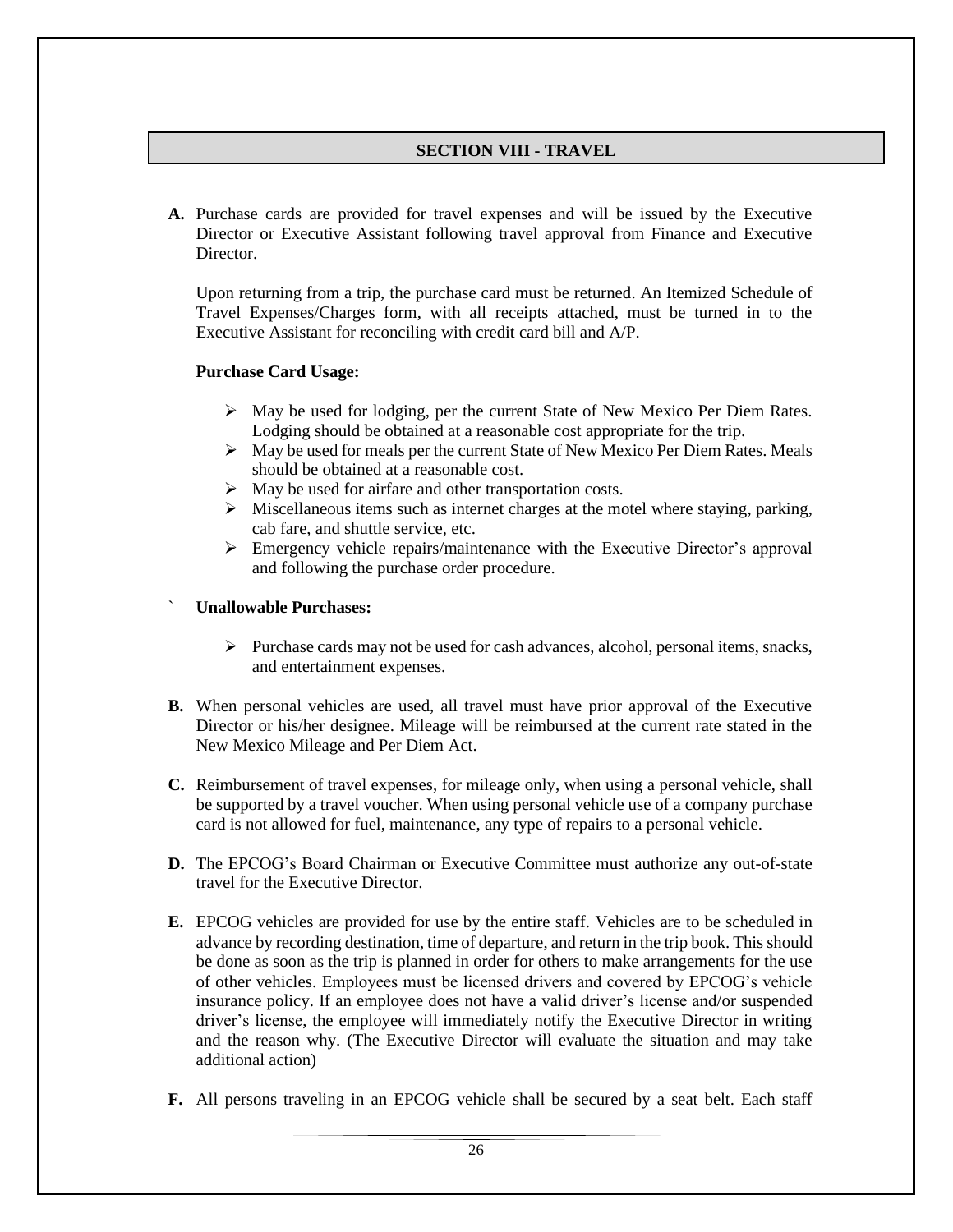member is responsible for his/her safety and for securing seat belts. In the case of non-EPCOG personnel, the staff member driving the vehicle will be responsible for seeing that all non-employees are wearing seat belts.

- **G.** Vehicle logs and gas cards are provided in each vehicle logbook and it is the responsibility of the employee using the car to record the required information in the vehicle log and maintain a copy of the gas receipt for the finance department.
- **H.** EPCOG vehicles are provided for sole use in connection with the program(s) for which it was provided. When vehicles are not being used for business purposes, they should be parked on 5<sup>th</sup> Street.
- **I.** Employees are responsible for obeying all applicable traffic laws. Employees are responsible for payment of any fines or penalties assessed as a result of a citation received by the employee while driving an EPCOG vehicle.
- **J.** Employees may only operate mobile devices that are hands-free while operating EPCOG vehicles.
- **K.** Smoking, vaping, or the use of tobacco products is prohibited in all EPCOG vehicles.
- **L.** Vehicles will be returned clean and fueled ready for the next user.
- **M.** No pets of any size, shape, type, or form are allowed in EPCOG vehicles.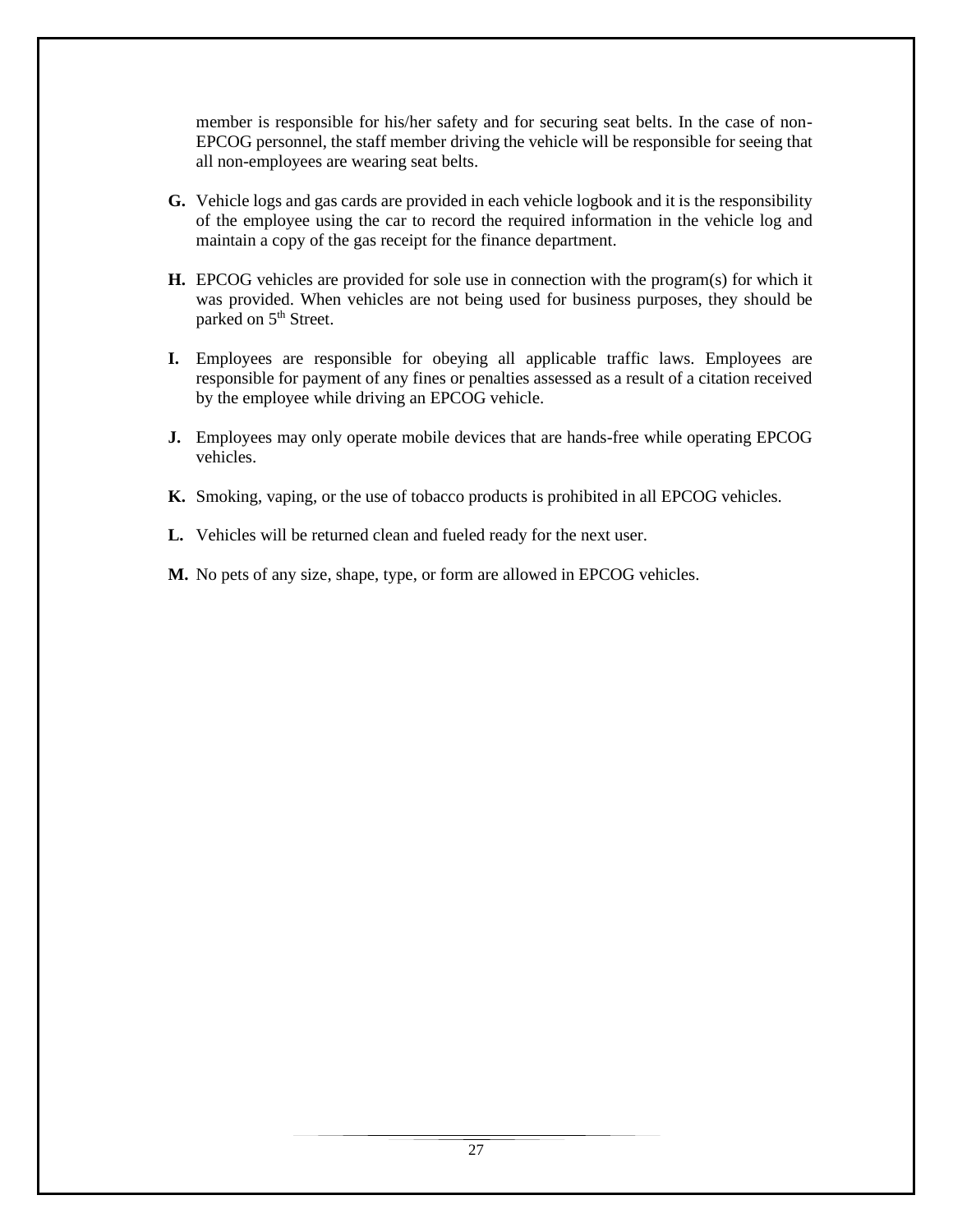## **SECTION IX - OUTSIDE EMPLOYMENT**

- **A.** Full-time employment by EPCOG shall generally constitute the sole employment of any employee. It is recognized, however, that personal situations do occur which make it necessary for employees to seek supplementary employment. Because of the possibility of a conflict of interest, employees are not allowed to work for any other organization or engage in business for themselves without the expressed written permission of the Executive Director. Denial to engage in outside employment could be based on any of the following:
	- 1. Impairment of on-the-job efficiency;
	- 2. Conflict of interest; or
	- 3. Unfavorable publicity or poor public relations
- **B.** All requests for permission to engage in outside employment must be in writing and shall state: (a) the type of work to be engaged in, including an explanation of the tasks to be performed; (b) the hiring organization; (3) the hours of work; and (4) the reason(s) for desiring such employment.
- **C.** No reward, favor, involvement, gift, or another form of remuneration in addition to regular compensation shall be received by an employee for the performance or non-performance of his/her duties or contractor, individual, or firm or from any other source which have proposed to transact business with the EPCOG.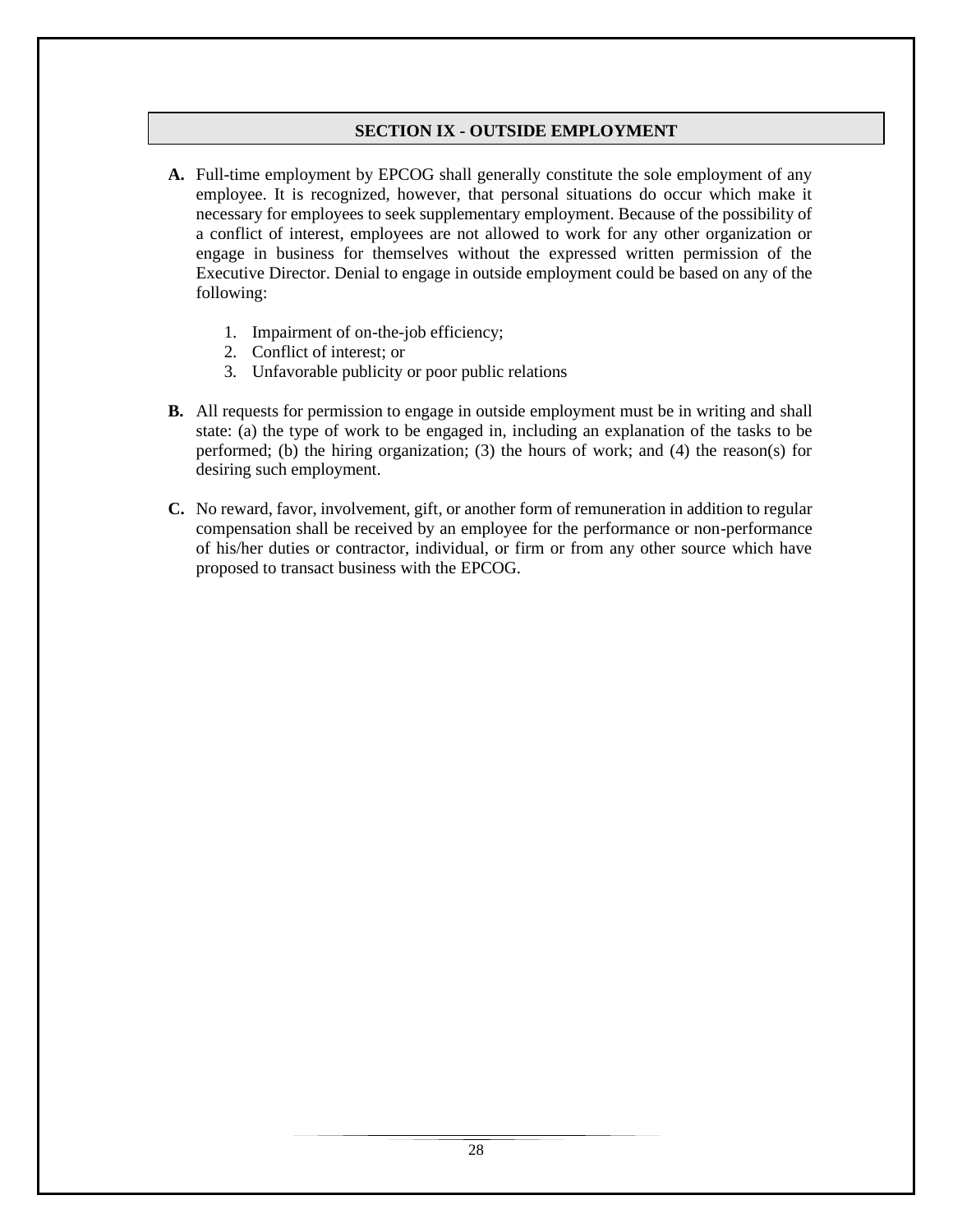## **SECTION X - PERSONNEL RECORDS AND INFORMATION**

In recognition of each employee's inherent right to privacy, EPCOG adopts the following principles pertaining to the retention of personal information:

- **A.** Employees may have access to any information about themselves in the personnel file, except for references concerning that employee from sources outside EPCOG. Requests for access to a personnel file should be made to the Executive Director.
- **B.** Upon presentation of appropriate documentation to substantiate an employee's claim, a personnel record may be corrected or amended, if determined accurate, by the Executive Director.
- **C.** No information in the personnel file shall be disclosed or used for other than authorized purposes without the employee's consent.
- **D.** Requests for any specific salary information on any employee must be made in writing to the Executive Director.
- **E.** Those persons in charge of personnel records will take every reasonable precaution to ensure the data's reliability and correct usage.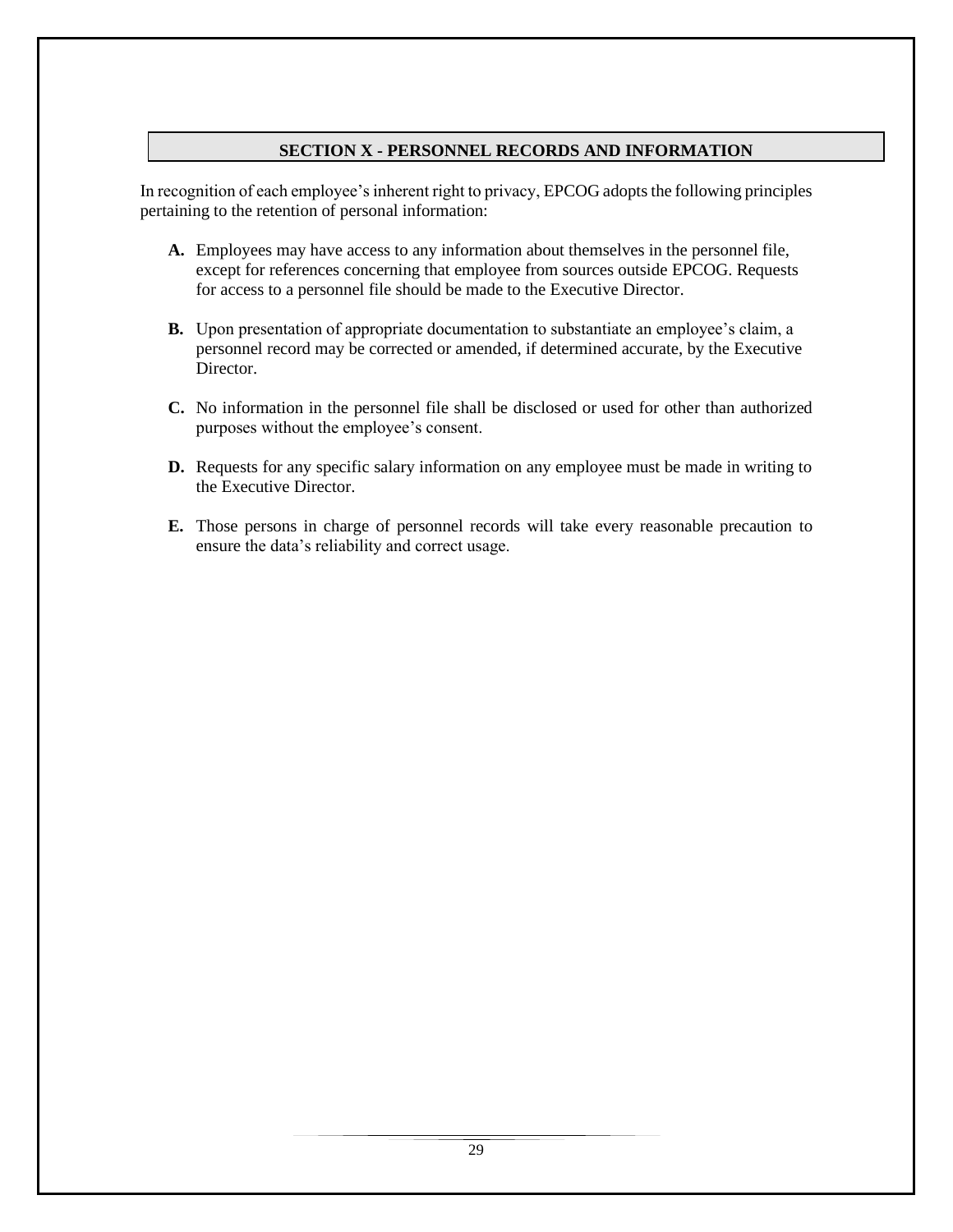## **SECTION XI - POLITICAL ACTIVITY POLICY**

**A.** EPCOG must remain non-partisan in any local, state, or national election activities. It is not in the best interest of EPCOG to give an indication to the public or to our members that EPCOG endorses any candidate for political office. This includes, but is not limited to, displaying posters, flyers, bumper stickers, or any other item on EPCOG property including display areas, windows, or vehicles. Materials such as these are not to be displayed.

Employees are expressly restricted from participation in any of the following activities:

- **B**. No employee of EPCOG shall:
	- 1. Hold an elective office of the State of New Mexico or any of its political subdivisions, provided, however, that nothing contained in this section shall be construed to prevent an employee from seeking election to an elective position. Such employee shall take a leave of absence from his or her position beginning thirty (30) days prior to a Municipal or general election and nine (9) days prior to a Primary election. This will include the day of any primary, local, county, or general election in which such employee shall be a candidate. An employee may take a vacation, compensatory time, or leave without pay during the leave of absence. If not elected, the employee shall be entitled to be reinstated to their former position without any reduction in pay or privileges. For purposes of this regulation, school districts, colleges, universities, and nonpartisan positions are not considered political subdivisions of the state.
	- 2. Use their position or employment to influence support of other appointed employees for or against any candidate or issue in any election; provided, however, that nothing in this section shall deny the right of an official or employee to express his views on any issue or candidate whatever.
	- 3. Engage in political activity while on the job or representing EPCOG.
	- 4. Use bulletin boards or other EPCOG property for political purposes.
	- 5. Circulate nominating petitions.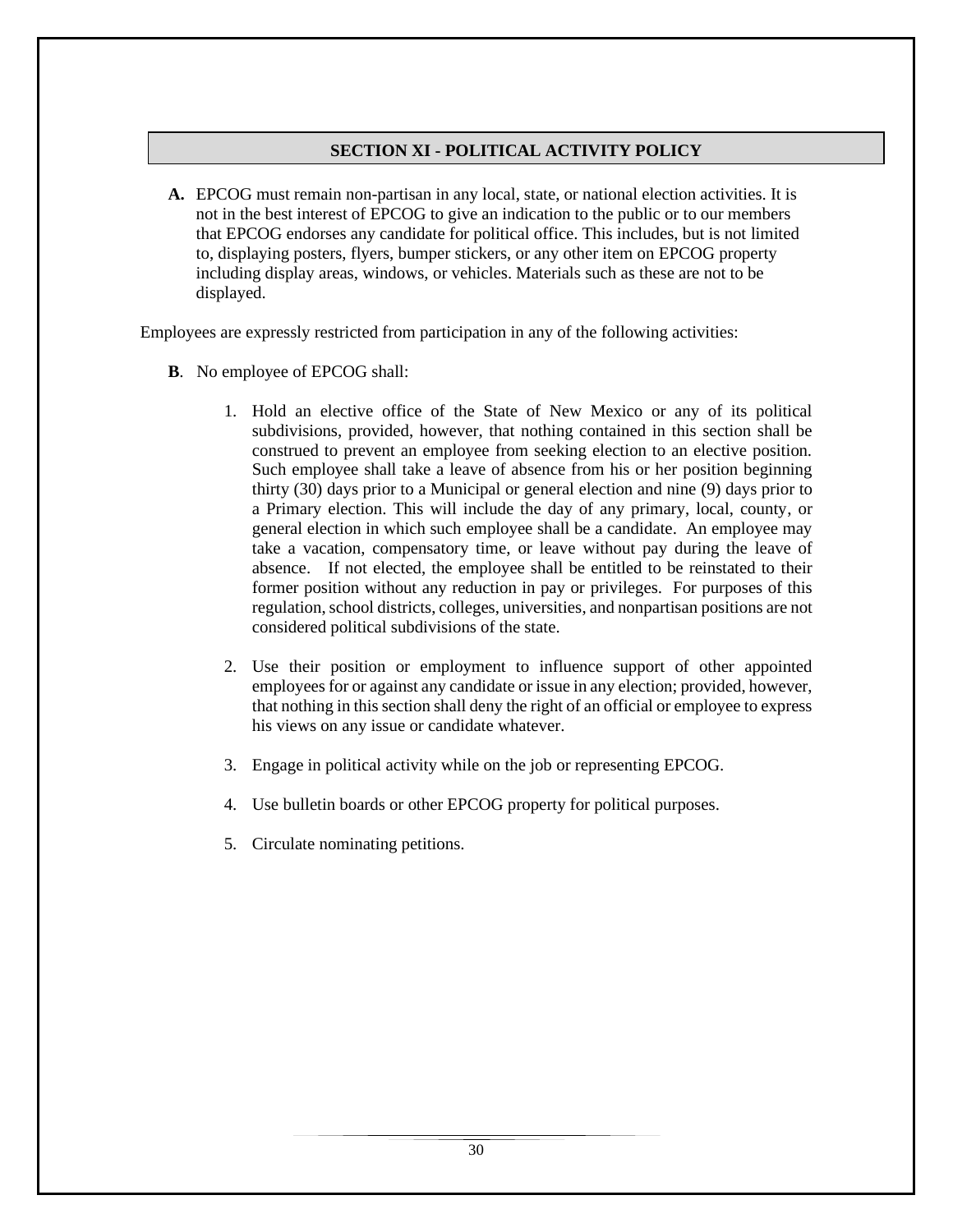## **SECTION XII - CONFLICT OF INTEREST**

Employees should be constantly aware of a possible conflict of interest when becoming involved in public/community activities that may relate to EPCOG's participation in the same area. The Executive Director should be advised by any member of the staff who has been offered or is considering membership on a public or private committee, office, or association with any organization or activity which may lead to a conflict between such association and their position on EPCOG's staff.

The Executive Director will make a decision in any case involving a possible conflict of interest if a "conflict" exists, the employee concerned will be charged with eliminating the "conflict" by taking whatever action is necessary and appropriate.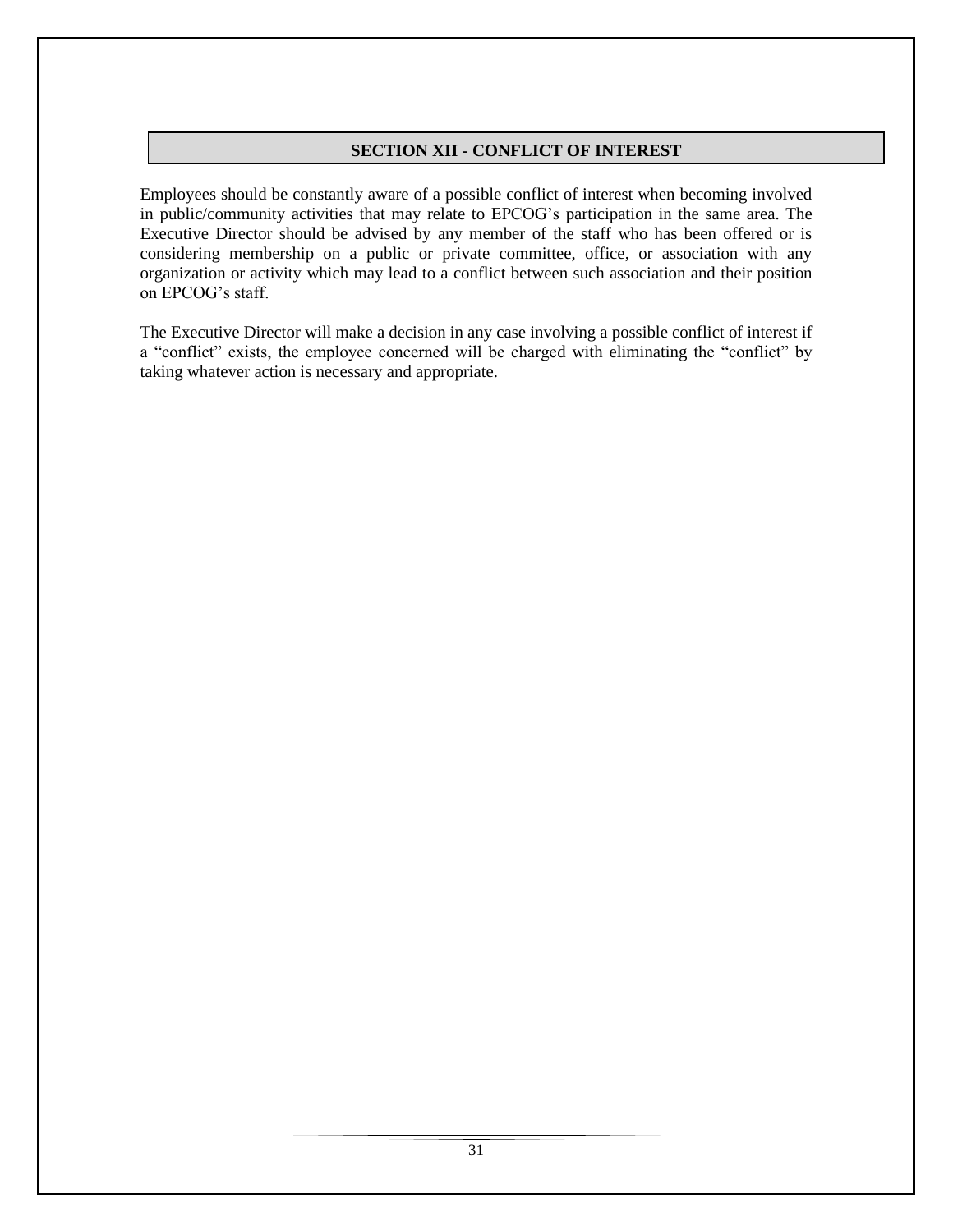## **SECTION XIII EMPLOYEE-CONTRACTOR RELATIONSHIPS**

- **A.** Employees shall neither solicit nor accept gratuities, favors, or anything of monetary value from contractors or potential contractors. Violators will be disciplined by the Executive Director, which may include job termination.
- **B.** All contractors considered for subcontract work for EPCOG will be investigated through the State of New Mexico and the Housing and Urban Development debarred list to insure that said contractor has not been debarred from state or federal contract work.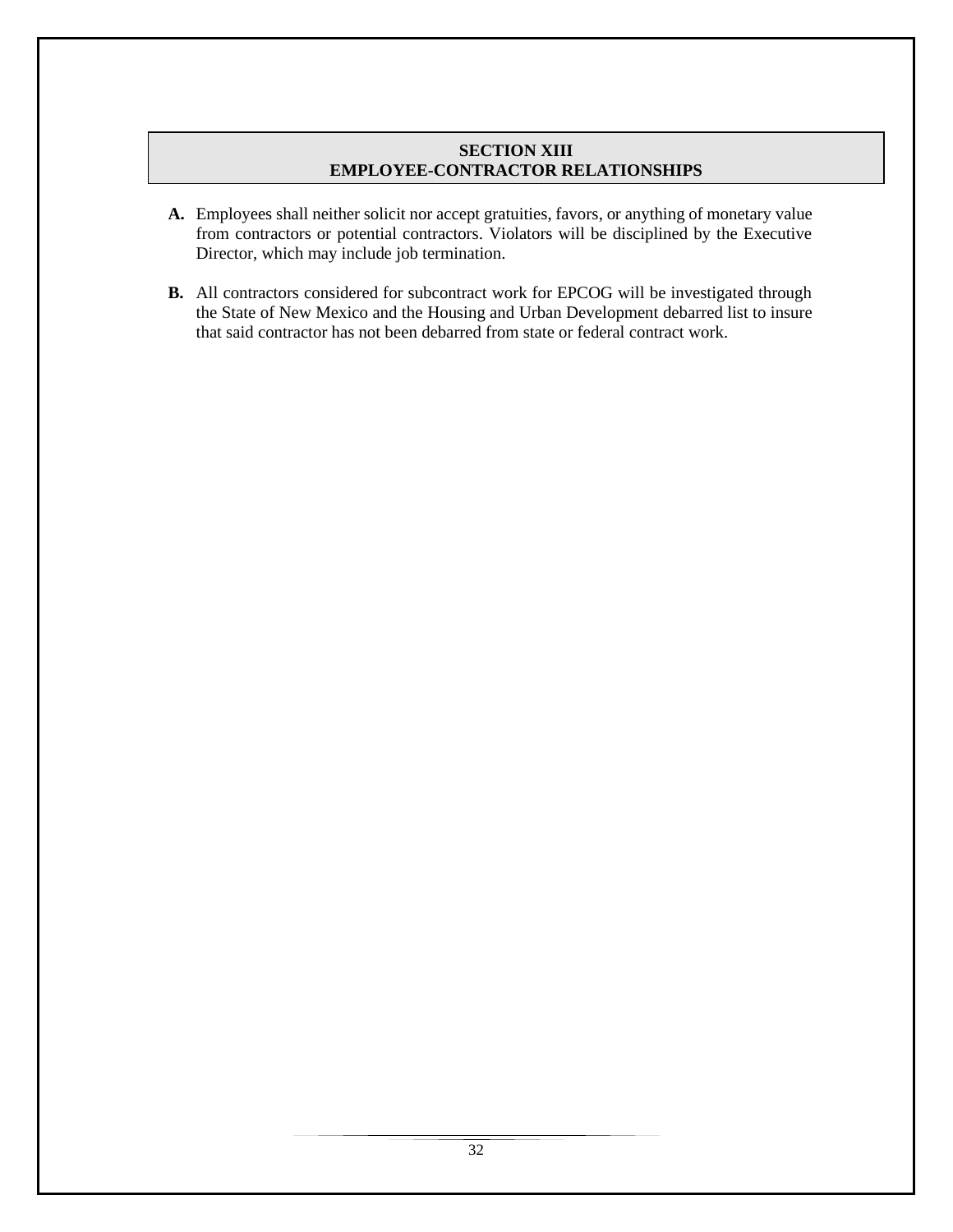## **SECTION XIV - PURCHASING PROCEDURE**

EPCOG follows the New Mexico State Procurement Policy, NMSA 1978 §§ 13-1-1 to 13-1-199 as amended, in the procurement of goods and services.

- **A.** Any Purchases made by employees must obtain prior approval and **must** have a purchase order. All Purchases must be approved by the Executive Director.
- **B.** EPCOG shall procure goods and services through the following methods:
	- 1. Small Purchases of less than \$20,000 will be purchased from an acceptable vendor at the best obtainable price per procedures listed below.
	- 2. Small Purchases between \$20,000 and \$60,000 will require written or oral quotations from a minimum of three vendors. Such bids will be documented in the procurement file. This method may only be used for the purchases of tangible personal property, construction, and nonprofessional services.
	- 3. Any purchases over \$60,000.00 will be made according to the New Mexico State Procurement Policy, NMSC 1.4.1.
	- 4. Noncompetitive Proposals using the Sole Source Method will be used when an RFP gains only one qualified bid or when such a process is authorized.
	- 5. Property Control and Inventory Procedures will identify and keep records on all equipment with a lifespan of over one (1) year and a purchase cost of more than five thousand dollars (\$5,000).
	- 6. The contract term ending date for any professional services contract may be extended when deemed to be in the best interest of EPCOG, provided that the contract does not exceed four years, including all extensions and renewals.
- **C.** Purchasing Procedures in General: Procurement requirements shall not be artificially divided to constitute a small purchase. Bid and Quote requirements are detailed above and should be used following the steps listed below:
	- 1. Specification of the goods and services to be purchased in a purchase order;
	- 2. Identification of potential bidders and adequate documentation when required;
	- 3. Contact of bidders to gain quotes or requests for bids/proposals per State Statutory requirements when necessary;
	- 4. Documentation of quotes or bids/proposals when required from the vendor;
	- 5. Selection of the quote from the lowest cost bidder that provides the requested item(s) on a timely basis through the above-listed requirements based on the dollar amount of the purchase. The selection decision may include considerations or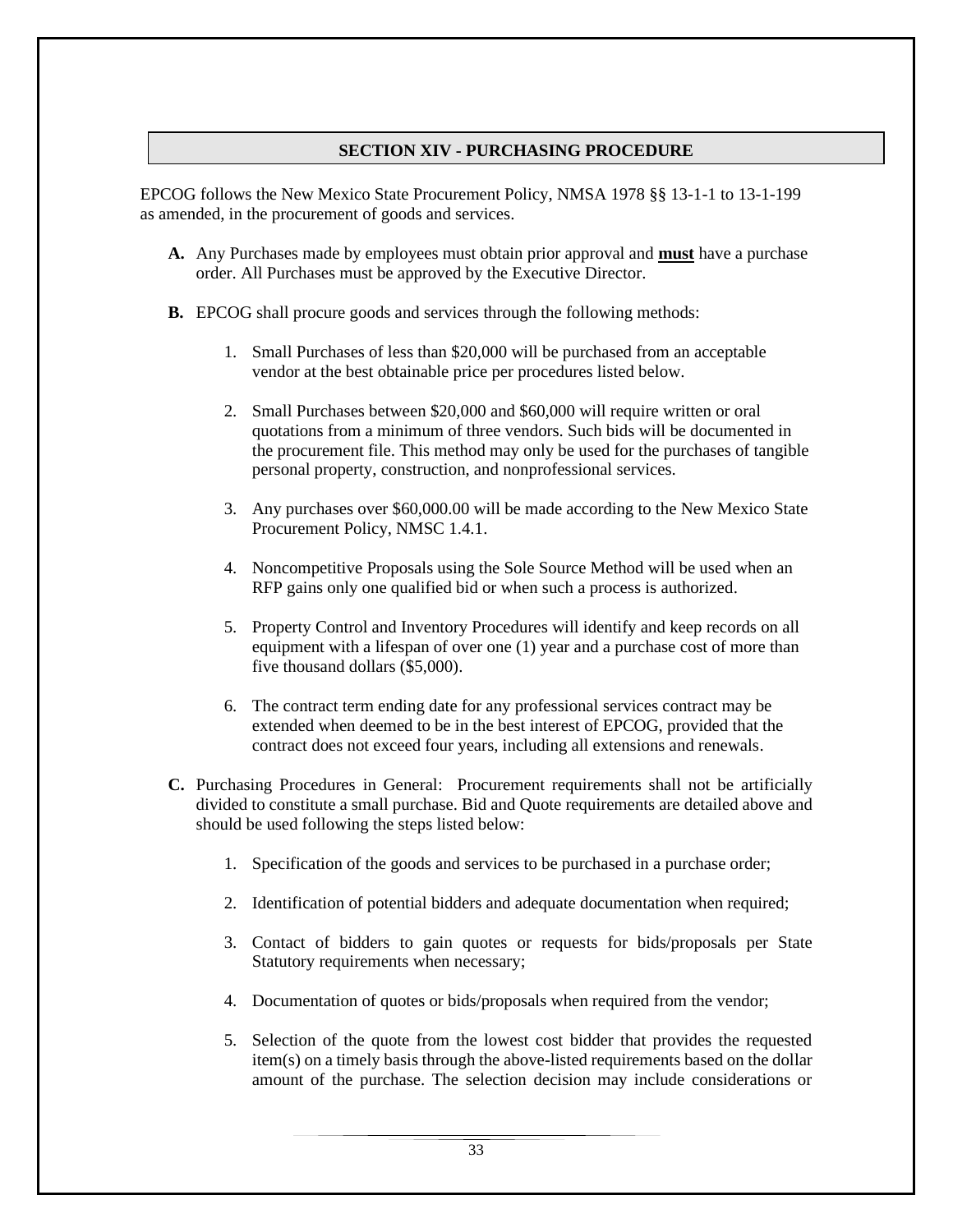timeliness and reliability of the provider, gained from the bid process or from past experience.

- 6. The requester will obtain a Purchase Order (PO) number for electronic completion. PO will be logged and subsequently updated with proper information.
- 7. The requester will complete PO with all required applicable information (vendor, address, date, contact name/program, reason, quantity, size, items, unit cost, total, program, and signature),
- 8. The requester will forward the completed/signed PO to Accounts Payable for budget and expense account verification. Accounts Payable will initial/date PO upon completion or return to the requester for adjustments.
- 9. Accounts Payable will forward PO to the Executive Director for approval; and
- 10. Once approved, a copy will be given to the purchasing agent for action. A copy of the PO and the receipt will be given to Accounts Payable to suspense for invoice receipt and payment.
- 11. Credit cards, used for purchases, will be requested from the finance office. The credit card log will be filled out with the date checked out and returned.
- **E**. The purchase will not be completed until all actions above are taken. FAILURE TO FOLLOW THESE PROCEDURES WILL RESULT IN DISCIPLINARY ACTION AND THE EMPLOYEE WILL BE PERSONALLY RESPONSIBLE FOR PAYMENT OF THE INVOICE.
- **F**. Special occurrences will be handled on a case-by-case basis. If a purchase must be made immediately, verbal or written approval must be obtained from the Executive Director prior to purchase. A subsequent PO must be completed after the fact stating such within fifteen (15) days of the purchase.
- **G**. Under no circumstances should an EPCOG employee or Board member solicit or accept any gratuities, favors, or anything of monetary value from contractors, potential contractors, or parties to sub-agreements. Any gift recieved shall be returned to the donor(s). In some instances, this may be impossible and these gifts shall be transferred to the Executive Director for proper disposal. Awards and memorial plaques with nominal intrinsic value for distinguished services rendered are acceptable.
- **H**. Under no circumstances is it permissible to allow a potential, present, or past bidder/offeror to pay for the meals of EPCOG employees or Board members who are involved directly or indirectly with the procurement process (Having a meal during the bidding process with bidders/offerors can result in the unfavorable perception of wrongdoing).
- **I**. Petty Cash: Petty cash is kept on site for small purchases of less than twenty dollars (\$20) and is maintained by the Executive Director and/or Executive Assistant. (Financial Policies and Procedures Manual page 9.)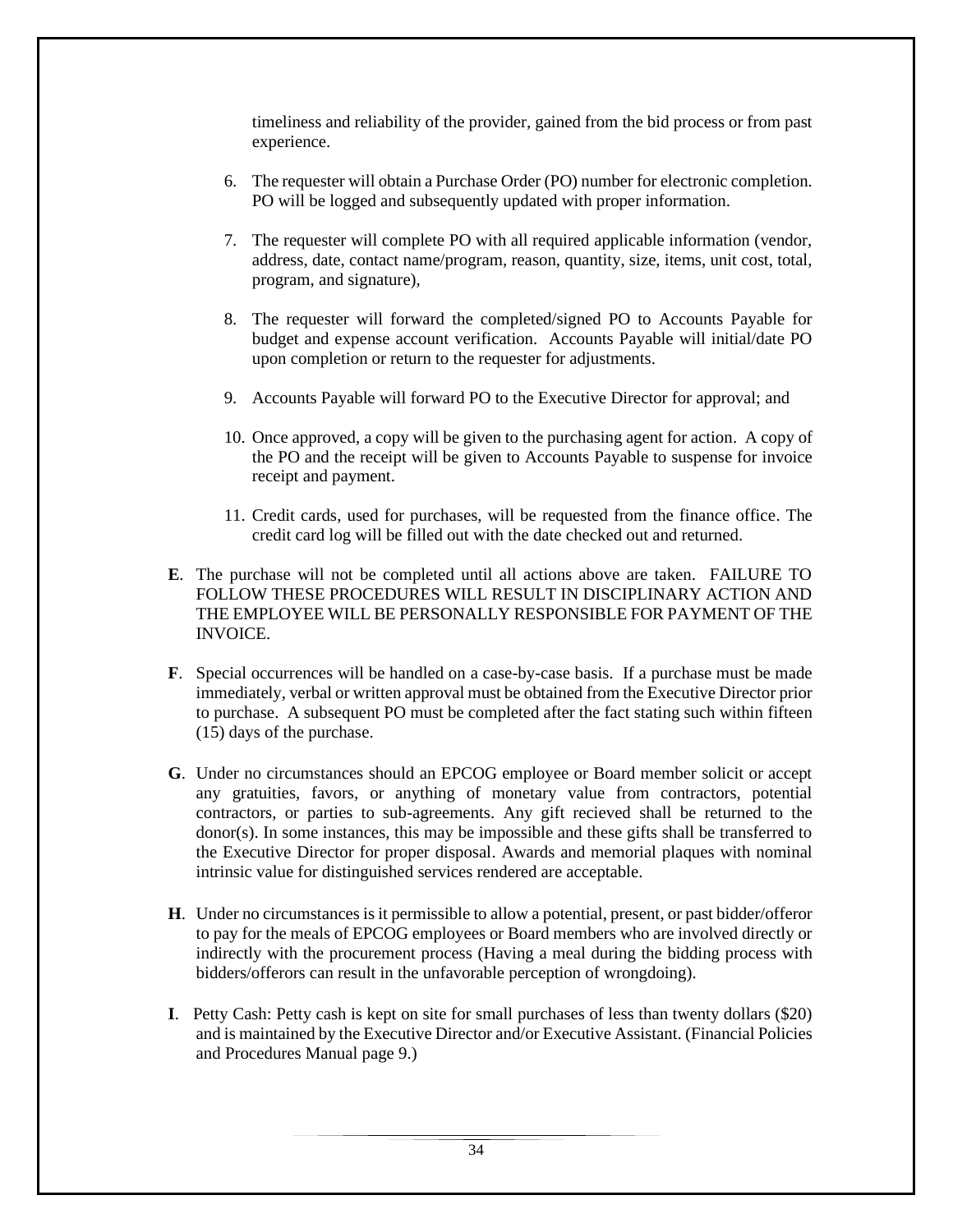## **SECTION XV - CONFIDENTIALITY**

- **A.** Applicants and participants of programs administered by EPCOG, including all adults in their households, are required to sign an authorization of Release of Information. This document incorporates the Federal Privacy Act Statement and describes the conditions under which EPCOG will release family information.
- **B.** EPCOG policy regarding Release of Information is in accordance with State and local laws which may restrict the release of family information.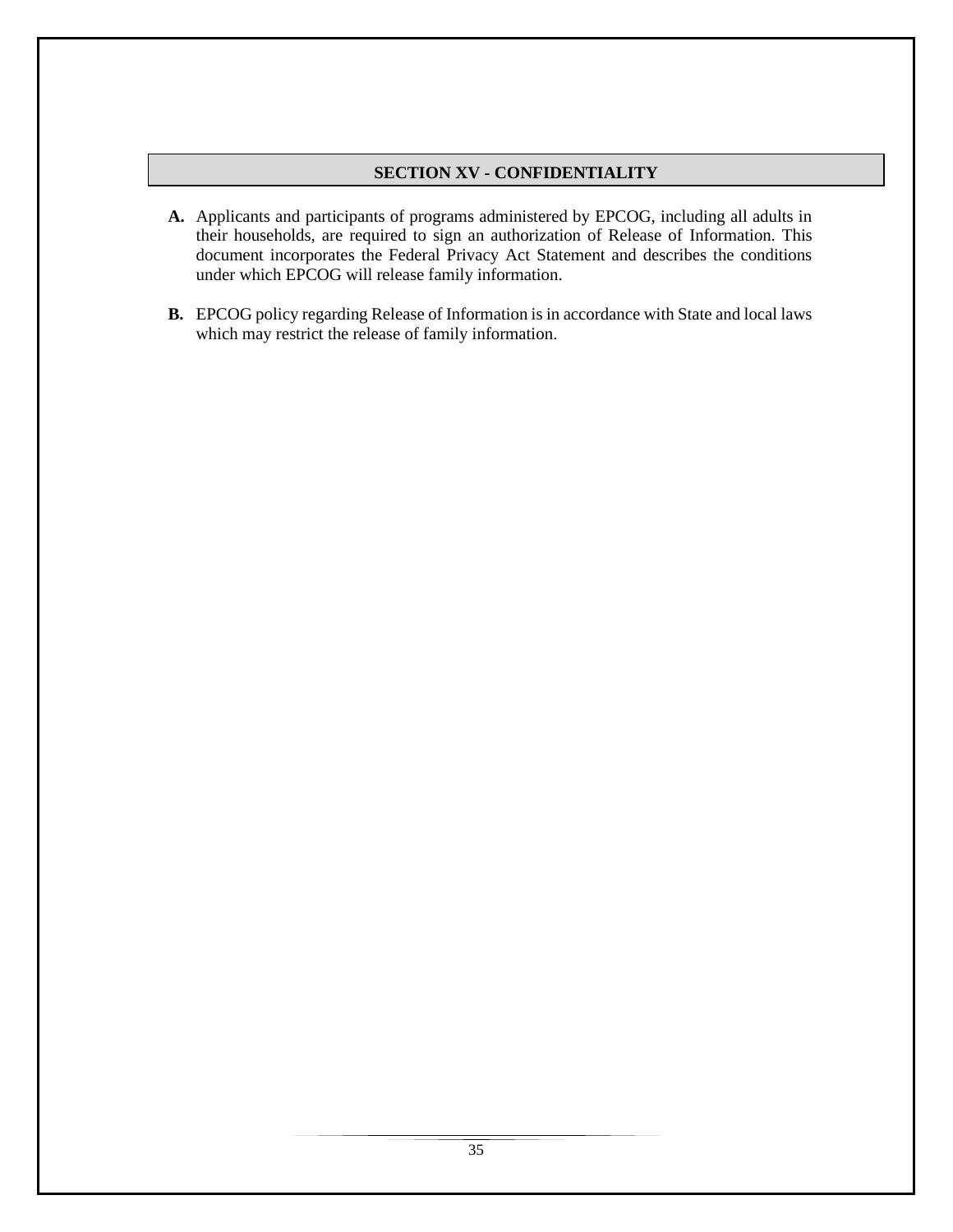## **SECTION XVI - DISCIPLINE**

## **A. AUTHORITY TO DISCIPLINE**

The Executive Director has the authority to discipline employees under their supervision. However, the EPCOG Executive Committee must be informed prior to any demotion or suspension for disciplinary reasons.

The Executive Director shall inform the employee promptly and specifically when an employee's performance, work habits, or personal conduct fall below a desirable level and shall give counsel and assistance. For purposes of documentation for future disciplinary action, such notices should be given in writing.

## **B. DISCIPLINARY ACTIONS AND GRIEVANCE PROCEDURES**

- 1. The Executive Director or his/her designee may suspend any employee without pay for disciplinary purposes. The suspension shall not exceed ten (10) calendar days for any one (1) offense. A written statement of the reason for the suspension must be given to the employee and a copy of this must be made a part of his/her personnel record.
- 2. The Executive Director, or his/her designee, may demote an employee for insufficient performance of his or her duties, for disciplinary reasons, or other reasonable causes. A written statement of reasons for the demotion shall be submitted to the employee affected at the time of demotion, and a copy of this must be made part of the employee's personnel record.
- 3. Any employee may be dismissed by the Executive Director. A written statement of the reasons for the dismissal shall be submitted to the employee affected at the time of such dismissal and a copy of this must be made a part of the employee's personnel record.
- 4. If an employee of EPCOG is aggrieved at the action of the Executive Director, or his/or her designee, then the following steps will constitute the grievance procedure:
	- a. The grievance shall be put in writing by the employee who is aggrieved within five (5) working days and transmitted to the Chairman of the EPCOG Board.
	- b. The Chairman will then investigate the matter fully and render a decision within ten  $(10)$  working days.
	- c. The decision of the above is final except that, in cases involving the dismissal of an employee, that employee has twenty (20) working days to appeal to the Executive Committee of the EPCOG Board of Directors in writing.
	- d. The Executive Committee shall hold a formal hearing and shall have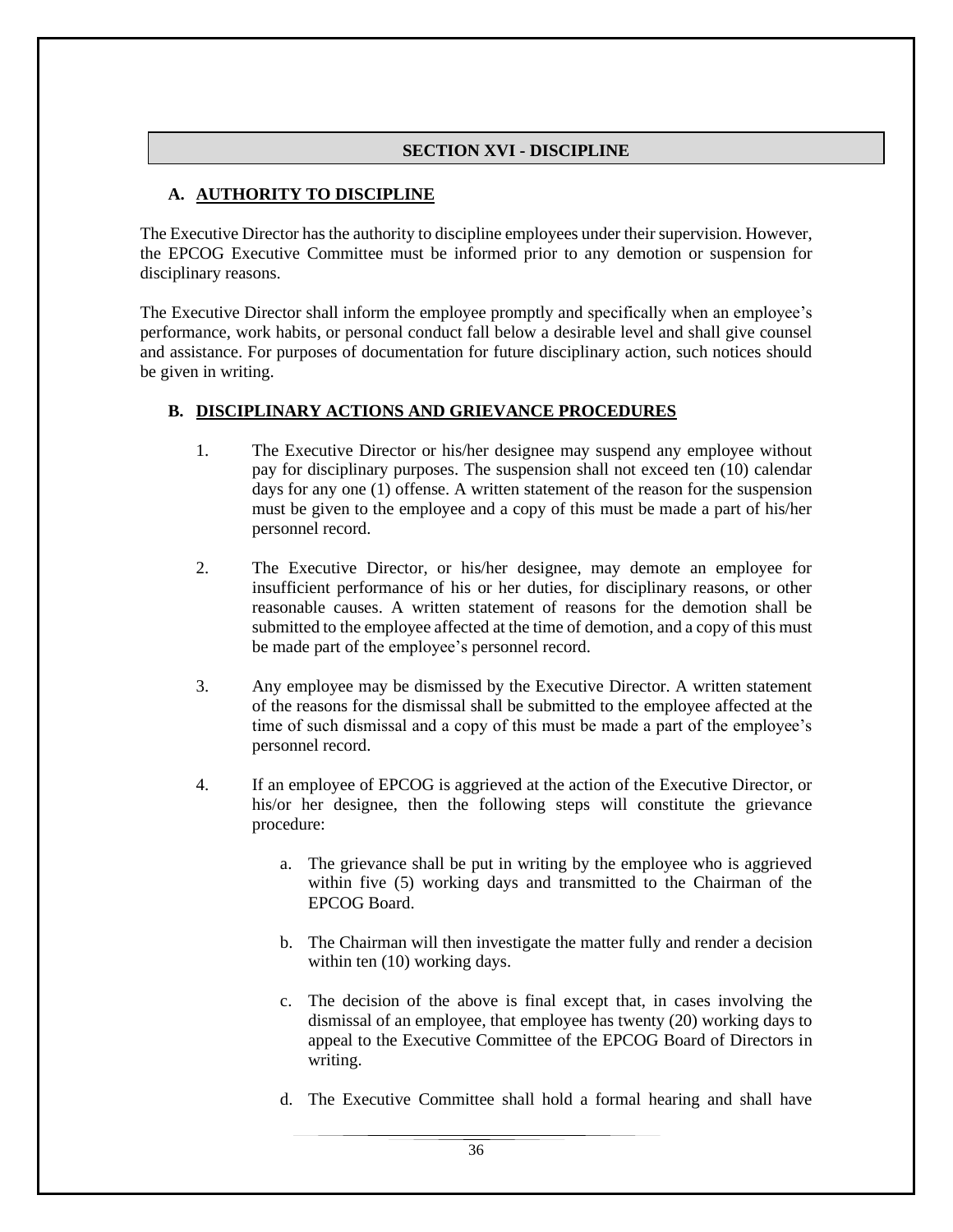twenty (20) working days to make a decision in writing. The Executive Committee will recommend a decision to the EPCOG Board of Directors and if approved by the full Board, the decision will be final.

e. The complete record of the grievance shall be placed in the personnel file of the employee who brought forth the grievance. If it is proven that the employee was unjustifiably aggrieved, any right that the employee would have had shall be reinstated during the following payroll period.

#### **C. SOME CAUSES FOR DISCIPLINE**

Causes for discipline include but are not limited to:

- 1. Misconduct on the job;
- 2. Negligence in the performance of duty, including negligence in the operation of EPCOG vehicles or equipment;
- 3. Inefficiency in work performance;
- 4. Failure to meet prescribed standards of work;
- 5. Insubordination (failure to follow the lawful order of a recognized superior);
- 6. Unauthorized absence from work;
- 7. Physical or mental unfitness for duty due to intoxication from alcohol or drugs;
- 8. Acceptance of money, gifts, privileges, or other valuable considerations which were given with the expectation of influencing the employee in the performance of their duties;
- 9. Use of official position for personal advantage;
- 10. Misuse, theft, or destruction of EPCOG Property;
- 11. Falsification of records;
- 12. Conviction of a criminal offense or other conduct punishable as a crime;
- 13. Conduct which would be the equivalent of violation of any Federal or State Law, City Ordinance, or any section of these Rules and Regulations;
- 14. Violation of departmental rules or a professional code of ethics accepted by those in the same profession as the employee;
- 15. Non-cooperation by an employee with fellow employees or other personal conduct which substantially interferes with the performance of theirs or another employee's work;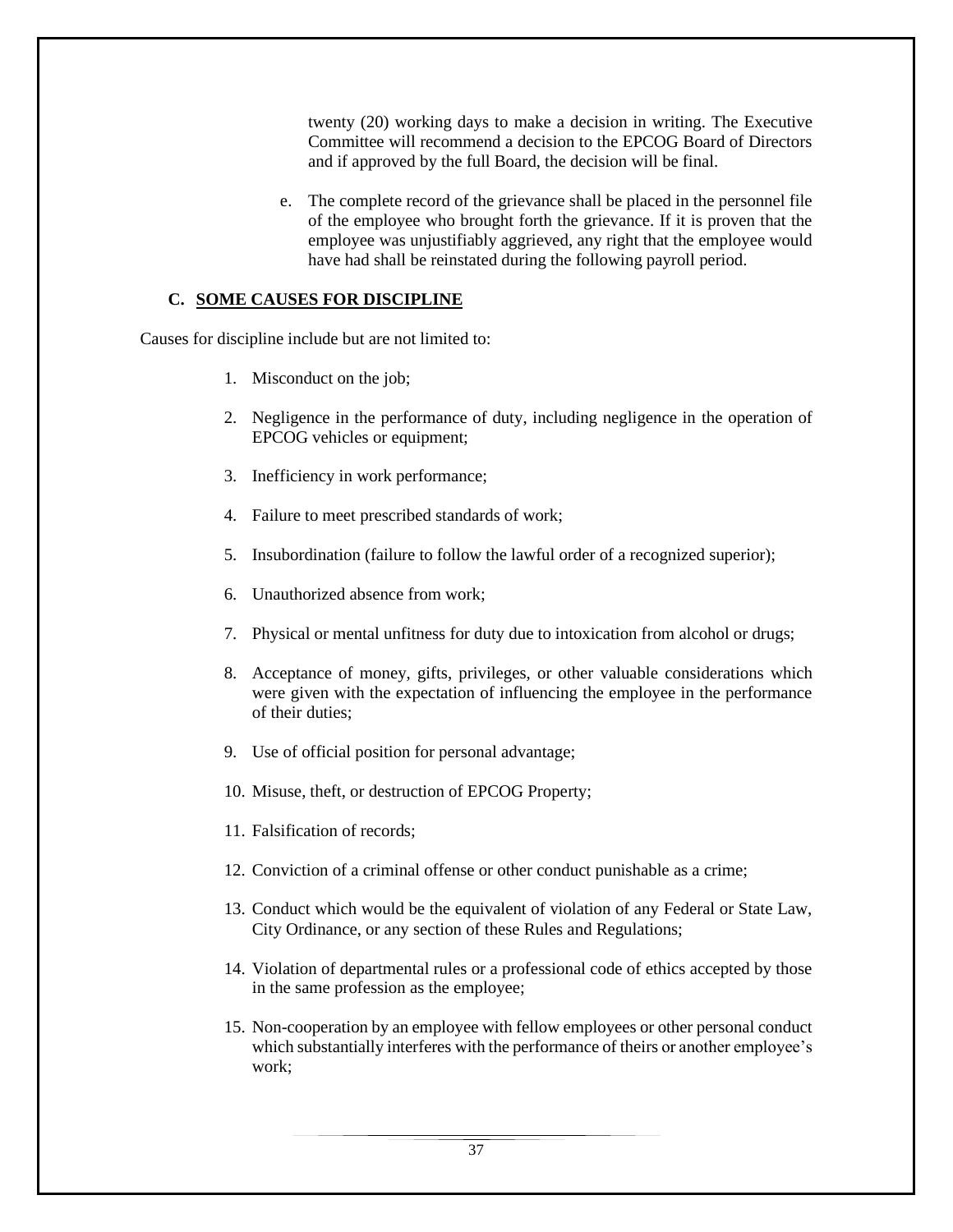- 16. Unbecoming conduct detrimental to the high standards of integrity and competence required of public employees;
- 17. If a driver's license is required by the job description for the position, failure to maintain a good driving record as required could result in revocation of driving privileges.
- 18. Loss of coverage by EPCOG's insurance carrier if a driver's license is required by the job description for the position;
- 19. Abuse of sick leave, habitual tardiness, or excessive absenteeism;
- 20. Unexcused failure to return to work on call-back;
- 21. Possession of drugs or alcohol in the workplace or a company vehicle; and
- 22. Being under the influence of drugs or alcohol while on duty.

# **D. NEED FOR DISCIPLINE**

An employee's failure to observe EPCOG personnel policies and procedures, work rules, or any other employee actions which adversely affect job performance or the job performance of another employee shall be subject to disciplinary action up to termination.

In some instances, a specific incident may justify immediate severe disciplinary action in and of itself. Action taken shall be based upon the seriousness of the incident and the whole pattern of the employee's past performance and conduct.

## **E. FORMS OF DISCIPLINARY ACTION**

When discipline is necessary, the form of action taken shall be appropriate to the individual case. If the problem does not improve after the first disciplinary action is taken, the supervisor shall take more severe action in each subsequent discussion with the employee until either improvement or dismissal results. Some incidents in and of themselves will be sufficient cause for more severe disciplinary action to be taken.

In order of increasing severity, the options of disciplinary action, which may be initiated, are:

- 1. Verbal Reprimand The Executive Director or supervisor will (verbally) notify the employee of a violation of EPCOG personnel policies. An official warning will be given. (Note: the Executive Director or supervisor should document this conversation and documentation shall become part of the EPCOG employee's personnel file.)
- 2. Written Reprimand A written reprimand given by the Executive Director or supervisor shall be entered into an employee's personnel record.
- 3. Suspension All suspensions from work shall be documented and placed into an employee's personnel record. The Executive Director may suspend an employee from work without pay for varying periods of time.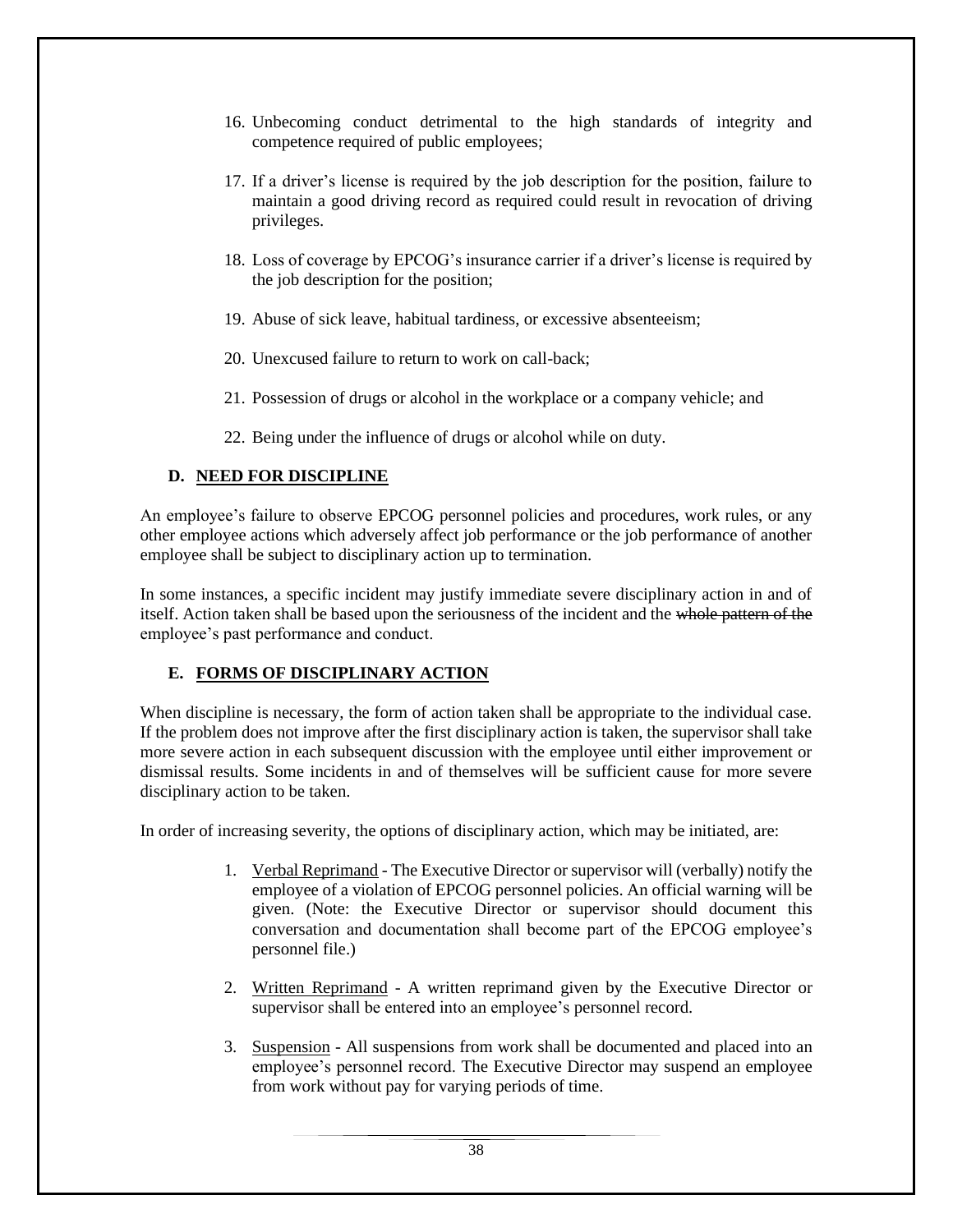4. Termination - When an employee is terminated with or without cause.

A written record of all disciplinary actions shall be signed by the employee and sent to the Human Resources Department for placement in the employee's permanent record.

# **F. RELIEF FROM DUTY**

The Executive Director may relieve an employee from duty and order the employee to leave the work area for actions that may affect the health, safety, or welfare of the employee, co-workers, or the public.

# **G. LEAVE OF ABSENCE PENDING INVESTIGATION**

Pending an investigation of employee misconduct, if it is determined by the immediate supervisor and the Executive Director, or designee, that it would be in the best interest of EPCOG for the employee not to perform their regular duties, the employee may be placed on leave of absence with or without pay.

In the case an employee is charged with a criminal offense not related to his job, the employee may be suspended without pay pending a full investigation. Prior to being placed on suspension without pay, the employee shall receive written notice of the pending investigation.

The Executive Director, after considering all of the evidence and making an independent determination, decides that termination is not the proper remedy, the employee shall receive full compensation for the days he was on suspension without pay.

# **H. NOTIFICATION OF DISCIPLINARY ACTION**

A record of any disciplinary action taken shall be made in written form and kept in the employee's personnel file stating the cause for discipline and citing the specific elements on which it is based. Notice of suspension without pay shall also state the duration of the suspension. A copy of the action shall be given to the employee at the time of the action and the employee shall sign an acknowledgment of receipt of a copy of the action. The employee's signature on written reprimands, suspensions, or demotions denotes that he has been counseled about the incident. It does not necessarily mean that the employee agrees with the action taken. A copy of the written notice with the employee's acknowledgment thereof shall be placed in the employee's personnel file.

## **I. PERFORMANCE PROBATION**

After several discussions have been held in which the employee and Executive Director have discussed the employee's unsatisfactory performance, the Executive Director shall place the employee on performance probation if satisfactory performance has not been attained. This probationary period should not be less than thirty (30) days nor more than ninety (90) days.

> 1. To formally place an employee on performance probation, a written report containing pertinent information is necessary. The employee shall be counseled concerning the matter and acknowledge that he is being placed on probation by signing the document. The acknowledgment must be given but does not necessarily constitute an agreement.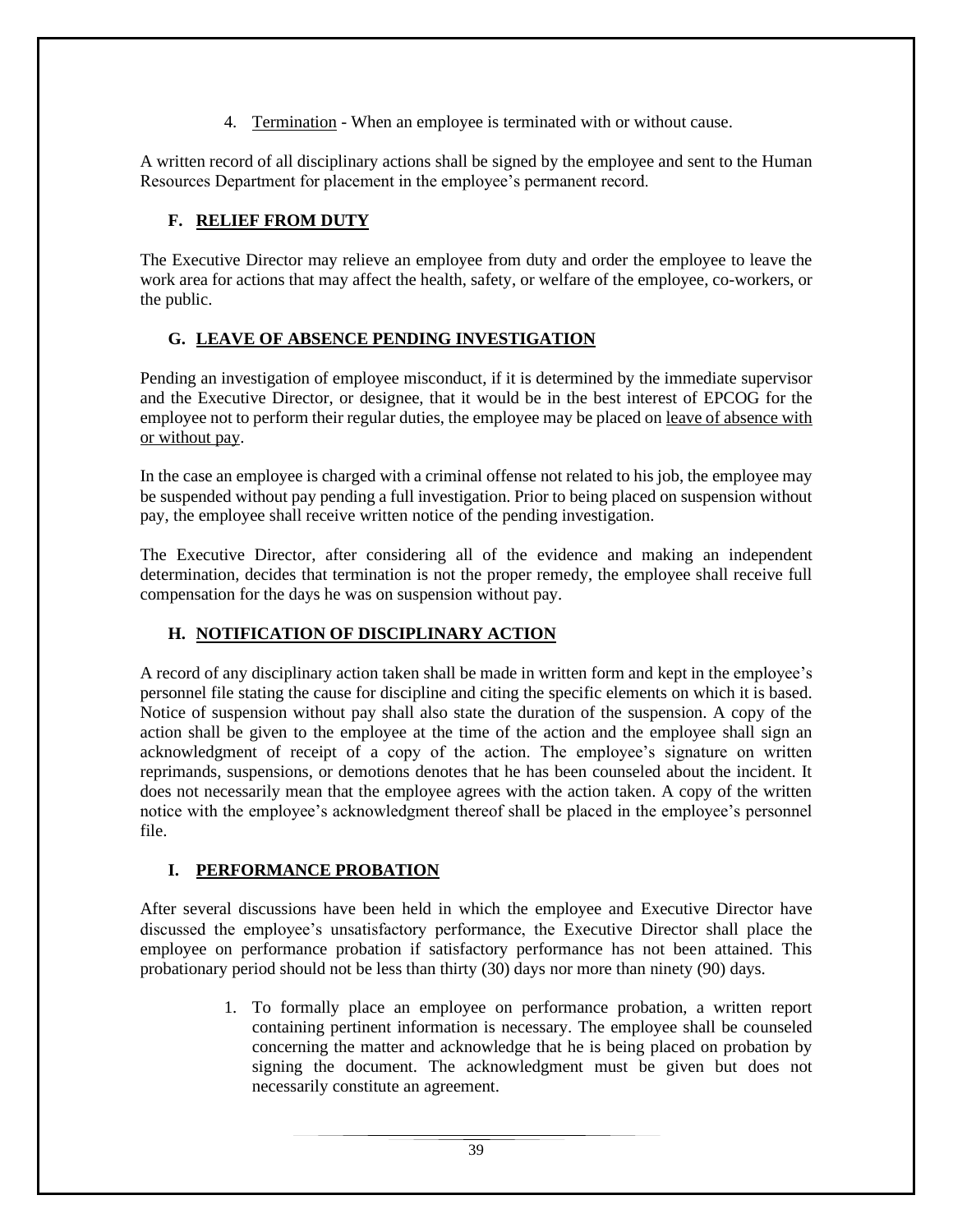- 2. If during the performance period his performance continues to deteriorate or is maintained at an unsatisfactory level, the employee will be terminated.
- 3. When an employee satisfactorily completes his performance probation period he or she must be informed and the correct forms shall be documented by the Executive Director.

# **J. RIGHT OF APPEAL**

Disciplinary actions shall be subject to appeal and review before the EPCOG Executive Committee.

# **K. TERMINATION**

Defined as separation of an individual from the workforce, voluntarily or involuntarily, with resulting in severance of all employee benefits.

- 1. Voluntary Termination When an employee decides to leave employment, he/she shall submit a written notice to the supervisor. Employees are encouraged to give at least two weeks' notice prior to departure.
- 2. Involuntary Termination All EPCOG employees are at-will employees and as such may be terminated at any time with or without cause. Any employee who is involuntarily terminated will receive a termination letter; a copy of which will be filed in the employee's personnel file. Nothing in this Section shall be construed as affecting the at-will nature of employment any employee has with EPCOG.

## **L. PRIVATE RIGHTS PROTECTED**

No activity during off-duty hours shall be cause for discipline except as it falls under one of the causes listed.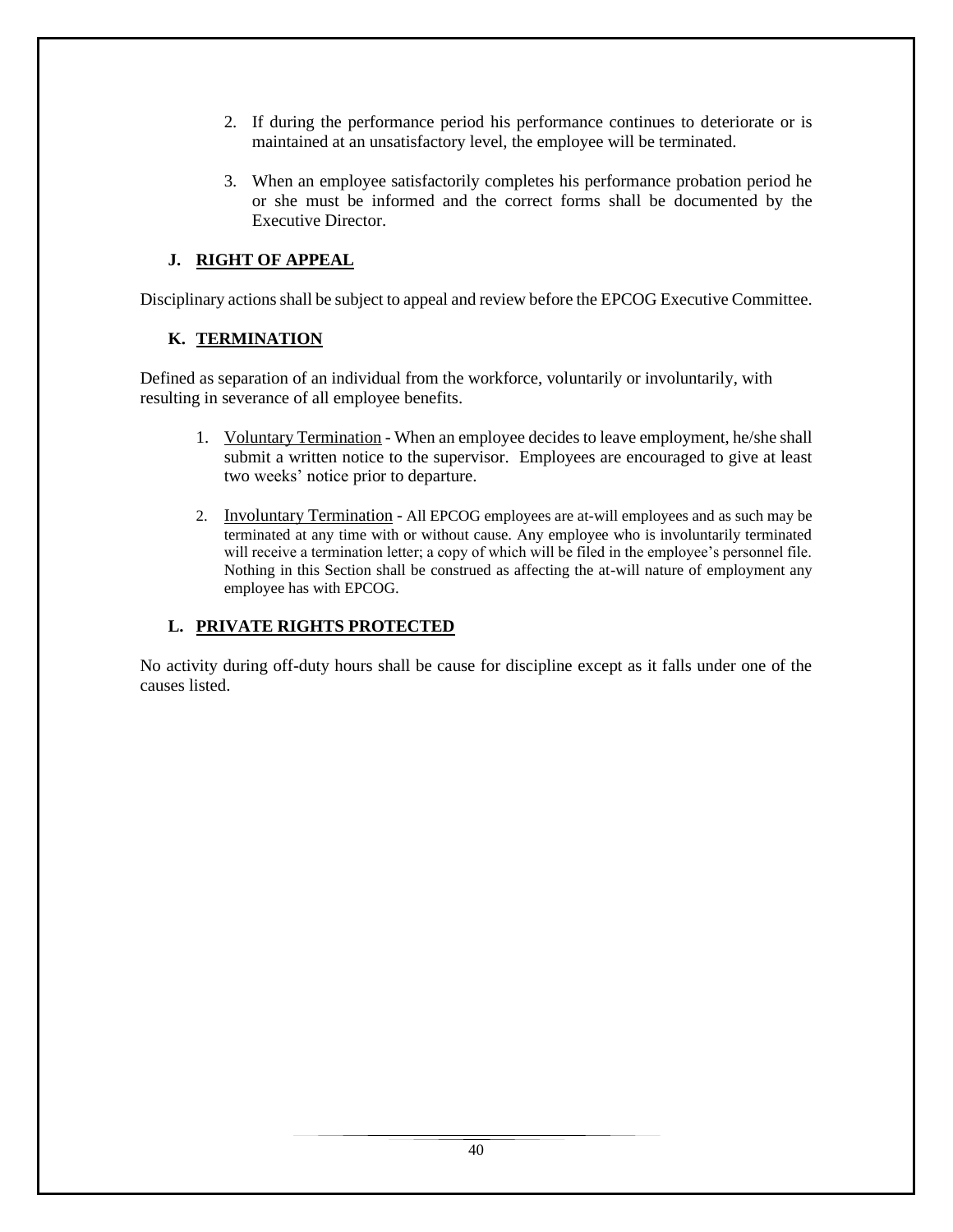## **SECTION XVII - EPCOG TECHNOLOGY POLICY**

## **A. PURPOSE**

The purpose of this policy is to inform users, staff, and managers of their requirements for properly using and protecting technology and information assets. This policy shall apply to all personnel who use, operate, or manage EPCOG technology or networks.

# **B. POLICY**

Unauthorized use of EPCOG technology resources is prohibited and may result in administrative or legal action. Supervisors are responsible for ensuring that employees use EPCOG equipment in compliance with this policy. All software used on EPCOG equipment should be approved through Information Technology or an employee's Department technology support staff. EPCOG has the right to monitor computer and computer network activities to determine the illegal or inappropriate use of EPCOG resources. EPCOG computer resources must be protected against unauthorized access and use. Personnel found in violation of this policy may be subject to disciplinary action up to and including termination of computer privileges, termination of employment depending on the severity of the circumstances, or prosecution under applicable local, state, or federal laws.

## **C. PROCEDURES**

- 1. The following are guidelines for acceptable use of technology resources:
	- a. Communications associated with conducting EPCOG business;
	- b. Communications for professional development or to discuss issues in support of EPCOG;
	- c. Any other administrative communications or activities in direct support of EPCOG; and
	- d. Personal communications, as long as the communications are done on a noninterference basis and do not violate the limitations listed below.
- 2. The following are guidelines for unacceptable use:
	- a. Accessing lewd, sexually explicit materials, or illegal materials;
	- b. Use which is intended to interfere with or disrupt network users, services, or equipment;
	- c. Conducting private business transactions;
	- d. Conducting or aiding in the conduct of illegal activities; and
	- e. Any other uses that would reflect adversely on EPCOG.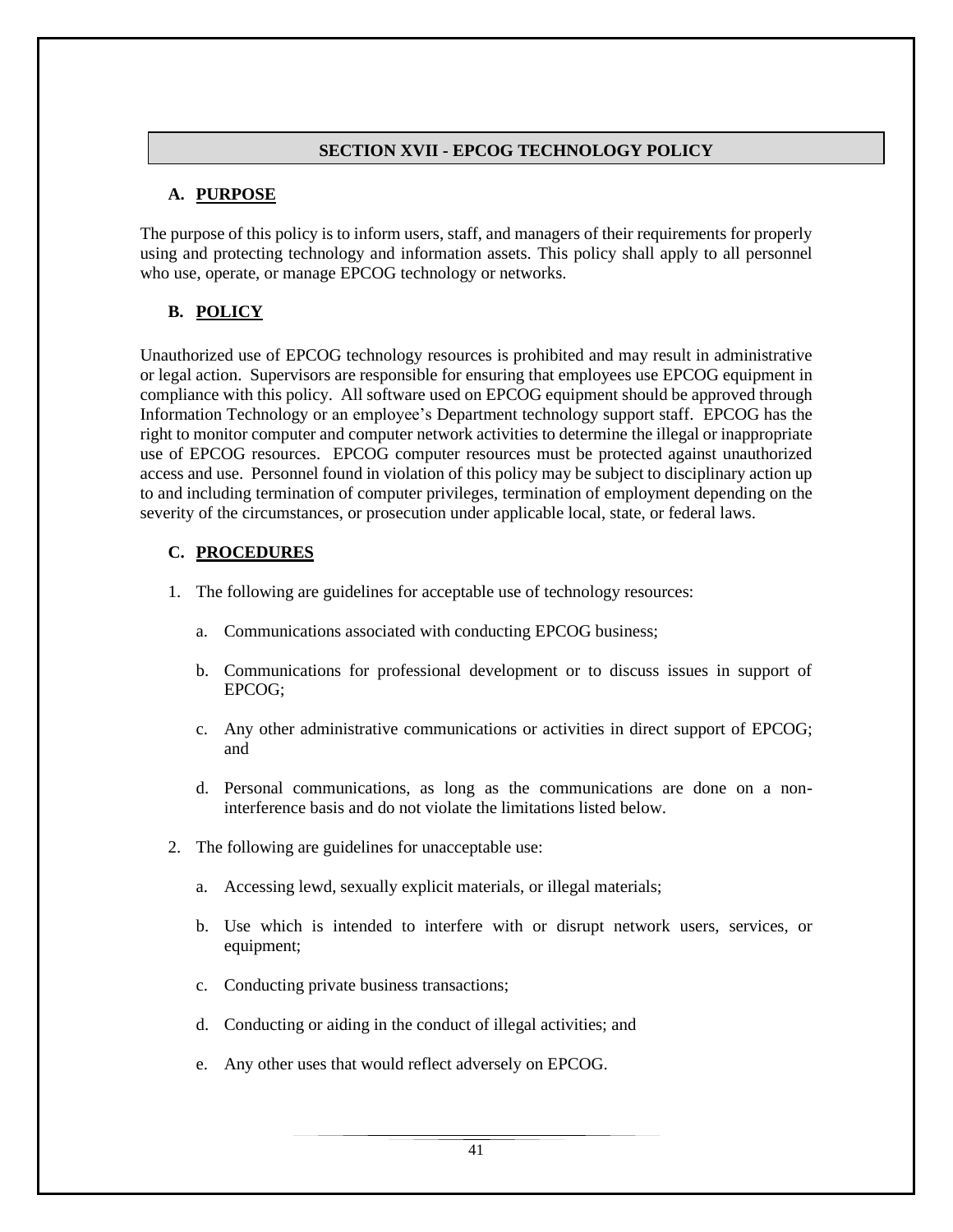- 3. To ensure that EPCOG computers and network resources are being properly used, the following types of internet sites may be filtered:
	- a. Pornographic;
	- b. Criminal Skills;
	- c. Illegal Drugs;
	- d. Gambling;
	- e. Hate Speech; and
	- f. Cults
- 4. Individual exceptions to these filters for official use can be obtained from the Executive Director.

## **D. COMPUTER SOFTWARE USE**

EPCOG has licensed copies of computer software from a variety of publishers. Licensed and registered copies of software programs have been placed on computers within EPCOG and appropriate backup copies are made in accordance with licensing agreements. No other copies of this software or its documentation can be made without the express written consent of the software publisher.

All software purchased by EPCOG will be approved by Information Technology prior to purchase to ensure compatibility with current software and hardware.

The unauthorized duplication of copyrighted software or documentation is a violation of the law and is contrary to established standards of conduct for EPCOG employees. Employees who make, acquire, or use unauthorized copies of computer software or documentation will be subject to immediate discipline, up to and including immediate termination of employment.

EPCOG reserves the right to protect its reputation and its investment in software by enforcing strong internal controls to prevent the making or use of unauthorized copies of software. These controls may include frequent and periodic assessments of software use, announced and unannounced audits of company computers to assure compliance, and the removal of any software found on EPCOG property.

#### **E. PASSWORD MANAGEMENT**

The first and foremost responsibility of users, system administrators, and network managers are to properly use secure passwords. All EPCOG computer users shall use approved passwords when logging on to EPCOG computers and networks. In addition,

- Passwords should be changed when compromised;
- Passwords should be stored or noted in a secured method;
- Passwords should be complex;
- Passwords should be up-to-date and changed periodically; and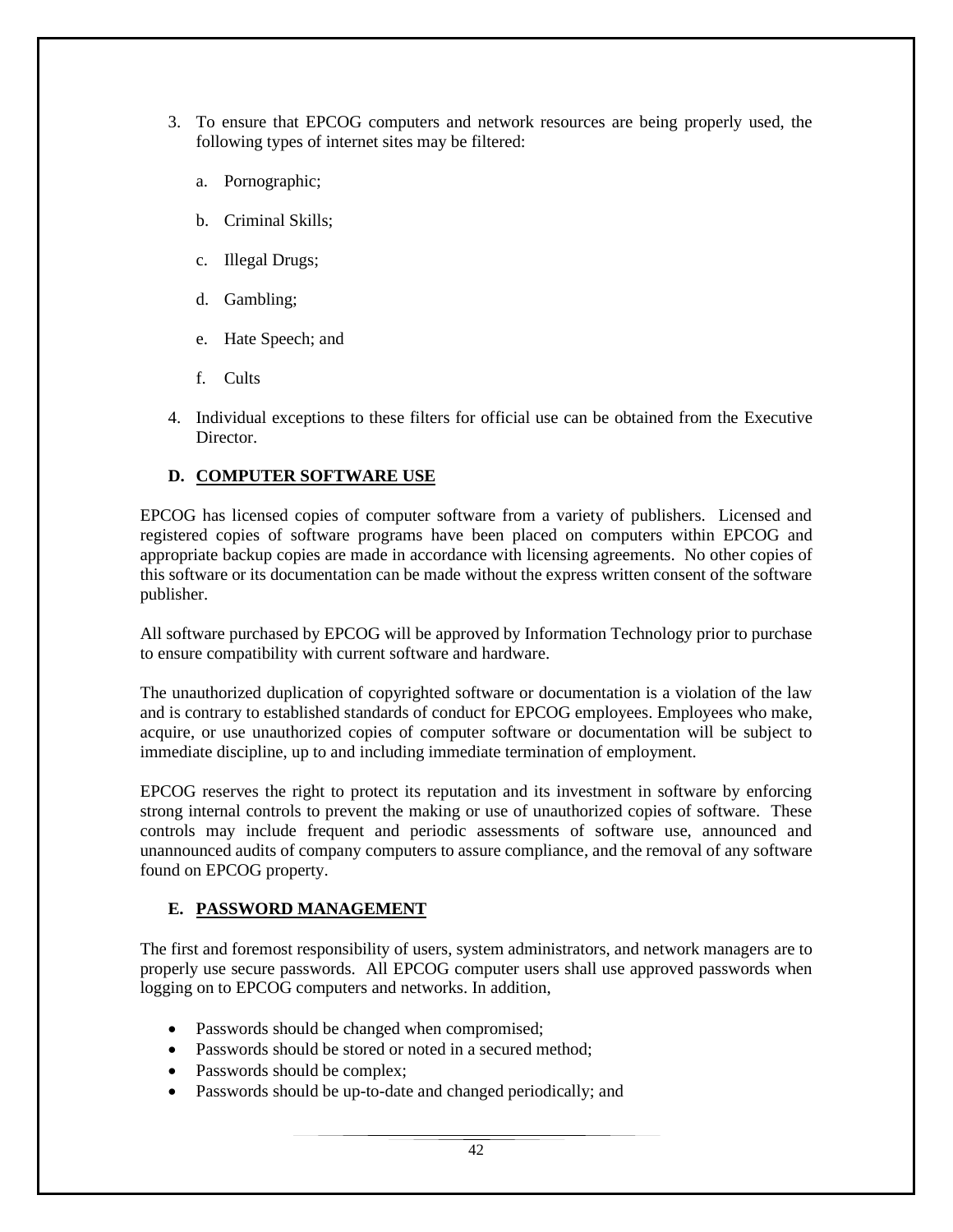• Passwords should be kept private.

# **F. VIRUS & MALWARE PROTECTION**

Employees must take precautions in using files from outside sources. Software loaded from external sources such as internet programs may be infected with viruses or malware that will destroy programs and data on personal computers. All computers will have the latest approved virus protection software installed and operating with the latest antivirus updates. All software/data files shall be scanned for viruses and malicious logic prior to being loaded onto an EPCOG computer. Users should contact Information Technology if they need help in removing viruses or malware. Compromised technologies should be reported to Information Technology immediately.

# **G. PHYSICAL PROTECTION OF EPCOG TECHNOLOGY AND SOFTWARE**

EPCOG computer users must ensure that all technology resources under their control are properly protected from unnecessary loss or damage. Users must ensure that technology resources are properly used and stored/secured when not in use to protect against damage or theft.

# **H. WORLD WIDE WEB (INTERNET) INFORMATION POSTING POLICY**

Before any information is placed on the World Wide Web, it must first be reviewed to determine if it should be released to the public. The cornerstone of screening information is for the originating department to have a complete understanding of the information, the information's value, and whether it can be released for public viewing. No privacy act or sensitive information is to be made available on the internet.

## **I. REPAIR & SERVICE**

The EPCOG Information Technology person and/or contract company is the focal point for all EPCOG technology support needs. Information Technology personnel are well equipped to handle computer hardware and software problems. All requests for assistance should be reported to the Executive Director and/or Deputy Director who will then contact IT. Many problems are easily solved over the phone. If additional help is needed, support personnel will seek the correct answer or will send the appropriate functional expert to the user's location to resolve the issue.

# **J. MOVES**

All requests for movement of equipment should be made to the Executive Director and/or Deputy Director. Requests for moves should be made in a timely manner. This will allow personnel time to determine if the move will involve additional support such as new computer wall jacks/lines, modems, network cards, software configuration, etc. Such additional support may extend the time required to accomplish the move. If the move involves telephones, fax machines, or phone lines, Information Technology will coordinate the associated communications requirements.

# **K. INTERNET ETIQUETTE**

It should be understood that an employee of EPCOG is to hold a standard that will not adversely affect EPCOG. EPCOG may take appropriate action for any conduct that would affect the operations of the organization, notwhithstanding legal protections.

In an era where technology is growing fast, it is best that all employees conduct themselves online in a manner typical to their profession and the *Governmental Conduct Act* (NMSA 1978, Chapter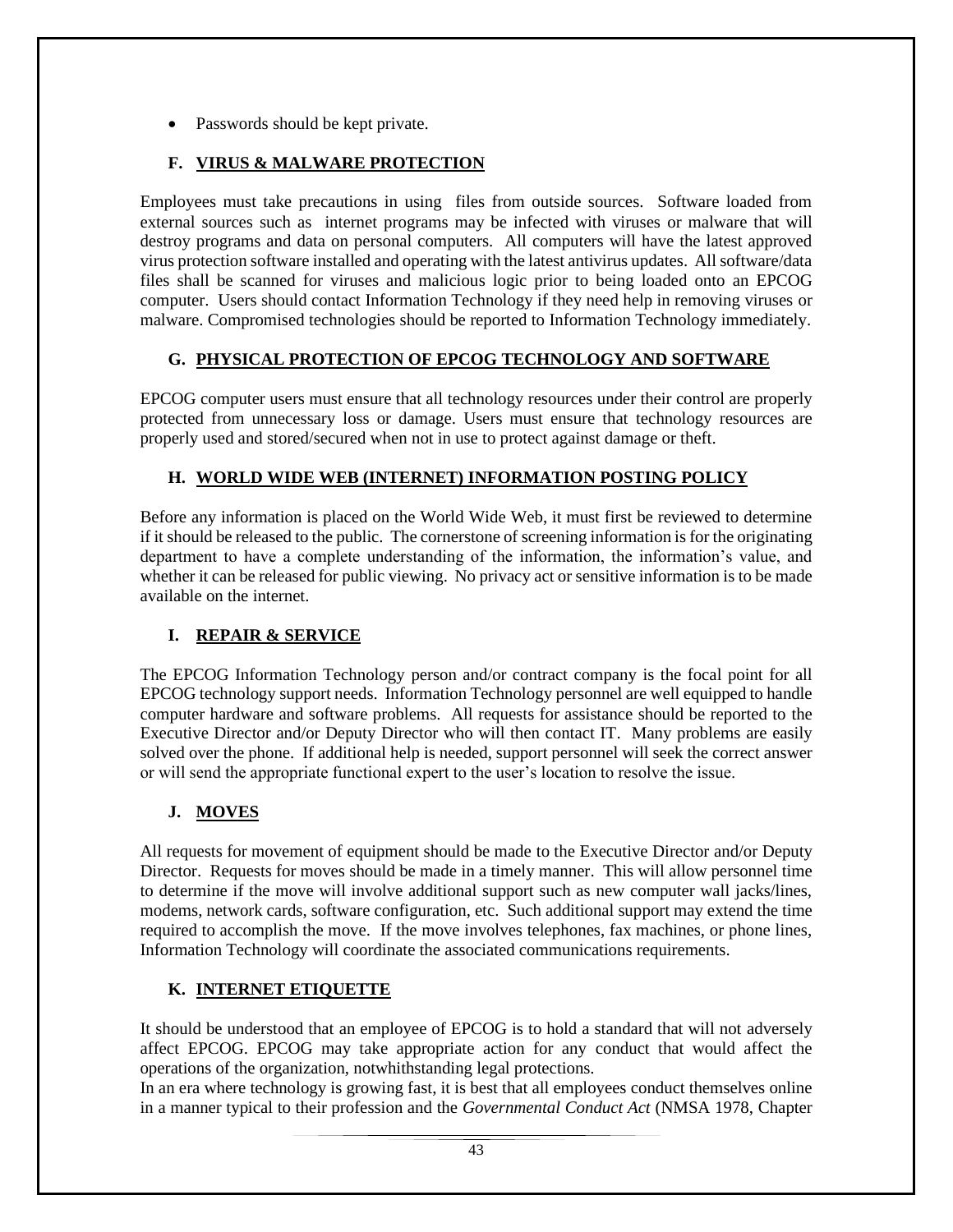10, Article 16). This particularly means that social media, and anything of the like, is to be handled with care. EPCOG does not endorse such acts as hate speech, terrorist activities, harassment, abusive actions, or any other illegal activities which can be conducted in an online setting. No part of this policy shall be construed as limiting legal protections granted by the US Constitution, federal or state laws and regulations, or local ordinances.

Should an employee be found in violation of proper online conduct that affects or would affect EPCOG adversely, the Executive Director or the director's designee will initiate appropriate displinary actions as outlined within this policy.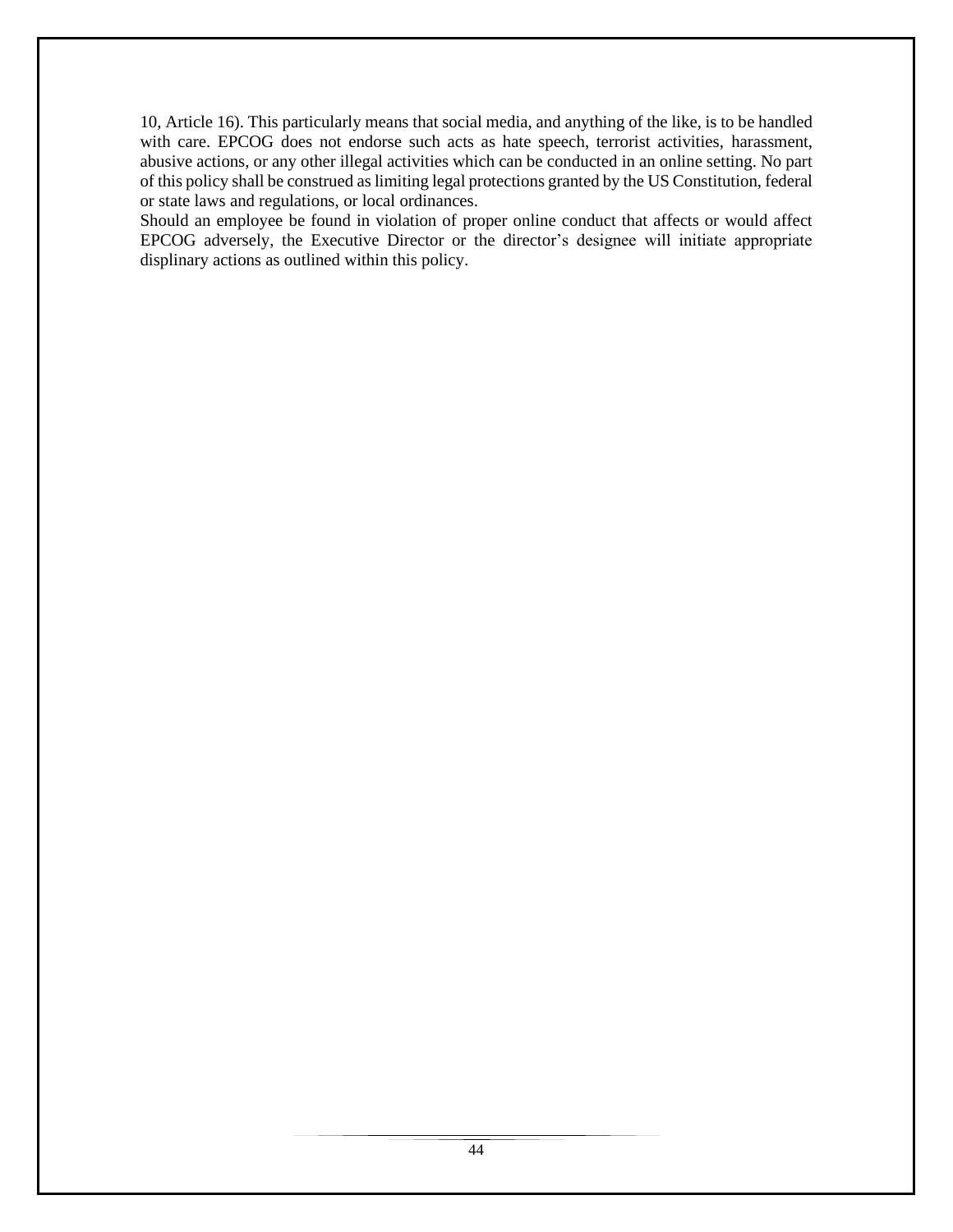## **SECTION XVIII - USE OF DRUGS IN THE WORKPLACE**

## **A. DRUG-FREE POLICY**

- A. EPCOG is committed to the goal of a drug-free workplace in compliance with the *Drug-Free Work Place Act of 1988*.
- B. To ensure that EPCOG is a drug-free workplace, employees must:
	- a. Abide by the EPCOG's Drug-Free Workplace Policy;
	- b. Notify the Executive Director of any criminal drug statute conviction for a violation occurring on the EPCOG premises no later than five (5) days after the conviction; and
	- c. Sign a certification of awareness of the EPCOG's Drug-Free Workplace Policy and program.
- C. EPCOG will impose sanctions on employees consistent with local laws, in cooperation with the Curry County Joint Task Force, and the laws of the State of New Mexico and will implement actions as follows:
	- 1. Voluntary Self Identification by Employees
		- a. For those employees who voluntarily self-identify a problem of abuse with alcohol or drugs, the Executive Director shall refer the employee to an assistance program, counseling service, or drug and alcohol rehabilitation program. Any costs for counseling or rehabilitation shall be borne by the employee and their insurance. Reoccurrence of alcohol or drug abuse will be cause for immediate dismissal of employment.
		- b. Employees who voluntarily self-identify a problem of abuse with alcohol or drugs and are participating in counseling or rehabilitation program will be placed on probationary employment status for a period of no less than six (6) months and will fall under the probationary provisions of EPCOG's Personnel Policies.
		- c. The Executive Director shall grant up to thirty (30) calendar days accrued leave to employees who voluntarily self-identify a problem of abuse with alcohol or drugs to participate in an assistance program, counseling, or drug or alcohol rehabilitation program. Up to ten (10) working days or two (2) calendar weeks of the thirty (30) calendar days shall be taken from accrued sick leave. If an employee has insufficient accrued sick or annual leave, the employee will be allowed to take the time as "Leave Without Pay".
	- 2. Possession of Drugs or Alcohol in the Workplace

If an employee is reasonably suspected of consuming, selling, distributing, transporting, or manufacturing drugs or alcohol in the workplace, due to direct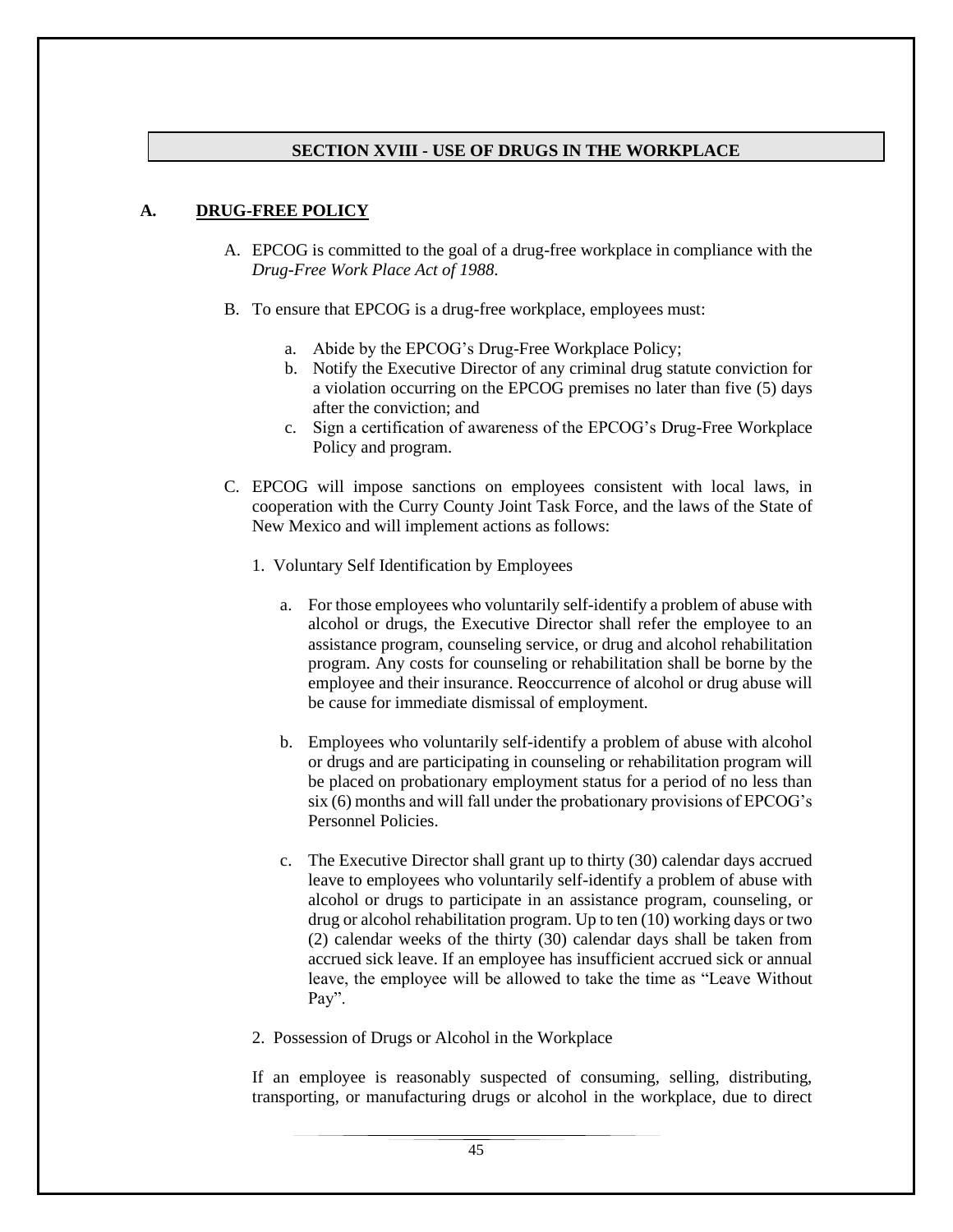observation of such acts, the following procedures shall be followed:

- a. The matter shall be turned over to law enforcement authorities immediately and a request made of such authorities to investigate whether a crime may have been committed.
- b. The employee will be placed on immediate suspension without pay pending investigation and confirmation. If such acts are unconfirmed, a first offense of the violation shall result in disciplinary actions at the Executive Director's discretion. Depending upon the severity of the violation, the Executive Director will have the discretion to immediately dismiss the employee. A second offense will result in immediate dismissal. If such acts are not confirmed, the employee will be reinstated and receive full compensation for days off work.
- c. In addition, the employee shall immediately be provided with a letter which:
	- 1. Summarizes the observed circumstances and behavior;
	- 2. Notifies the employee that consuming, selling, distributing, transporting, or manufacturing drugs or alcohol in the workplace subjects the employee to disciplinary actions and/or dismissal from employment;
	- 3. Advises the employee that he/she will be allowed to provide a reasonable explanation; and
	- 4. Advises the employee that if his/her response is insufficient or not acceptable and if an investigation by law enforcement, EPCOG, or other authorities confirms the suspension, the employee will be subject to the written disciplinary actions and /or dismissal from employment as contained within this policy and /or in EPCOG's Personnel Policies.
- 3. Impaired Performance Due to Lawful Use of Drugs

When due to the use of lawfully prescribed or over-the-counter substances, the employee is unable to perform his/her assigned duties or safely perform any duty, the employee will be subject to the temporary reassignment of duties or be required to take accrued sick leave.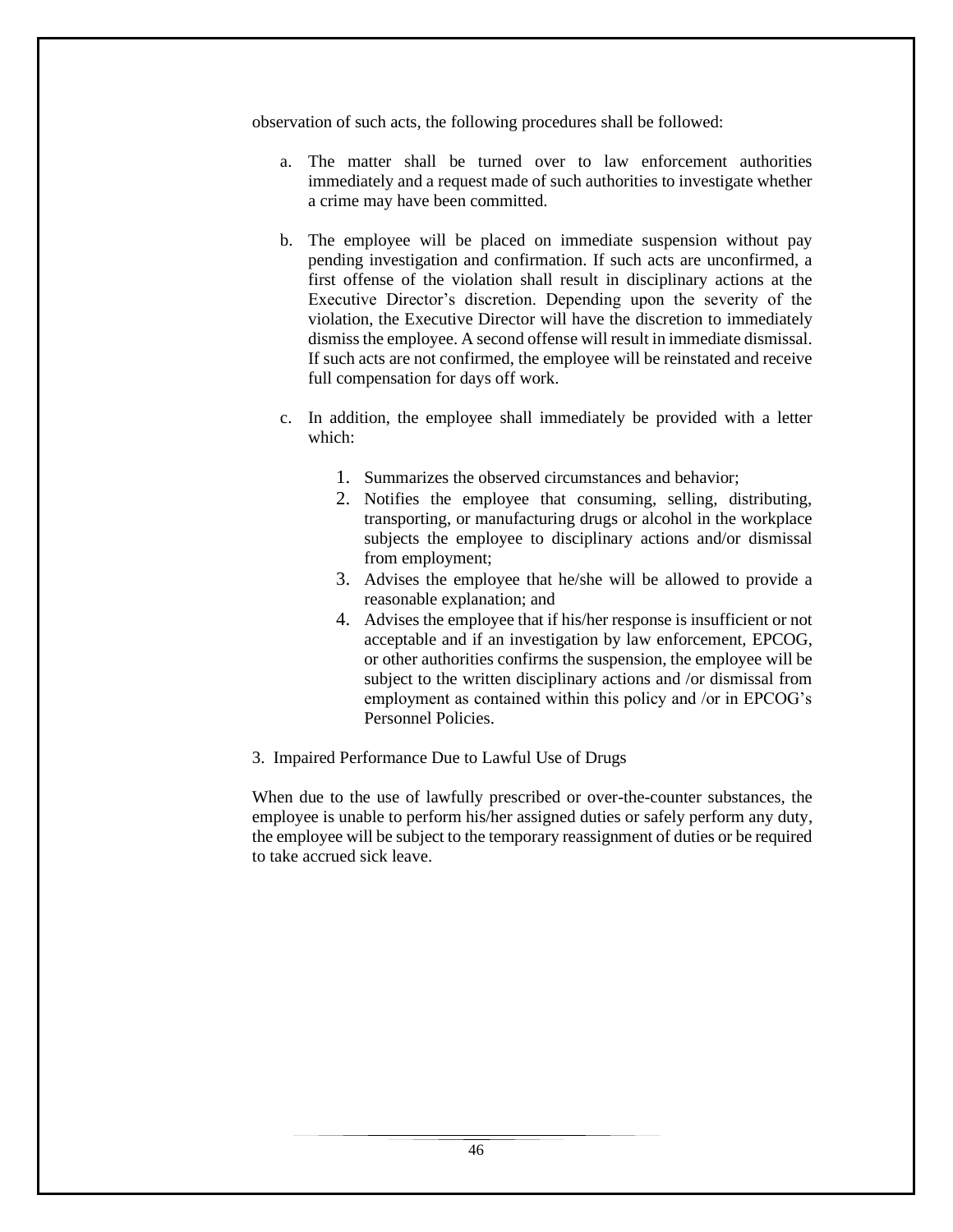## **SECTION XIX - NO SMOKING POLICY**

- **A.** Pursuant to the State of New Mexico Dee Johnson Clean Indoor Air Act (NMSA 1978 24- 16-1 to 24-16-11 et. al.), EPCOG shall be a 100 % smoke-free workplace.
- **B.** Smoking will be strictly prohibited within EPCOG's building, including offices, hallways, waiting areas, restrooms, kitchen, meeting rooms, and all community work areas. This policy applies to all employees, clients, contractors, and visitors. Smoking shall not occur within twenty-five (25) feet of the main entrance or the employees' entrances, to ensure that secondhand smoke does not enter the building through doors, windows, ventilation systems, or any other means so that employees and customers do not have to walk through the smoking area to enter or exit the building.
- **C.** All material used for smoking, including cigarette butts and matches will be extinguished and disposed of properly.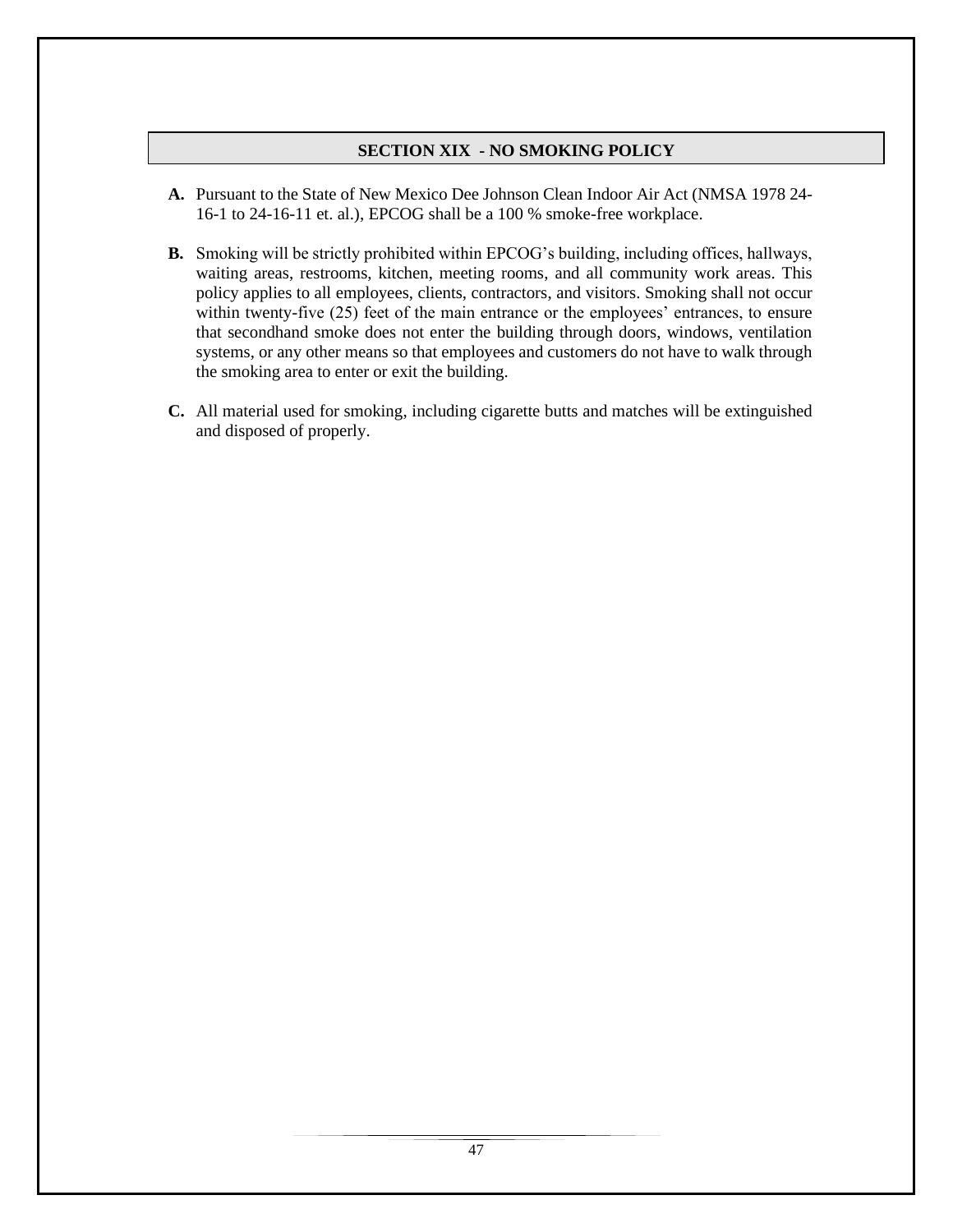# **SECTION XX – WORKPLACE VIOLENCE**

# **A. PURPOSE**

EPCOG is committed to providing a safe and respectful environment for all employees. In an attempt to maintain a violence-free workplace, EPCOG has adopted a zero-tolerance for acts or threats of violence. Any such act or threat, even one allegedly made in jest, will be taken seriously and may lead to discipline up to and including termination.

# **B. EMPLOYEE RESPONSIBILITY**

Every employee is responsible for establishing and maintaining a violence-free workplace and is expected to report the occurrence of any violent incident promptly, regardless if the act or threat was against the employee or the act or threat was against a co-worker or citizen.

# **C. ACTS OR THREATS OF VIOLENCE**

Transporting non-work-related weapons on EPCOG property or at EPCOG functions will be considered a threat of violence and is prohibited.

Acts or threats also include, but are not limited to, indications of any intent to harm a person or damage EPCOG property. Such threats, whether expressed directly or indirectly, verbally or by a gesture, are strictly prohibited.

# **D. VIOLENT BEHAVIOR THAT WILL NOT BE TOLERATED**

- 1. Racial or sexual insults, name-calling, or other verbal abuse of another person.
- 2. Statements such as "You're going to be sorry you did that to me." or "Bosses who act like that should be killed." (indirect threats).
- 3. Statements such as "I'll break your bones next time." (direct threats).
- 4. Hitting motions or obscene gestures (nonverbal threats).
- 5. Stalking or forcing unwanted attention on someone, whether romantic or hostile (extreme threats).
- 6. Displaying a gun, knife, or another weapon (extreme threats).
- 7. Acting in any way that is likely to cause bodily harm or property damage (violence).

Violent behavior that will not be tolerated is not limited to the examples listed above.

## **E. INCIDENT REPORTING**

Any employee experiencing an act or threat of violence must report such act or threat to his/her immediate supervisor and/or the Executive Director.

Each act or threat of violence will be investigated, and appropriate action will be taken. Any such act or threat will lead to disciplinary action, up to and including termination.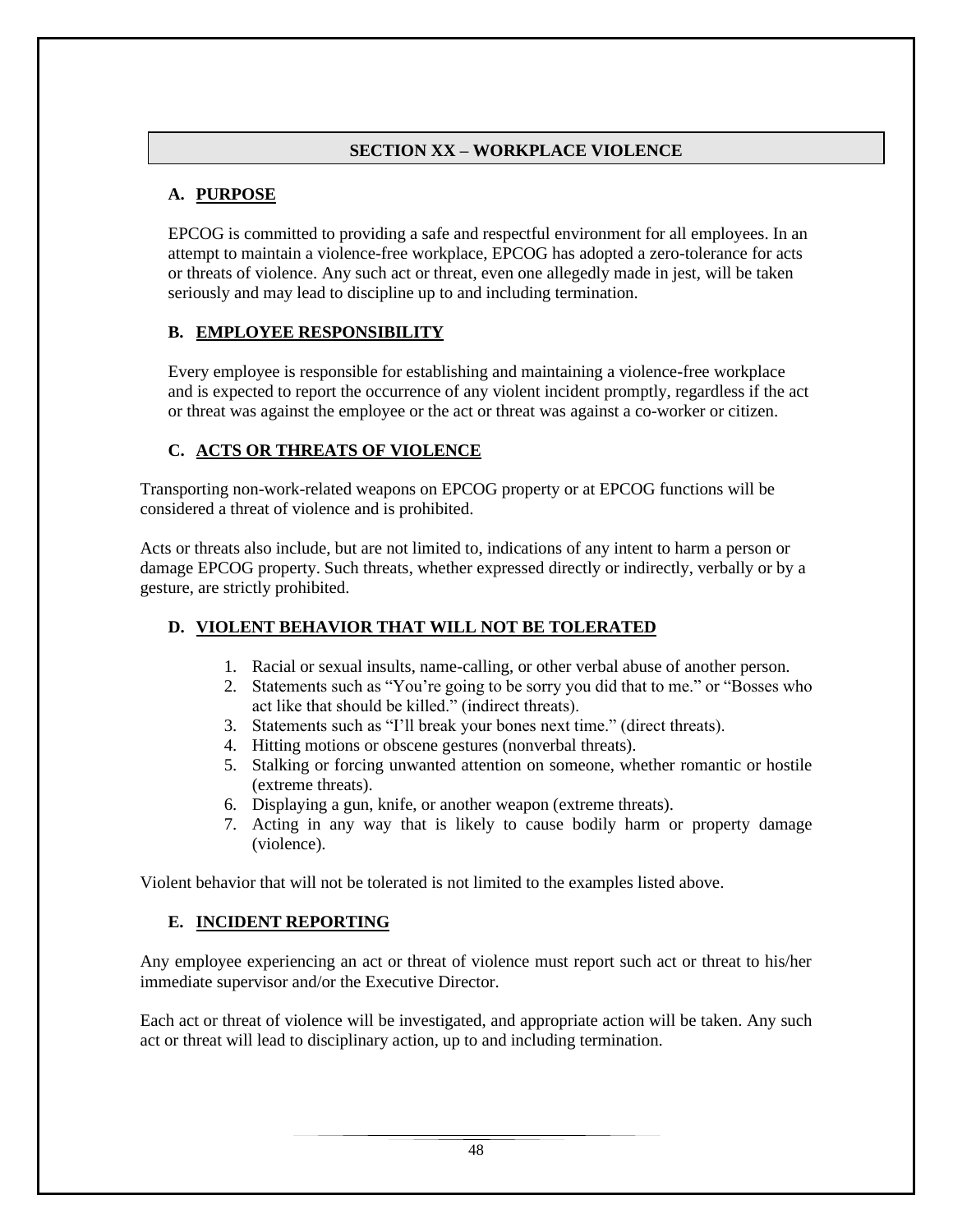## *CERTIFICATION OF AWARENESS REGARDING DRUG-FREE WORKPLACE POLICY*

I have read and completely understand the EPCOG's "Drug-Free Workplace Policy" as contained in the Personnel Policies Manual of Eastern Plains Council of Governments which I was provided at the time of my employment.

As a condition of my employment, I agree to comply with the conditions of this policy.

Employee's Signature Date

Executive Director (or Designee) Date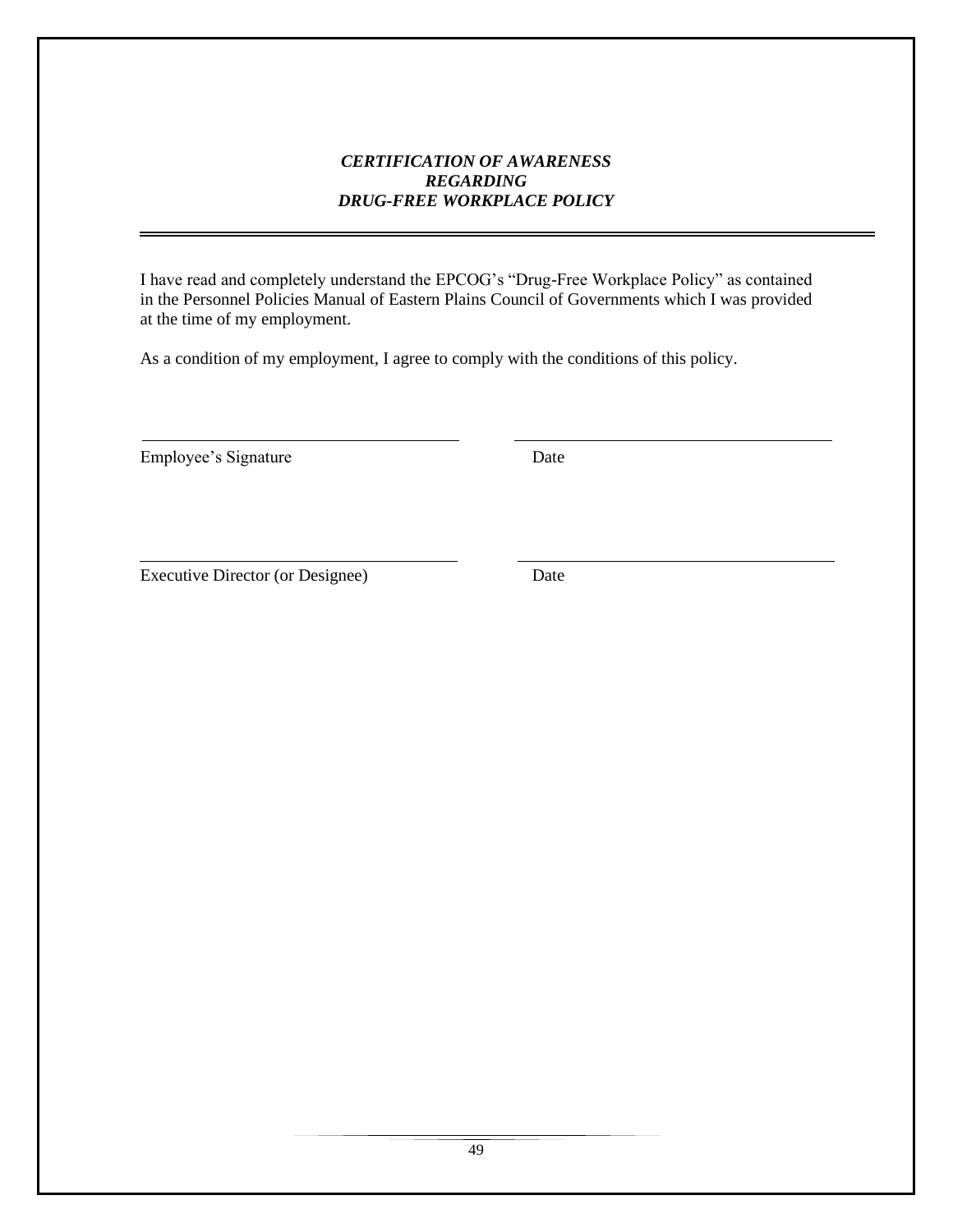## *NOTICE OF DISMISSAL FOR VIOLATION OF DRUG-FREE WORKPLACE POLICY*

You have been convicted of violating drug abuse laws while an employee of the Eastern Plains Council of Governments and are hereby terminated. Your use of drugs violates the EPCOG's Drug-Free Workplace Policy. You received a copy of this policy at the time of your employment and were obliged to comply with it.

\_\_\_\_\_\_\_\_\_\_\_\_\_\_\_\_\_\_\_\_\_\_\_ \_\_\_\_\_\_\_\_\_\_\_\_\_\_\_\_\_\_\_\_\_\_\_\_\_\_

Employee's Signature EPCOG'S Signature

Name Executive Director (or Designee)

Date:\_\_\_\_\_\_\_\_\_\_\_\_\_\_\_\_\_\_\_ Date:\_\_\_\_\_\_\_\_\_\_\_\_\_\_\_\_\_\_\_\_\_\_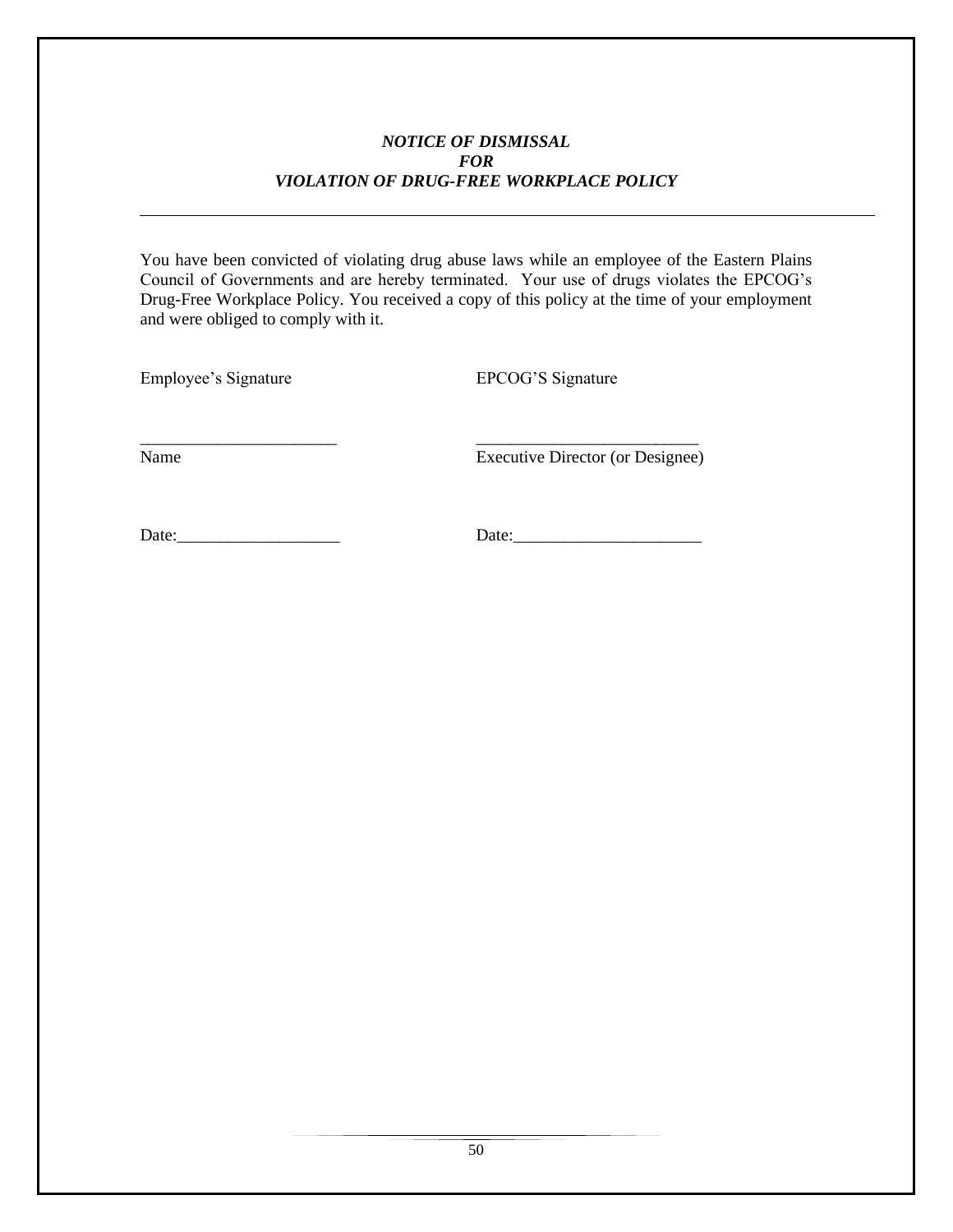## *EMPLOYEE ACKNOWLEDGEMENT OF RECEIPT OF PERSONNEL POLICY MANUAL*

## EMPLOYEE RECEIPT OF EASTERN PLAINS COUNCIL OF GOVERNMENTS PERSONNEL POLICY MANUAL

Return this completed form to EPCOG's Executive Director

Employee Name : $\mathcal{L}_{\text{max}}$ 

(Please Print)

I have received a copy of the Eastern Plains Council of Governments Personnel Policy Manual and will read and make myself aware of the policies as an employee of EPCOG. I understand that I will be held responsible for the content of the policy and I agree to abide by EPCOG's personnel policy. If I need any clarification or if I have any questions regarding the policy manual and or the substance abuse policy, I will address them with the Executive Director of EPCOG.

I understand that it is my responsibility to read such information and to seek help from the Executive Director should I not understand any portion of the materials provided to me.

I understand that I am responsible for this Policy Manual and that I will return this Policy Manual upon leaving the employment of the EPCOG.

I understand that violation of this Policy may be grounds for immediate termination of my employment

As an employee of EPCOG, I also am aware and fully understand that I am an atwill employee and may be dismissed at any time with or without cause.

\_\_\_\_\_\_\_\_\_\_\_\_\_\_\_\_\_\_\_\_\_ \_\_\_\_\_\_\_\_\_\_\_\_\_\_\_\_\_\_\_\_\_\_\_\_\_\_

Employee's Signature EPCOG'S Signature

Name EPCOG Executive Director (or Designee)

Date:\_\_\_\_\_\_\_\_\_\_\_\_\_\_\_\_\_ Date:\_\_\_\_\_\_\_\_\_\_\_\_\_\_\_\_\_\_\_\_\_\_